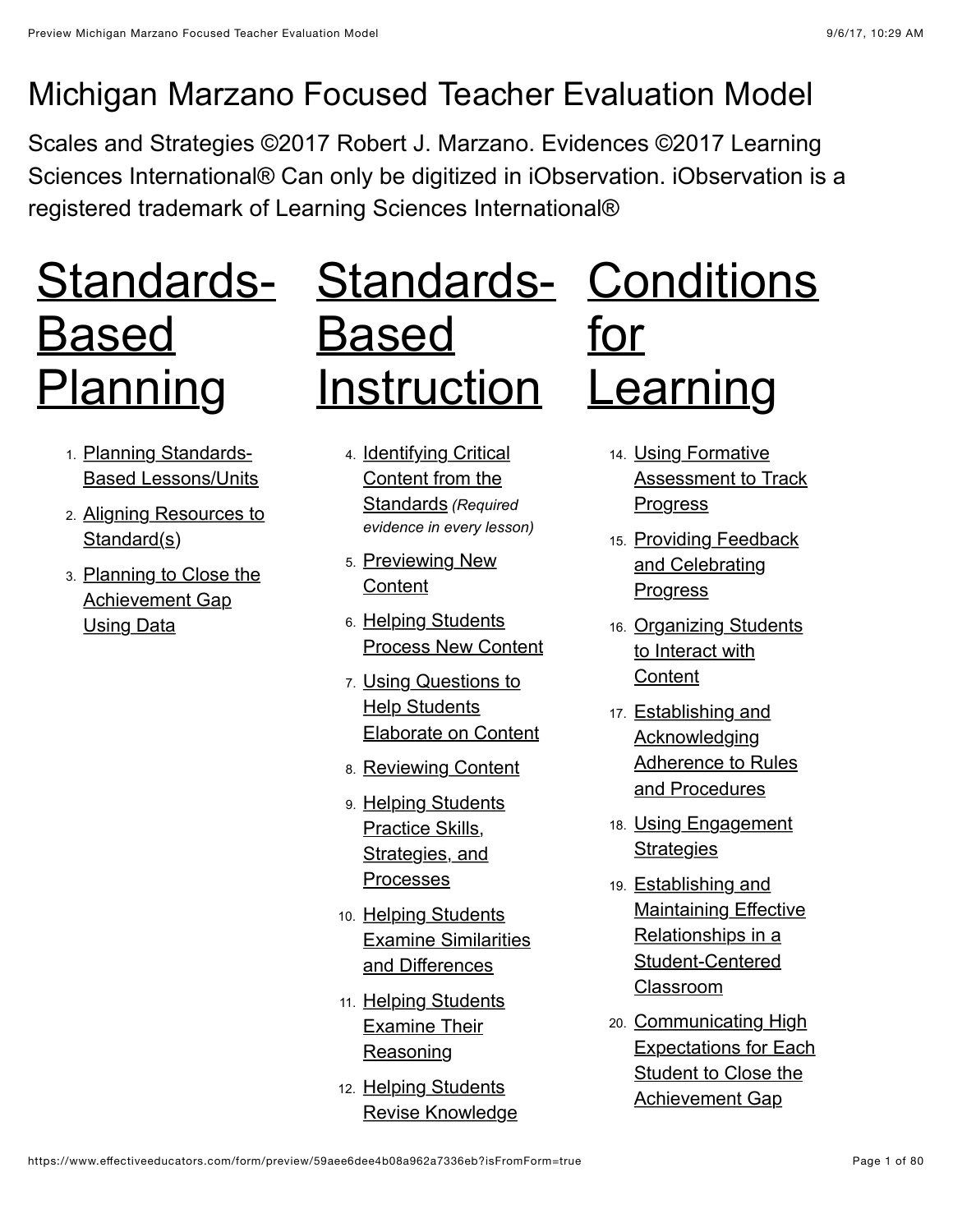13. Helping Students [Engage in Cognitively](#page-47-0) Complex Tasks

# **Professional [Responsibilities](#page-70-0)**

- 21. Adhering to **[School/District Policies](#page-70-1)** and Procedures
- 22. [Maintaining Expertise](#page-71-0) in Content and **Pedagogy**
- 23. [Promoting Teacher](#page-73-0) Leadership and **Collaboration**
- 24. [Engaging in Relevant](#page-74-0) **Special Training**
- 25. Making Significant **Relevant** [Accomplishments and](#page-75-0) **Contributions**
- 26. [Attendance](#page-76-0)
- 27. [Discipline](#page-78-0)

### <span id="page-1-0"></span>Standards-Based Planning

# <span id="page-1-1"></span>! **Planning Standards-Based Lessons/Units**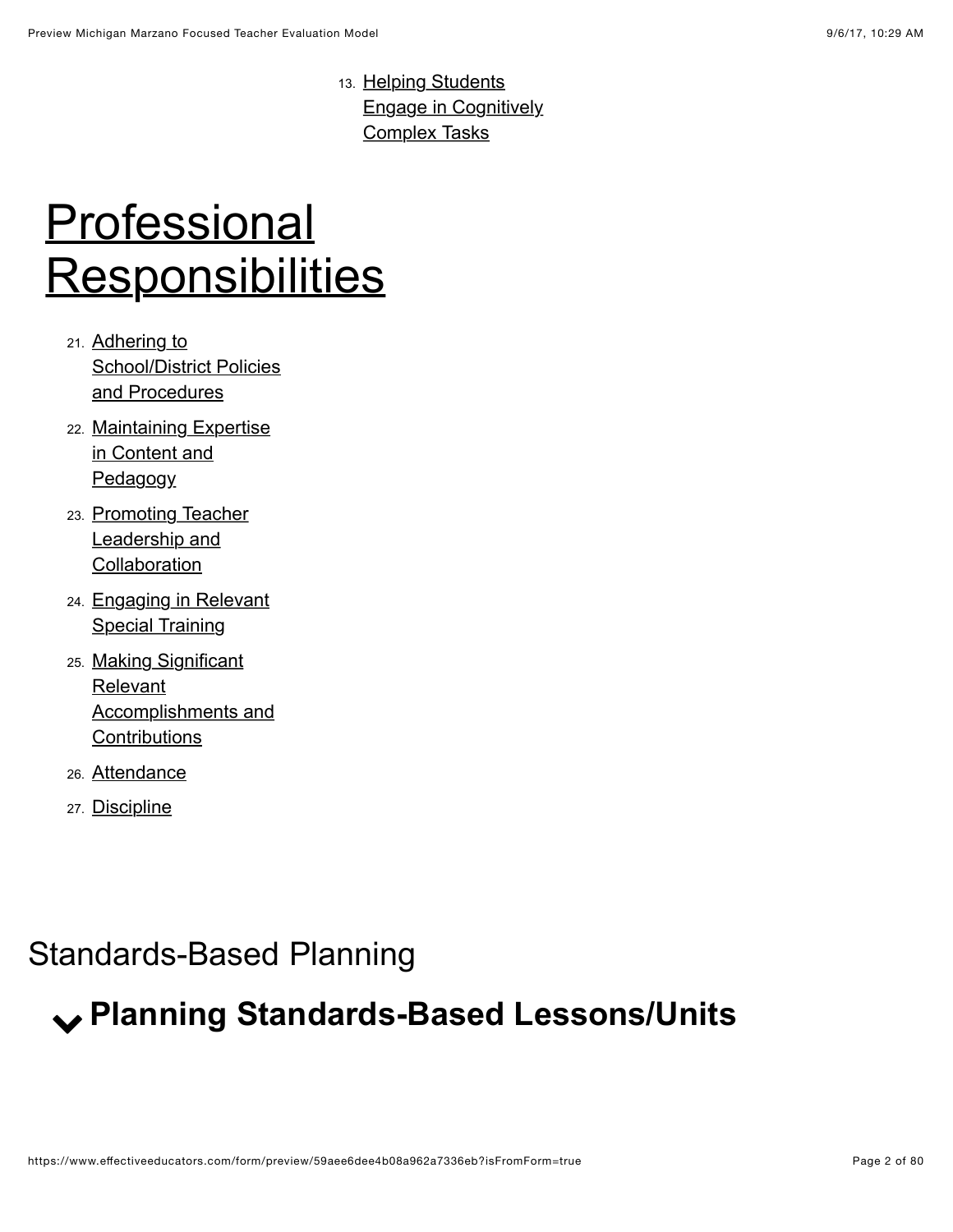**Focus Statement:** Using established content standards, the teacher plans rigorous units with learning targets embedded within a performance scale that demonstrates a progression of learning.

**Desired Effect:** Teacher provides evidence of implementing lesson/unit plans aligned to grade level standard(s) using learning targets embedded in a performance scale.

#### **Evidences:**

# **Planning Evidence:**

### (Check all that apply)

 $\Box$  Plans exhibit a focus on the essential standards

- $\Box$  Plans include a scale that builds a progression of knowledge from simple to complex
- $\Box$  Plans identify learning targets aligned to the rigor of required standards
- $\Box$  Plans identify specific instructional strategies appropriate for the learning target
- $\Box$  Plans illustrate how learning will scaffold from an understanding of foundational content to application of information in authentic ways
- $\Box$  Lessons are planned with teachable chunks of content
- $\Box$  When appropriate, lessons/units are integrated with other content areas
- $\Box$  When appropriate, learning targets and unit plans include district scope and sequence
- Plans illustrate how equity is addressed in the classroom
- $\Box$  When appropriate, plans illustrate how Individualized Education Plans (IEPs)/personal learning plans are addressed in the classroom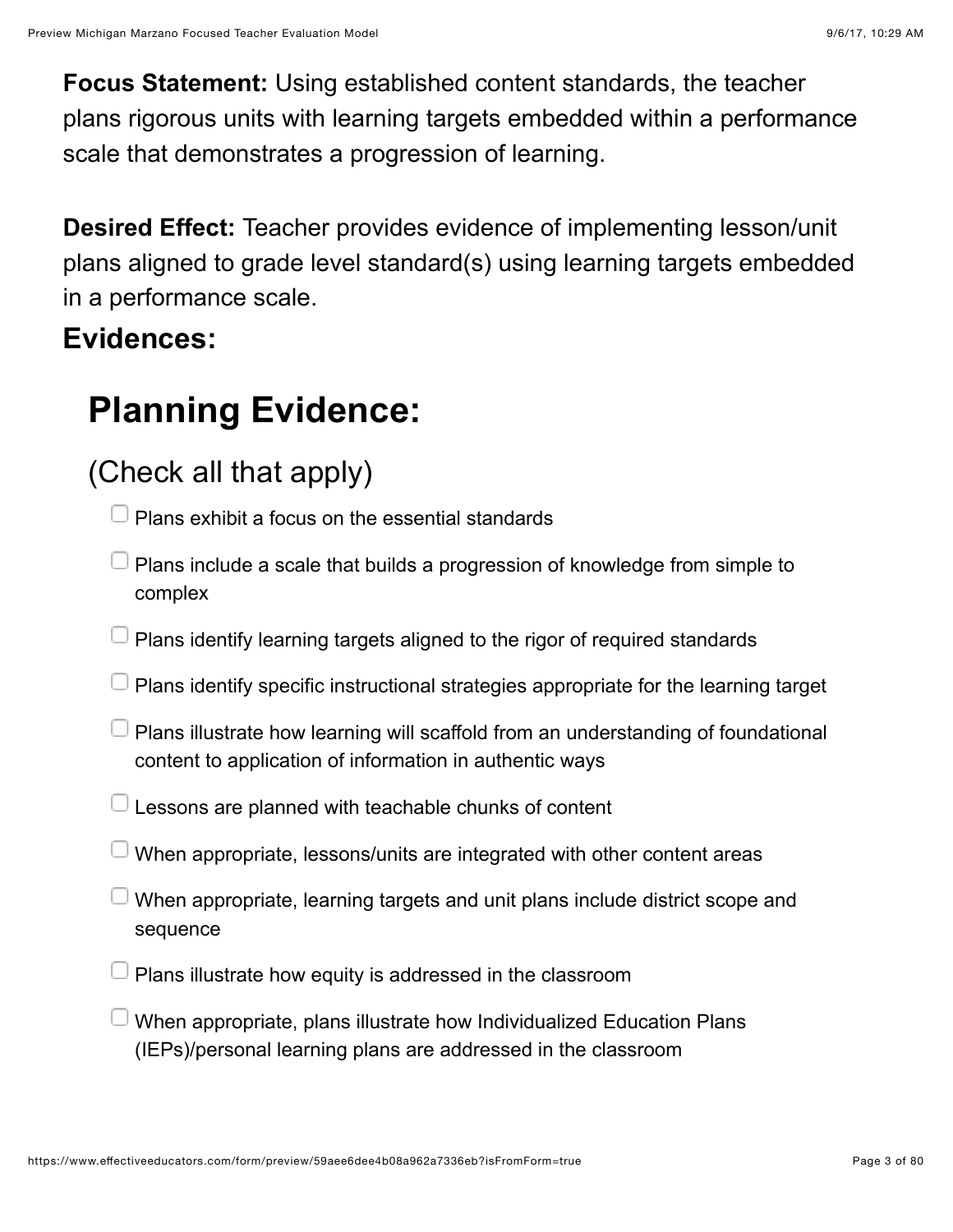When appropriate, plans illustrate how EL strategies are addressed in the classroom

When appropriate, plans integrate cultural competencies and/or standards

### **Example Implementation Evidence:**

### (Check all that apply)

- Lesson plans align to grade level standard(s) with targets and use a performance scale
- $\Box$  Planned and completed student assignments/work demonstrate that lessons are aligned to grade level standards/targets at the appropriate taxonomy level
- $\Box$  Planned and completed student assignments/work require practice with complex text and its academic language
- $\Box$  Planned and completed student assignments/work demonstrate development of applicable mathematical practices
- $\Box$  Planned and completed student assignments/work demonstrate grounding in real-world application
- $\Box$  Planned and completed student assignments/work demonstrate how equity has been addressed in the lesson/unit
- $\Box$  Planned and completed student assignments/work demonstrate how Individualized Education Plans (IEPs)/personal learning plans have been addressed in the lesson/unit
- Planned and completed student assignments/work demonstrate how EL strategies have been addressed in the lesson/unit
- Planned and completed student assignments/work indicate opportunities for students to insert content specific to their cultures
- Artifacts demonstrate the teacher helps others by sharing evidence of planning and implementing lesson/unit plans aligned to grade level standards (e.g. PLC notes, emails, blogs, sample units, discussion group)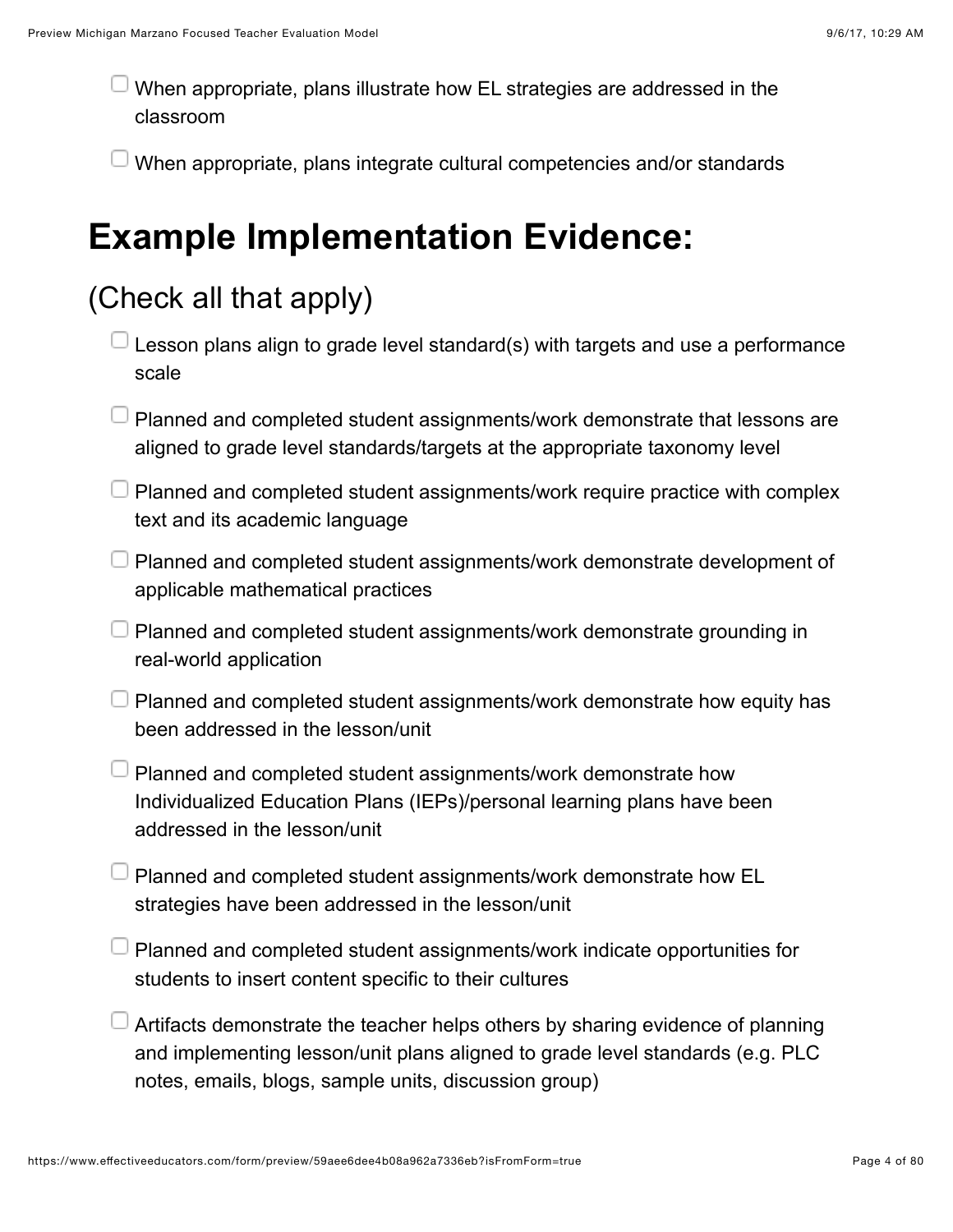#### **Resources:**

[Scale](https://www.effectiveeducators.com/resource/show/58daa01ee4b0b6f2f27533ab?popup=true&lookforId=59aee6d4e4b08a962a7333e6&title=Scale) | [Reflection Questions](https://www.effectiveeducators.com/resource/show/58e69c04e4b05a93828ec414?popup=true&lookforId=59aee6d4e4b08a962a7333e6&title=Reflection+Questions)

#### **Scale:**

Not Applicable Not Using Beginning Developing Applying Innovating

# <span id="page-4-0"></span>! **Aligning Resources to Standard(s)**

**Focus Statement:** Teacher plan includes traditional and/or digital resources for use in standards-based units and lessons.

**Desired Effect:** Teacher implements traditional and/or digital resources to support teaching standards-based units and lessons.

#### **Evidences:**

# **Planning Evidence:**

### (Check all that apply)

 $\Box$  Plans identify how to use traditional resources such as text books, manipulatives, primary source materials, etc. at the appropriate level of text complexity to implement the unit or lesson plan

 $\Box$  Plans integrate a variety of text types (structures)

 $\Box$  Plans incorporate nonfiction text

 $\Box$  Plans identify Standards for Mathematical Practice to be applied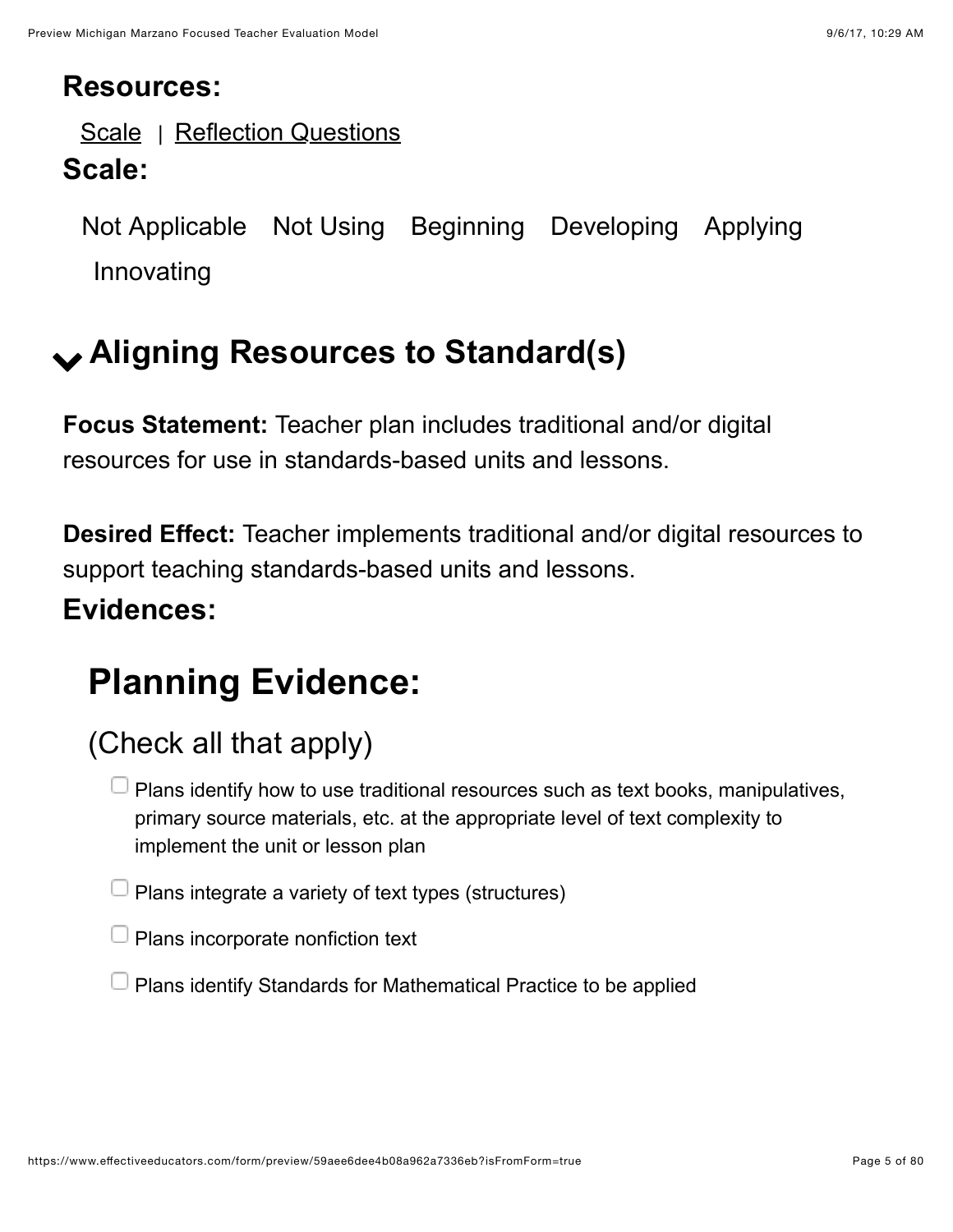$\Box$  Plans identify how available technology will be used

- Interactive whiteboards
- Response systems
- Voting technologies
- One-to-one computers
- Social networking sites
- Blogs
- Wikis
- Discussion boards
- $\Box$  When appropriate, plans identify resources within the community that will be used to enhance students' understanding of the content (i.e. cultural and ethnic resources)
- When appropriate, plans identify how to use human resources, such as a coteacher, paraprofessional, one-on-one tutor, mentor, etc. to implement the unit or lesson plan

# **Example Implementation Evidence:**

### (Check all that apply)

 $\Box$  Traditional resources are appropriately aligned to grade level standards

- Text books
- Manipulatives
- Primary source materials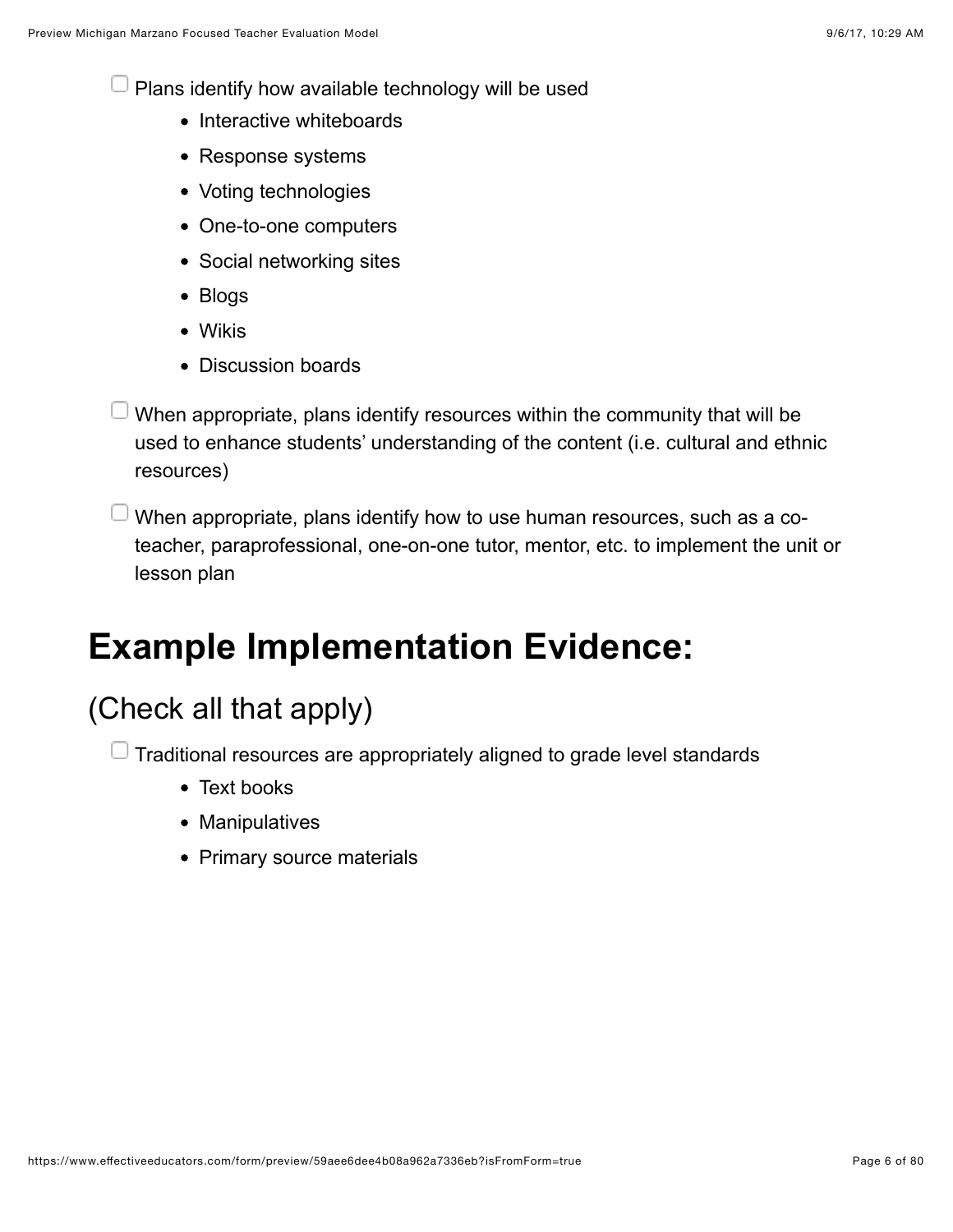Digital resources are appropriately aligned to grade level standards

- Interactive whiteboards
- Response systems
- Voting technologies
- One-to-one computers
- Social networking sites
- Blogs
- Wikis
- Discussion boards
- $\Box$  Planned student assignments/work incorporate the use of traditional and/or digital resources, and facilitate learning of the standards
- $\Box$  Planned student assignments/work incorporate the use of a variety of text types (including structures and nonfiction) and resources at the appropriate level of text complexity
- $\Box$  Planned student assignments/work require reasoning and explaining, modeling and using tools, seeing structure and generalizing of mathematics
- Planned resources include those specific to students' culture
- $\Box$  Artifacts demonstrate the teacher helps others by sharing evidence of planning and implementing supporting resources aligned to grade level standards (e.g. PLC notes, emails, blogs, sample units, discussion group)

#### **Resources:**

#### [Scale](https://www.effectiveeducators.com/resource/show/58daa47ee4b0bee2dc83478c?popup=true&lookforId=59aee6d5e4b08a962a7333fe&title=Scale) | [Reflection Questions](https://www.effectiveeducators.com/resource/show/58e69cf7e4b03411ff7c4b97?popup=true&lookforId=59aee6d5e4b08a962a7333fe&title=Reflection+Questions)

#### **Scale:**

Not Applicable Not Using Beginning Developing Applying Innovating

# <span id="page-6-0"></span>! **Planning to Close the Achievement Gap Using**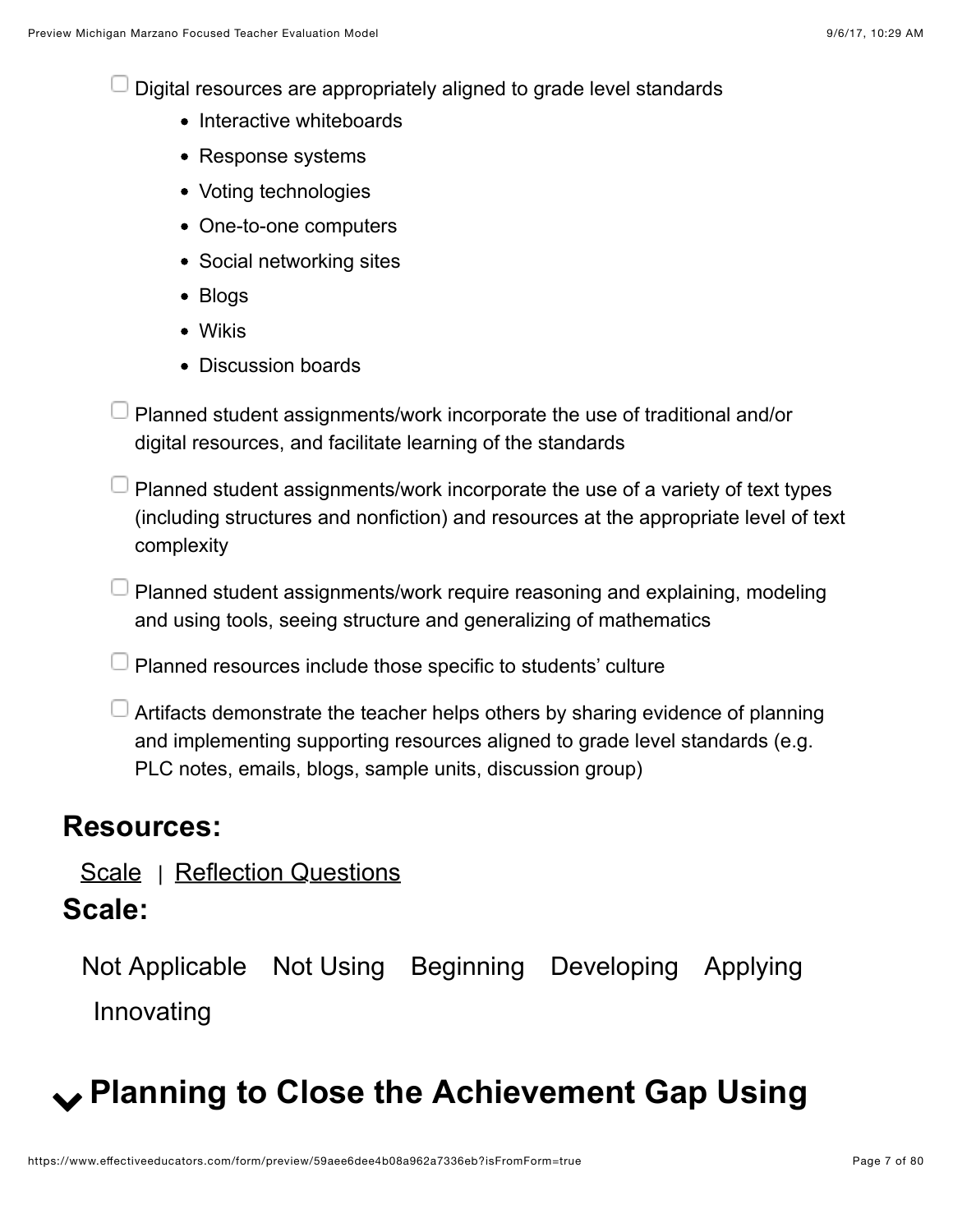### **Data**

**Focus Statement:** Teacher uses data to identify and plan to meet the needs of each student in order to close the achievement gap.

**Desired Effect:** Teacher provides data showing that each student (including English learners [EL], exceptional education students, gifted and talented, socio-economic status, ethnicity) makes progress towards closing the achievement gap.

#### **Evidences:**

# **Planning Evidence:**

### (Check all that apply)

- Plans include a process for helping students track their individual progress on learning targets
- $\Box$  Plans specify accommodations and/or adaptations for individual EL or groups of students
- Plans specify accommodations and/or adaptations for individual or groups of students receiving special education according to the Individualized Education Plan (IEP)
- $\Box$  Plans specify accommodations and/or adaptations for students who appear to have little support for schooling
	- $\Box$  Plans cite the data and rationale used to identify and incorporate accommodations
- Plans include potential instructional adjustments that could be made based on student evidence/data
- $\Box$  Plans take into consideration equity issues (i.e. family resources for assisting with homework and/or providing other resources required for class)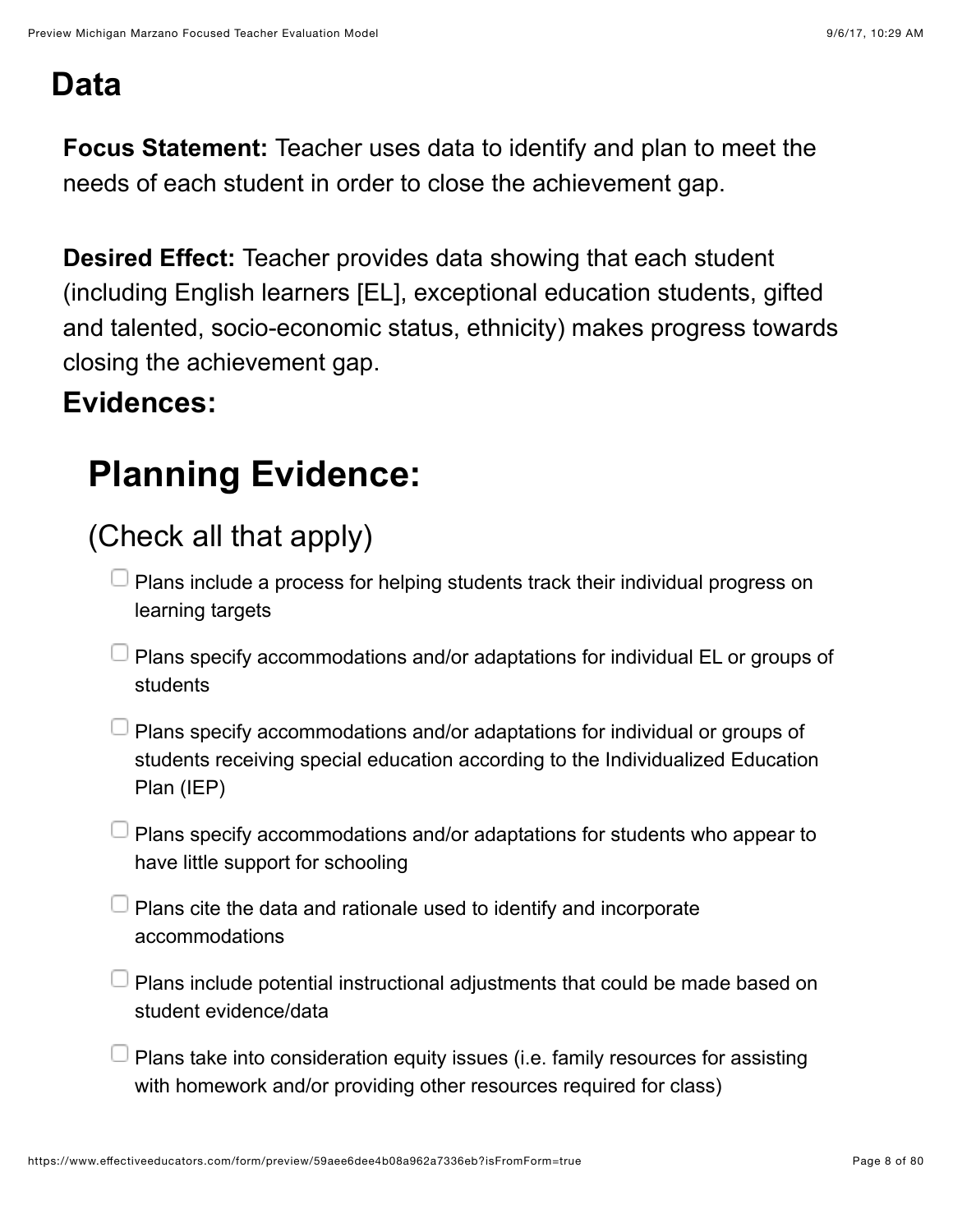Plans take into consideration how to communicate with families with diverse needs (i.e. English is a second language, cultural considerations, deaf and hearing impaired, visually impaired, etc.)

 $\perp$  Productive changes are made to lesson plans in response to formative assessment (monitoring)

A coherent record-keeping system is developed and maintained on student learning

# **Example Implementation Evidence:**

### (Check all that apply)

- Planned student assignments/work reflect accommodations and/or adaptations used for individual students or sub-groups (e.g. EL, gifted, etc.) at the appropriate grade level targets
- $\Box$  Planned student assignments/work reflect accommodations and/or adaptations for individual or groups of students receiving special education according to the Individualized Education Plan (IEP) at the appropriate grade level targets
- $\Box$  Planned student assignments/work reflect accommodations and/or adaptations for students who appear to have little support for schooling
- Planned student assignments/work show students track their individual progress on learning targets
- Formative and summative measures indicate individual and class progress towards learning targets and modifications made as needed
- Information about student progress is regularly sent home
- Artifacts demonstrate the teacher helps others by sharing evidence of how to use data to plan and implement lessons/units that result in closing the achievement gap (e.g. PLC notes, emails, blogs, sample units, discussion group)

#### **Resources:**

#### [Scale](https://www.effectiveeducators.com/resource/show/58dbed43e4b0cf4a3615c6d6?popup=true&lookforId=59aee6d5e4b08a962a73340e&title=Scale) | [Reflection Questions](https://www.effectiveeducators.com/resource/show/58e69d9ae4b0bd25d57cea2e?popup=true&lookforId=59aee6d5e4b08a962a73340e&title=Reflection+Questions)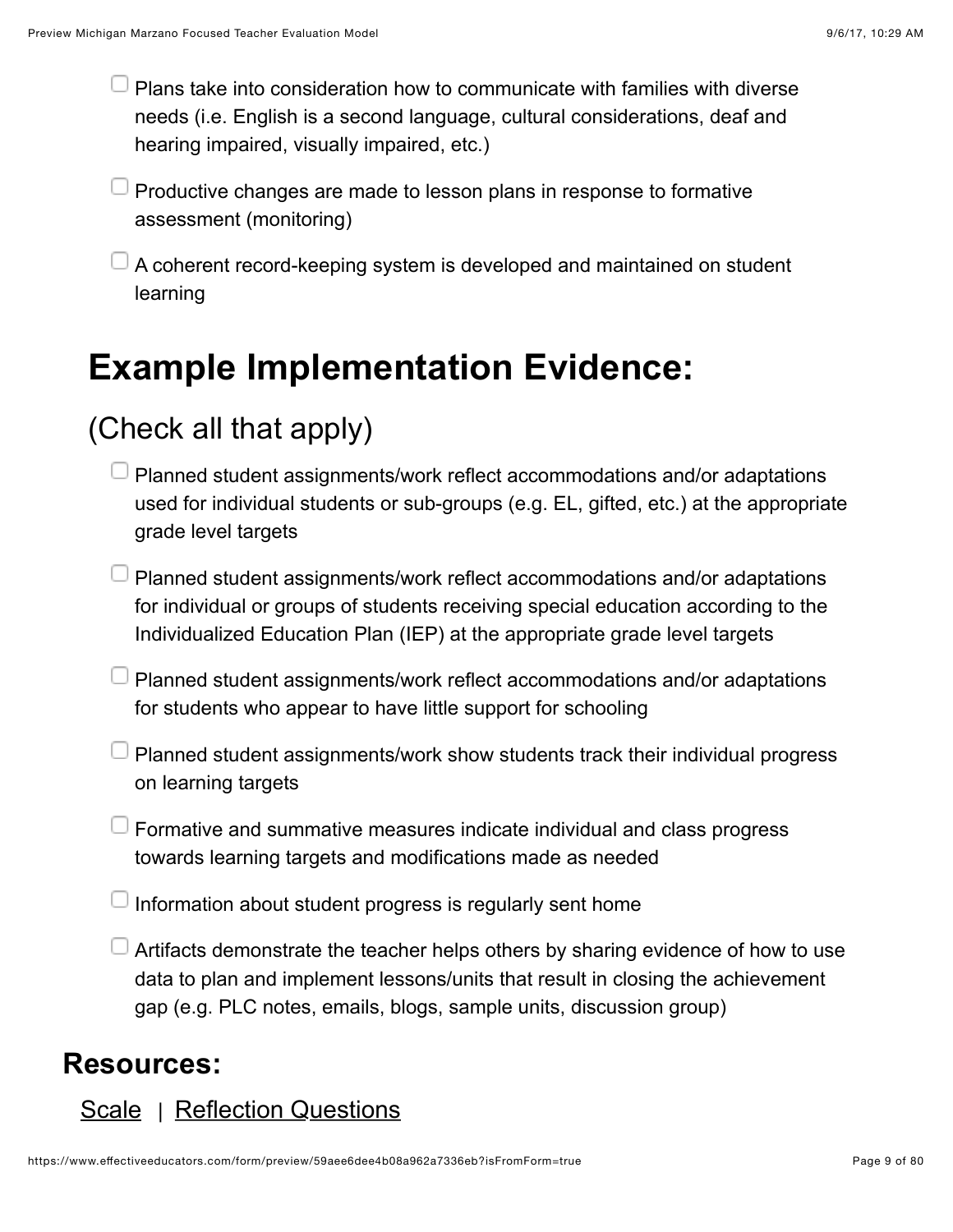#### **Scale:**

Not Applicable Not Using Beginning Developing Applying Innovating

### <span id="page-9-0"></span>Standards-Based Instruction

# <span id="page-9-1"></span>! **Identifying Critical Content from the Standards**

(Required evidence in every lesson)

**Focus Statement:** Teacher uses the progression of standards-based learning targets (embedded within a performance scale) to identify accurate critical content during a lesson or part of a lesson.

**Desired Effect:** Evidence (formative data) demonstrates students know what content is important and what is not important as it relates to the learning target(s).

#### **Evidences:**

# **Example Teacher Instructional Techniques:**

(Check all that apply)

Identify a learning target aligned to the grade level standard(s)

Begin and end the lesson with focus on the learning target to indicate the critical content of the lesson

 $\perp$  Provide a learning target embedded in a scale specifying critical content from the standard(s)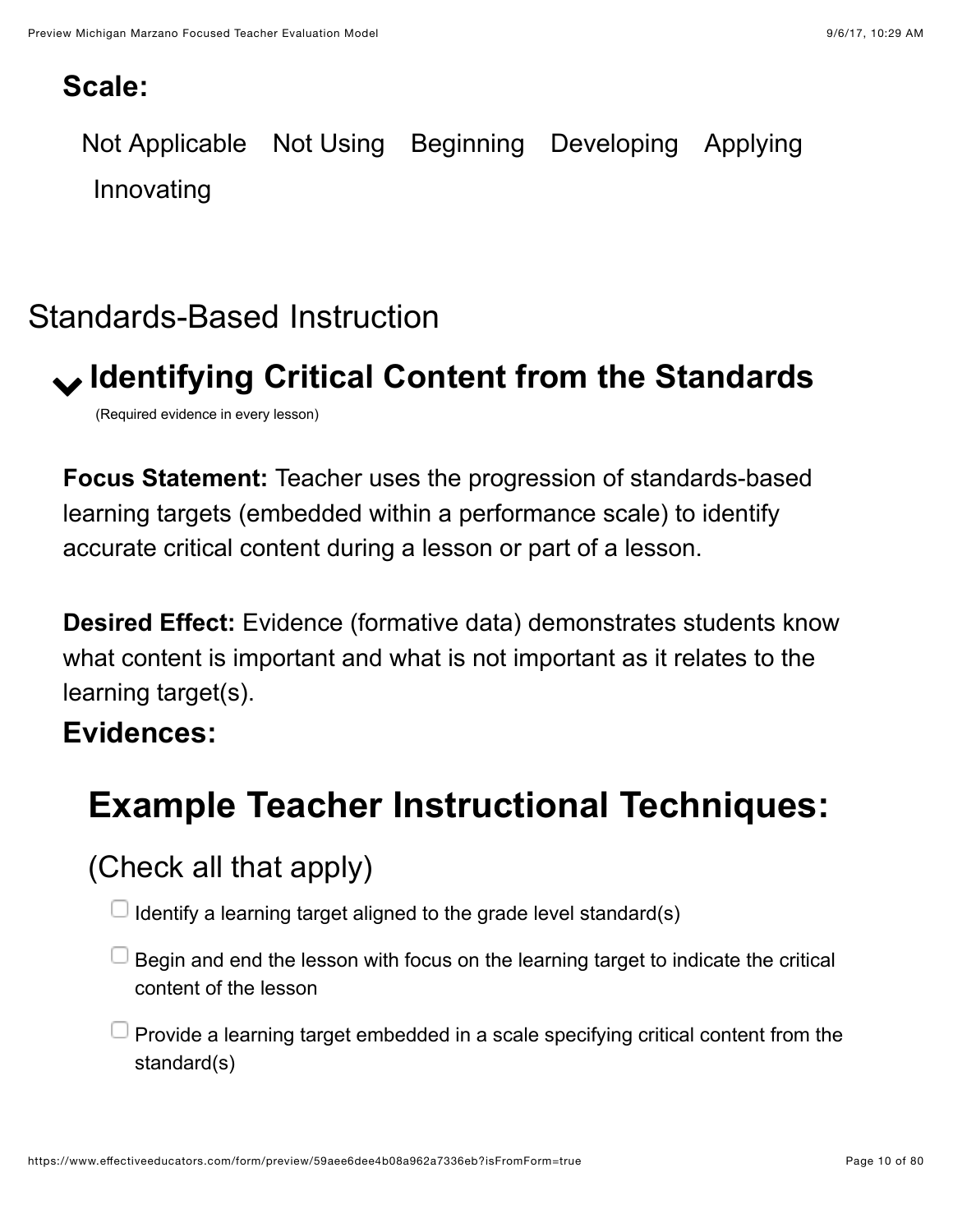Relate classroom activities to the target and/or scale throughout the lesson

- I Identify differences between the critical content from the standard(s) and noncritical content
- $\Box$  Identify and accurately teach critical content
- $\Box$  Use a scaffolding process to identify critical content for each 'chunk' of the learning progression
- $\Box$  Use verbal/visual cueing
- Use storytelling and/or dramatic instruction
- Model how to identify meaning and purpose in a text
- Ensure text complexity aligns to the critical content
- $\perp$  When appropriate, use cultural examples to connect learning activities to the learning target/critical content

# **Example Teacher Techniques for Monitoring for Learning:**

#### (Check all that apply)

| Use a Group Activity to monitor that students know what content is |
|--------------------------------------------------------------------|
| important:                                                         |
|                                                                    |

 $\Box$  Summarize critical content

 $\Box$  Generate clarifying questions about critical content

 $\Box$  Explain individual and/or group thinking about the critical content

 $\Box$  Identify differences between the critical and non-critical content

 $\Box$  Other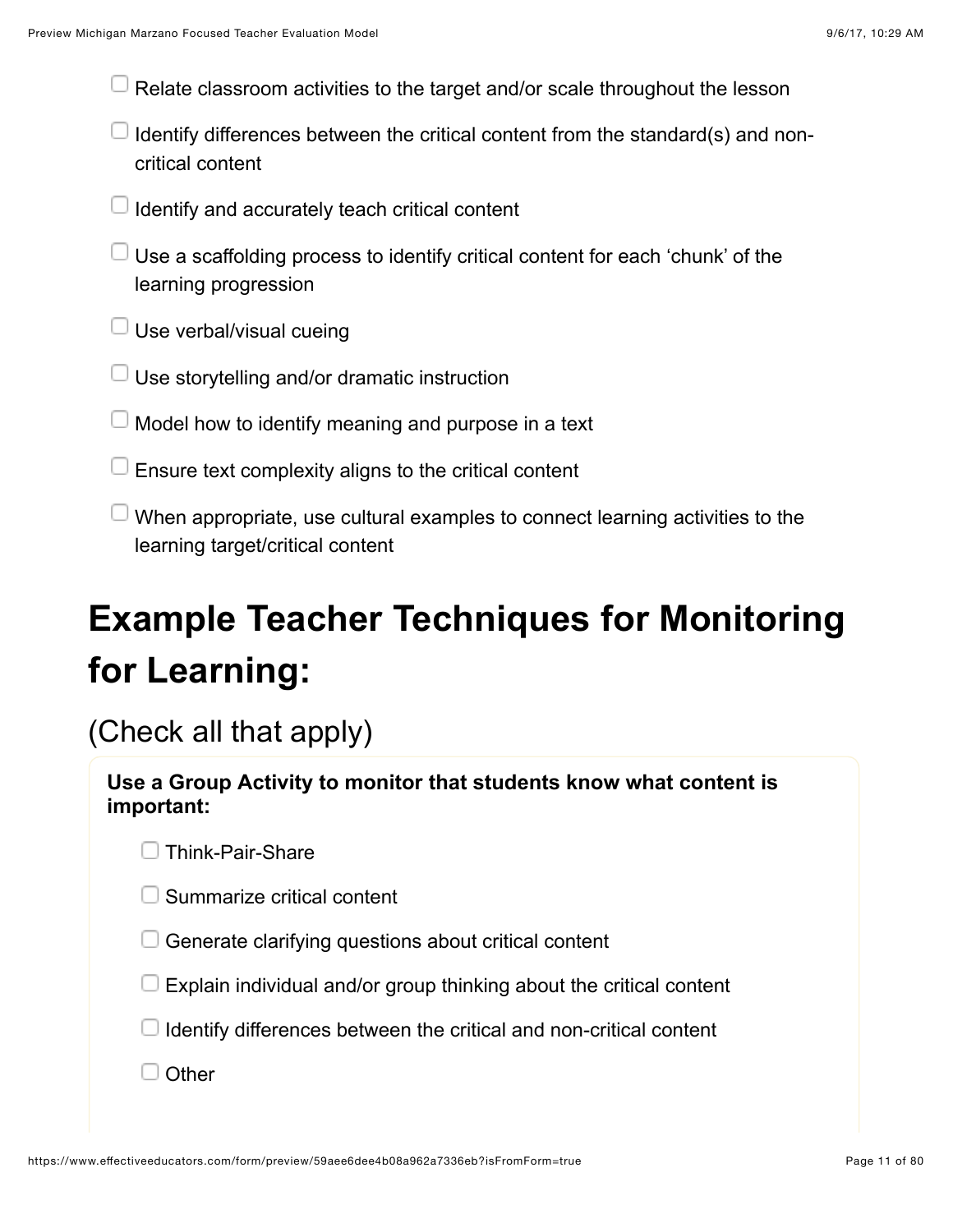| Use Student Work (Recording and Representing) to monitor that<br>students know what content is important: |  |
|-----------------------------------------------------------------------------------------------------------|--|
| Short written responses/summaries                                                                         |  |
| Graphic organizer                                                                                         |  |
| Diagram                                                                                                   |  |
| Model                                                                                                     |  |
| Interactive notes/notebook                                                                                |  |
| Other                                                                                                     |  |
| Use Response Methods to monitor that students know what content is<br>important:                          |  |
| Technology response systems                                                                               |  |
| Entrance/exit tickets                                                                                     |  |
| All response methods (e.g. whiteboards, red/green cards, etc.)                                            |  |
| Other                                                                                                     |  |
| Use Questioning Sequences to monitor that students know what content<br>is important:                     |  |
| Other                                                                                                     |  |
| Probe a few or individual students                                                                        |  |
| Randomly question students                                                                                |  |
| <b>Question all students</b>                                                                              |  |
| Use appropriate wait time                                                                                 |  |
| Ask students to explain linkages with prior content                                                       |  |
| Ask students to explain the relationship of learning targets to critical content<br>in the scale          |  |
| Ask students to make inferences based on prior knowledge                                                  |  |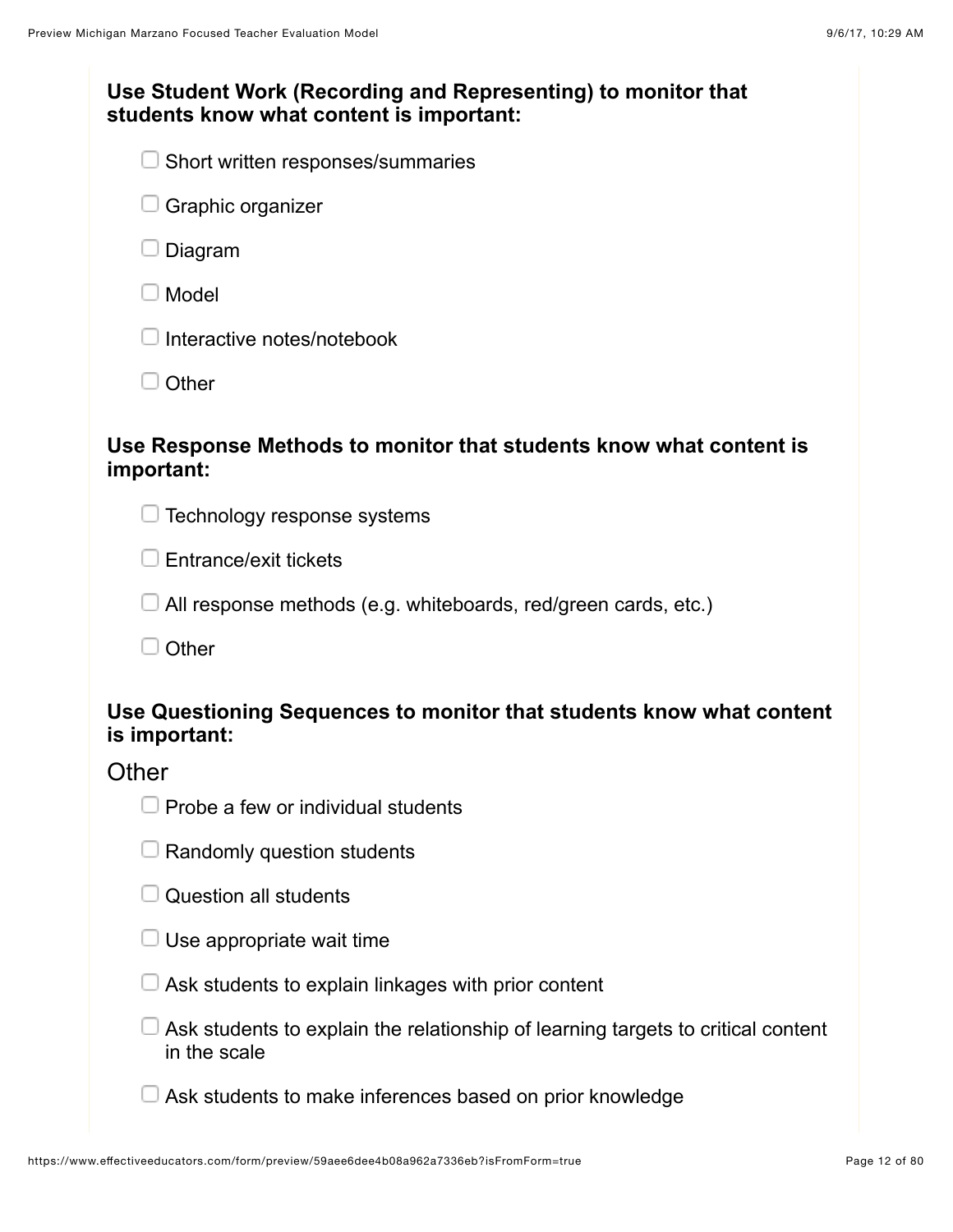Ask students to explain applicable mathematical processes and proficiencies

 $\Box$  Other

# **Example Student Evidence of Desired Effect:**

(Check all that apply)

Student evidence is obtained as the teacher uses a monitoring technique.

Percent of students who demonstrate achievement of the desired effect.

%

- Student conversation in groups focus on critical content
- Generate short written response (i.e. summary, entrance/exit ticket)
- Create nonlinguistic representations (i.e. diagram, model, scale)
- Student-generated notes focus on critical content
- Responses to questions focus on critical content
- Explain purpose and unique characteristics of key concepts/critical content
- Explain applicable mathematical practices in critical content
- When appropriate, responses involve explanatory content specific to their culture

### **Example Adaptations:**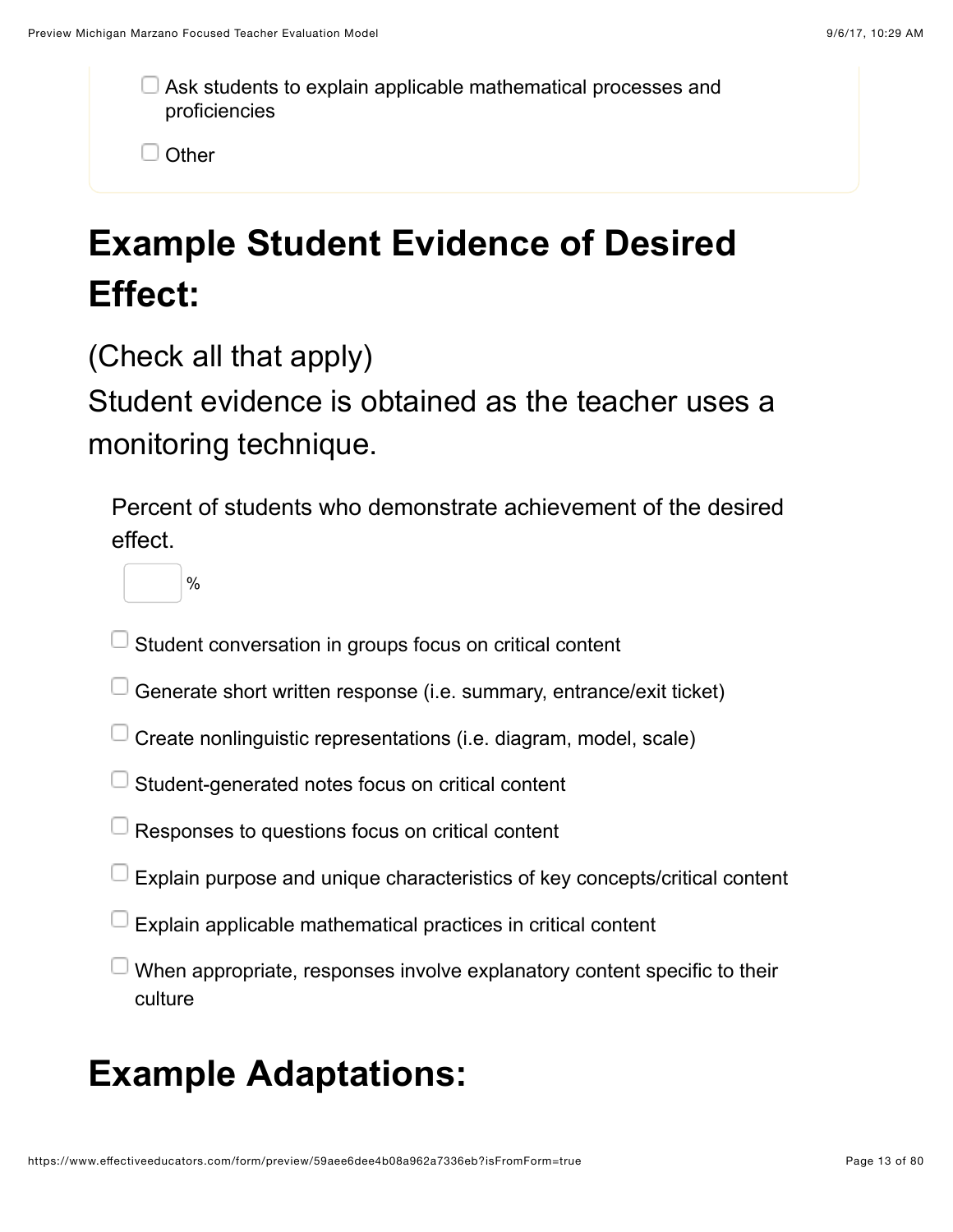### (Check all that apply)

# Example Adaptations a teacher can make after monitoring student evidence and determining how many students demonstrate the desired learning

 $\Box$  Reteach or use a new teacher technique

 $\Box$  Reorganize groups

 $\Box$  Utilize peer resources

 $\Box$  Modify the task

 $\Box$  Provide additional resources

#### **Resources:**

[Scale](https://www.effectiveeducators.com/resource/show/58dbef35e4b0cf4a3615d51d?popup=true&lookforId=59aee6d5e4b08a962a733421&title=Scale) | [Reflection Questions](https://www.effectiveeducators.com/resource/show/58e69e53e4b03411ff7c4ea1?popup=true&lookforId=59aee6d5e4b08a962a733421&title=Reflection+Questions)

#### **Scale:**

Not Applicable Not Using Beginning Developing Applying Innovating

# <span id="page-13-0"></span>! **Previewing New Content**

**Focus Statement:** Teacher engages students in previewing activities that require students to access prior knowledge as it relates to the new content.

**Desired Effect:** Evidence (formative data) demonstrates students make a link from what they know to what is about to be learned. **Evidences:**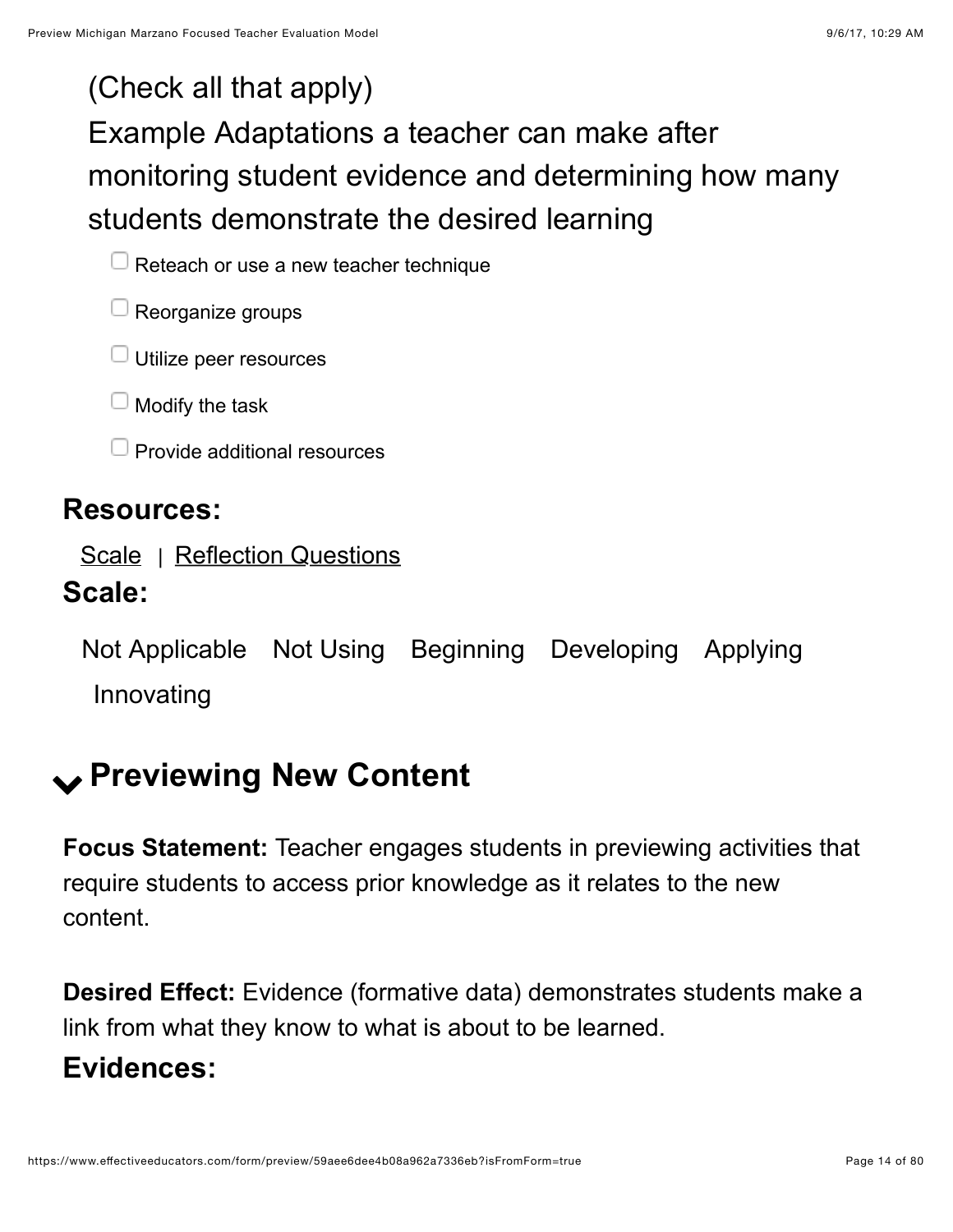# **Example Teacher Instructional Techniques:**

### (Check all that apply)

- $\Box$  Facilitate identification of the basic relationship between prior ideas and new content (purpose for the new content)
- $\Box$  Use preview questions before instruction or a teacher-directed activity
- $\Box$  Use K-W-L strategy or variation
- $\Box$  Provide advanced organizer (e.g. outline, graphic organizer)
- $\Box$  Facilitate a student brainstorm
- $\Box$  Use anticipation quide or other pre-assessment activity
- $\Box$  Use motivational hook/launching activity (e.g. anecdote, short multimedia selection, simulation/demonstration, manipulatives)
- $\Box$  Use digital resources and/or other media to help students make linkages to new content
- Use cultural resources to facilitate students making a link from what they know to the new content
- $\Box$  Facilitate identification of previously seen mathematical patterns or structures

# **Example Teacher Techniques for Monitoring for Learning:**

(Check all that apply)

**Use a Group Activity to monitor that students can make a link from prior learning to the new content:**

Think-Pair-Share

Generate clarifying questions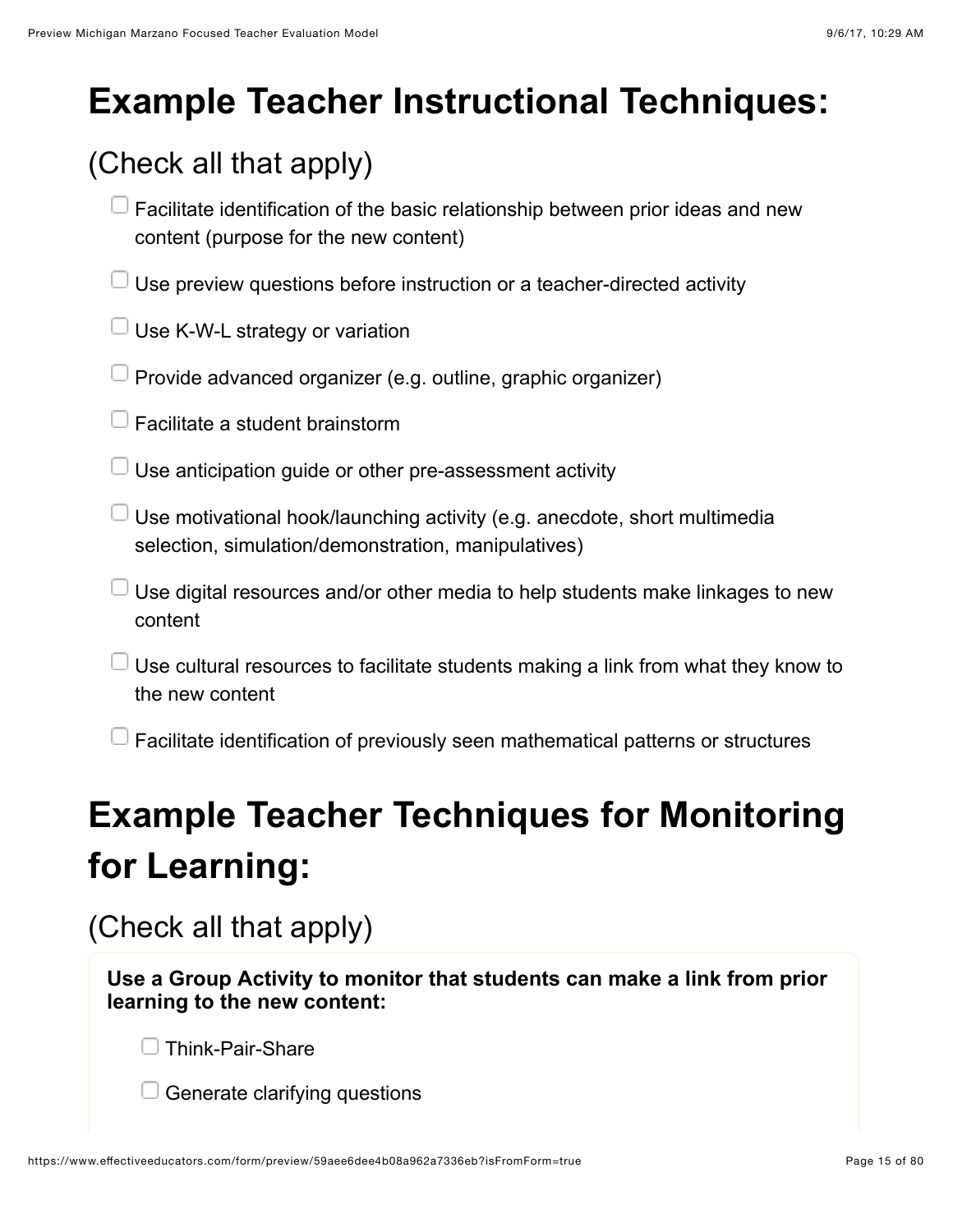| Explain individual and/or group thinking linking prior knowledge to the new<br>content                                            |
|-----------------------------------------------------------------------------------------------------------------------------------|
| Other                                                                                                                             |
| Use Student Work (Recording and Representing) to monitor that<br>students can make a link from prior learning to the new content: |
| Short written responses/summaries                                                                                                 |
| $\Box$ Graphic organizer                                                                                                          |
| Diagram                                                                                                                           |
| Model                                                                                                                             |
| Other                                                                                                                             |
| Use Response Methods to monitor that students can make a link from<br>prior learning to the new content:                          |
| Technology response systems                                                                                                       |
| Entrance/exit tickets                                                                                                             |
| All response methods (e.g. whiteboards, red/green cards, etc.)                                                                    |
| Other                                                                                                                             |
| Use Questioning Sequences to monitor that students can make a link<br>from prior learning to the new content:                     |
| Probe a few or individual students                                                                                                |
| Randomly question students                                                                                                        |
| Question all students                                                                                                             |
| Use appropriate wait time                                                                                                         |
| Ask students to explain linkages                                                                                                  |
| Ask students to make inferences based on prior knowledge                                                                          |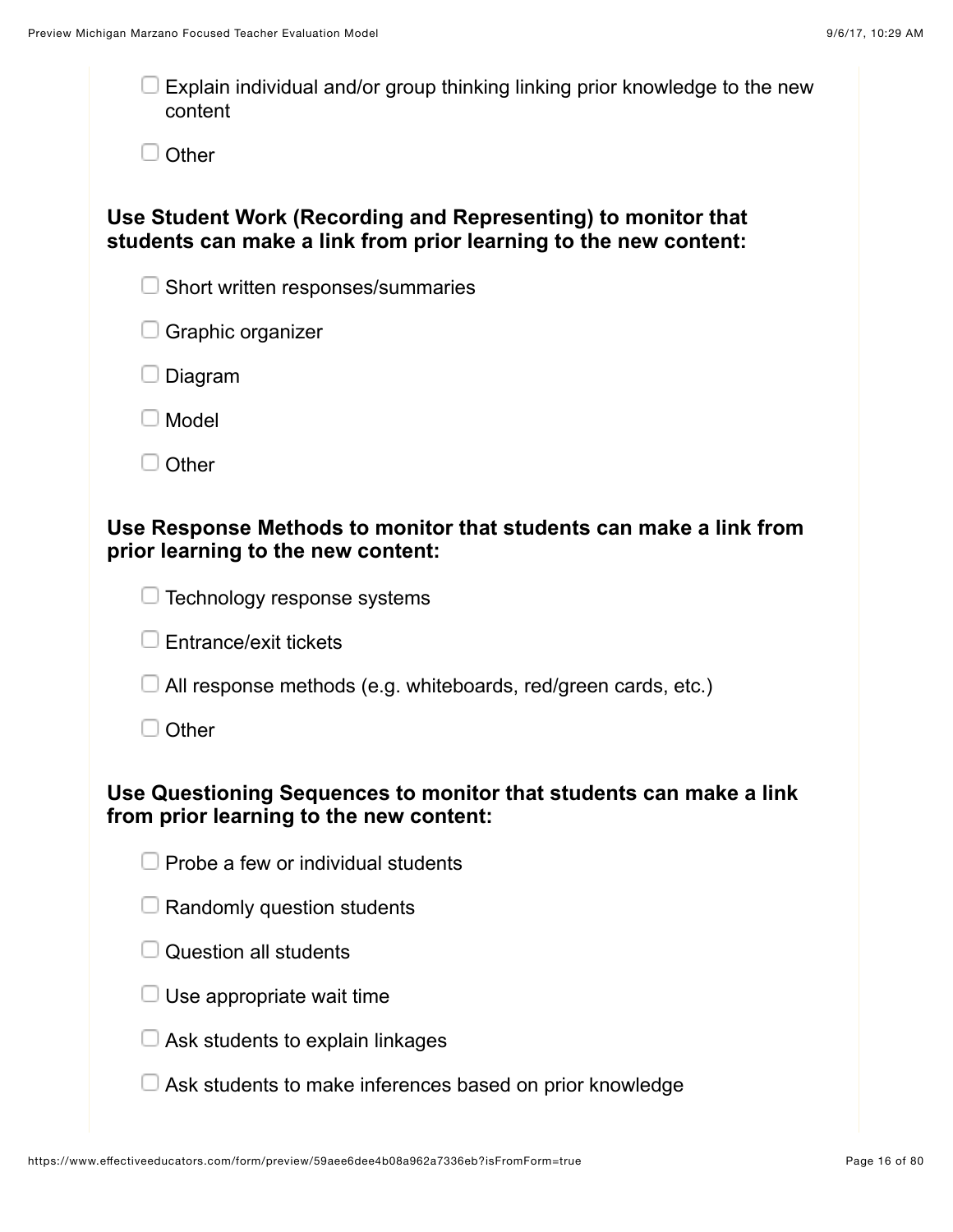$\Box$  Other

# **Example Student Evidence of Desired Effect:**

(Check all that apply)

Student evidence is obtained as the teacher uses a monitoring technique.

Percent of students who demonstrate achievement of the desired effect.

%

 $\Box$  Identify basic relationship between prior content and new content

Explain linkages with prior knowledge in individual or group work

**J** Make predictions about new content

 $\Box$  Summarize the purpose for new content

Explain how prior standards or learning targets link to the new content

Explain linkages between mathematical patterns and structure from previous grades/lessons and current content

# **Example Adaptations:**

(Check all that apply)

Example Adaptations a teacher can make after monitoring student evidence and determining how many students demonstrate the desired learning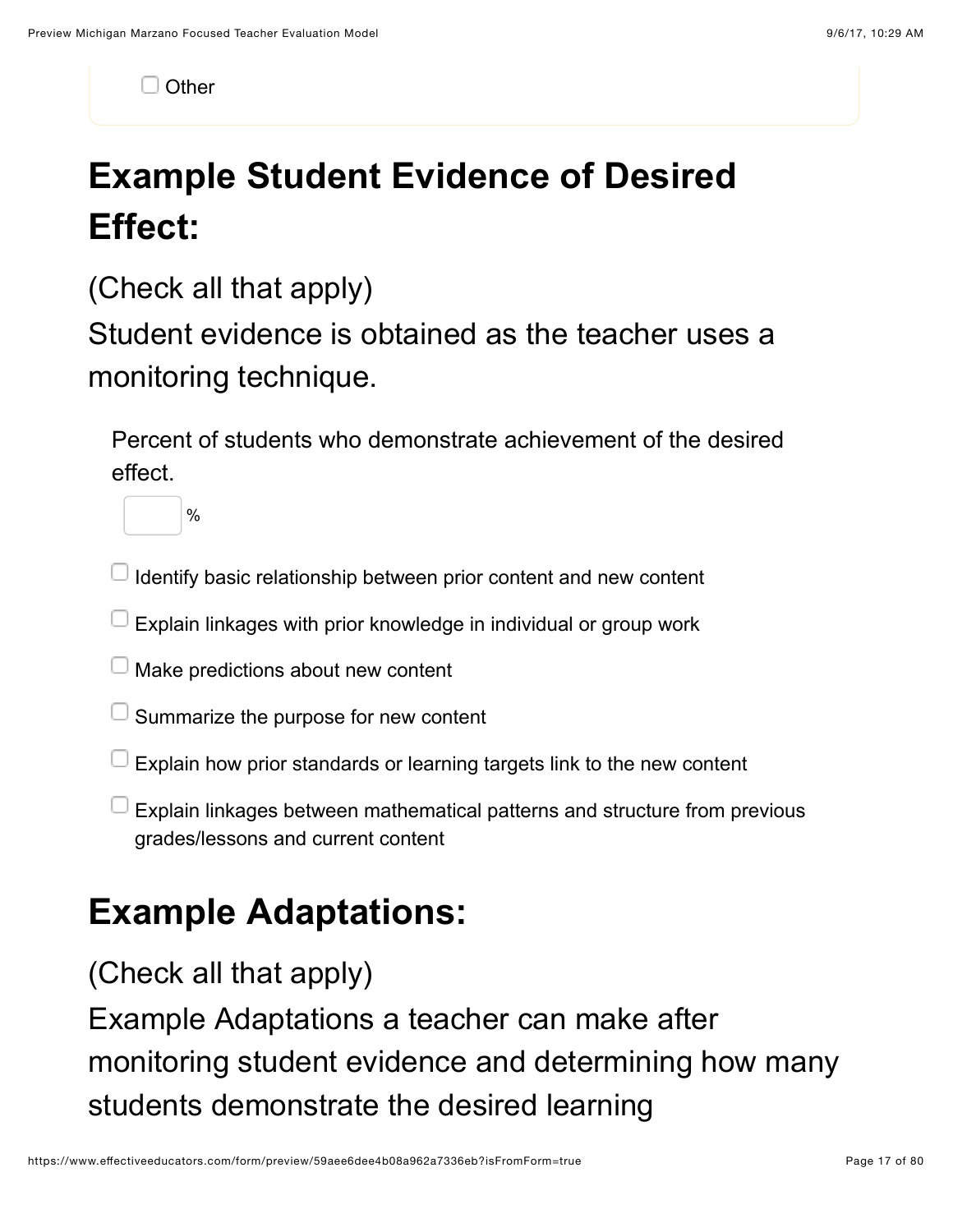$\Box$  Reteach or use a new teacher technique

 $\Box$  Reorganize groups

 $\Box$  Utilize peer resources

 $\Box$  Modify the task

 $\Box$  Provide additional resources

#### **Resources:**

[Scale](https://www.effectiveeducators.com/resource/show/58dbfe23e4b0539c02d3b3b5?popup=true&lookforId=59aee6d6e4b08a962a733456&title=Scale) | [Reflection Questions](https://www.effectiveeducators.com/resource/show/58e69fede4b0bd25d57cef3e?popup=true&lookforId=59aee6d6e4b08a962a733456&title=Reflection+Questions)

#### **Scale:**

Not Applicable Not Using Beginning Developing Applying Innovating

# <span id="page-17-0"></span>! **Helping Students Process New Content**

**Focus Statement:** Teacher systematically engages student groups in processing and generating conclusions about new content.

**Desired Effect:** Evidence (formative data) demonstrates students can summarize and generate conclusions about the new content during interactions with other students.

#### **Evidences:**

# **Example Teacher Instructional Techniques:**

(Check all that apply)

Break content into appropriate chunks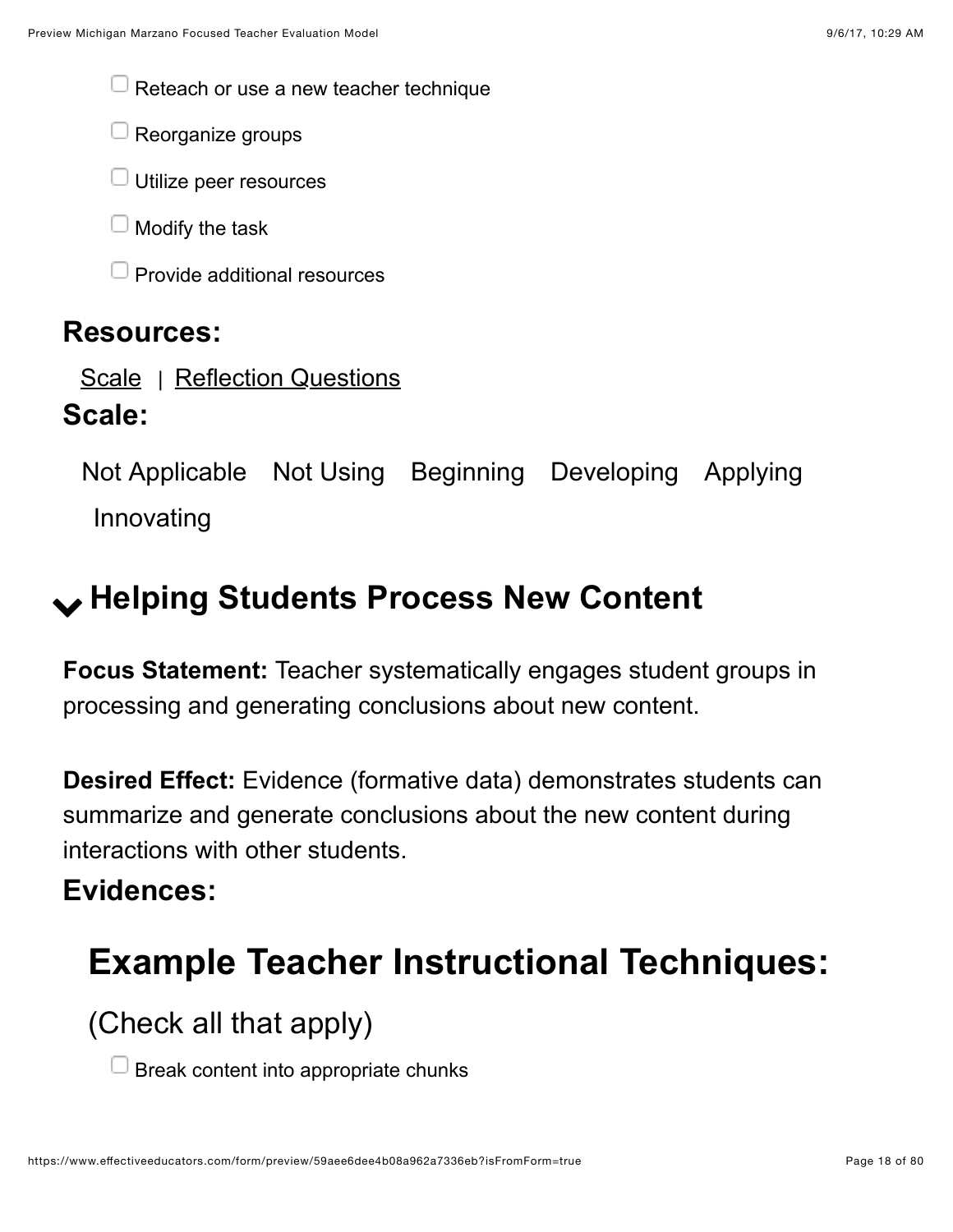Employ formal group processing strategies

- Jigsaw
- Reciprocal teaching
- Concept attainmen

Use informal strategies to engage group members in active processing

- Predictions
- Associations
- Paraphrasing
- Verbal summarizing
- Questioning

Facilitate group members in summarizing and/or generating conclusions

 $\Box$  Facilitate recording and representing new knowledge

- $\Box$  Facilitate the conceptual understanding of critical concepts
- $\Box$  Facilitate quantitative and qualitative reasoning of key mathematical concepts

Stop at strategic points to appropriately chunk content based on student evidence and feedback

# **Example Teacher Techniques for Monitoring for Learning:**

(Check all that apply)

**Use a Group Activity to monitor that students can summarize and generate conclusions about the content:**

**Summarize** 

 $\Box$  Generate clarifying questions

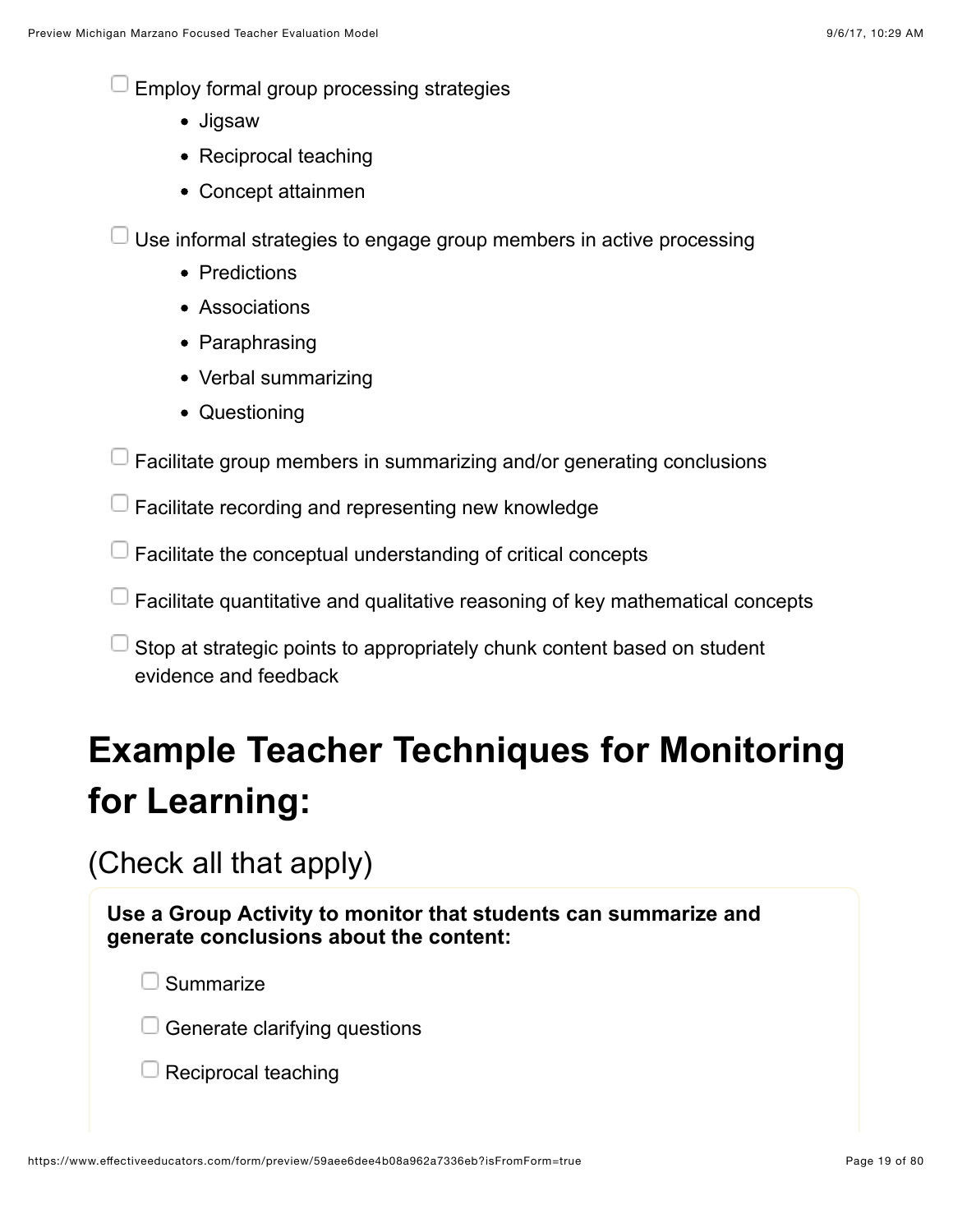| Jigsaw                                                                                                                              |  |
|-------------------------------------------------------------------------------------------------------------------------------------|--|
| Predictions                                                                                                                         |  |
| Associations                                                                                                                        |  |
| Paraphrasing                                                                                                                        |  |
| Other                                                                                                                               |  |
| Use Student Work (Recording and Representing) to monitor that<br>students can summarize and generate conclusions about the content: |  |
| Short written responses/summaries                                                                                                   |  |
| Graphic organizer                                                                                                                   |  |
| Diagram                                                                                                                             |  |
| Academic notebook                                                                                                                   |  |
| <b>Combination notes/Cornell notes</b>                                                                                              |  |
| Other                                                                                                                               |  |
| Use Response Methods to monitor that students can summarize and<br>generate conclusions about the content:                          |  |
| Technology response systems                                                                                                         |  |
| Entrance/exit tickets                                                                                                               |  |
| All response methods (e.g. whiteboards, red/green cards, etc.)                                                                      |  |
| Other                                                                                                                               |  |
| Use Questioning Sequences to monitor that students can summarize and<br>generate conclusions about the content:                     |  |
| Probe a few or individual students                                                                                                  |  |
| Randomly question students                                                                                                          |  |
| <b>Question all students</b>                                                                                                        |  |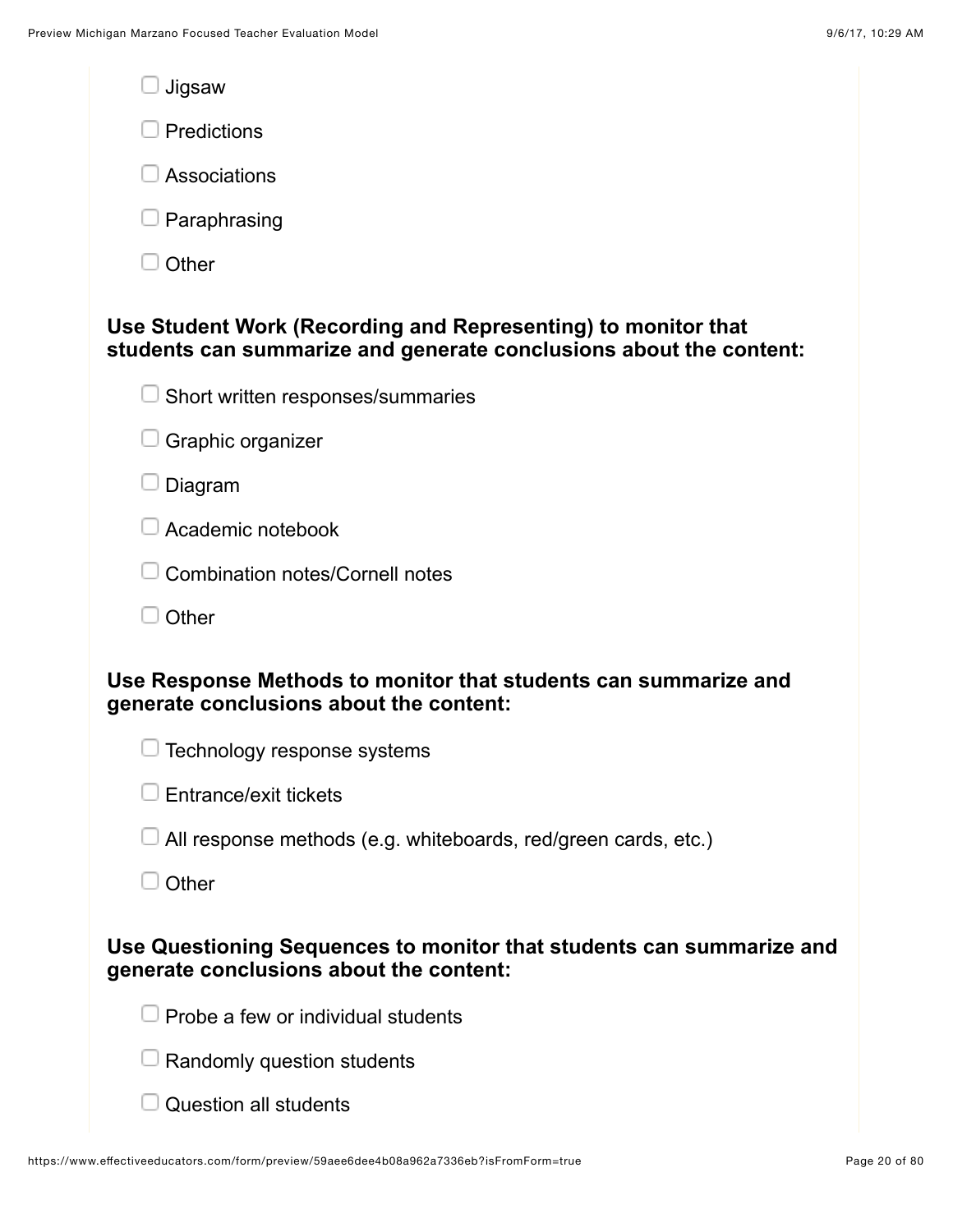| $\Box$ Use appropriate wait time                                                           |  |
|--------------------------------------------------------------------------------------------|--|
| $\Box$ Facilitate student-to-student conversations                                         |  |
| $\Box$ Ask students to predict, make associations, paraphrase, or summarize the<br>content |  |
| Other                                                                                      |  |
|                                                                                            |  |

# **Example Student Evidence of Desired Effect:**

### (Check all that apply)

Student evidence is obtained as the teacher uses a monitoring technique.

Percent of students who demonstrate achievement of the desired effect.



- Discuss and answer questions about the new content in groups
- Generate conclusions about the new content in group or written work
- Actively discuss the new content in groups
- Summarize or paraphrase the just learned content
- Record and represent new knowledge
- Make predictions about what they expect to learn next
- Summarize or draw conclusions from complex text and its academic language
- Use repeated reasoning and abstract, quantitative, or qualitative reasoning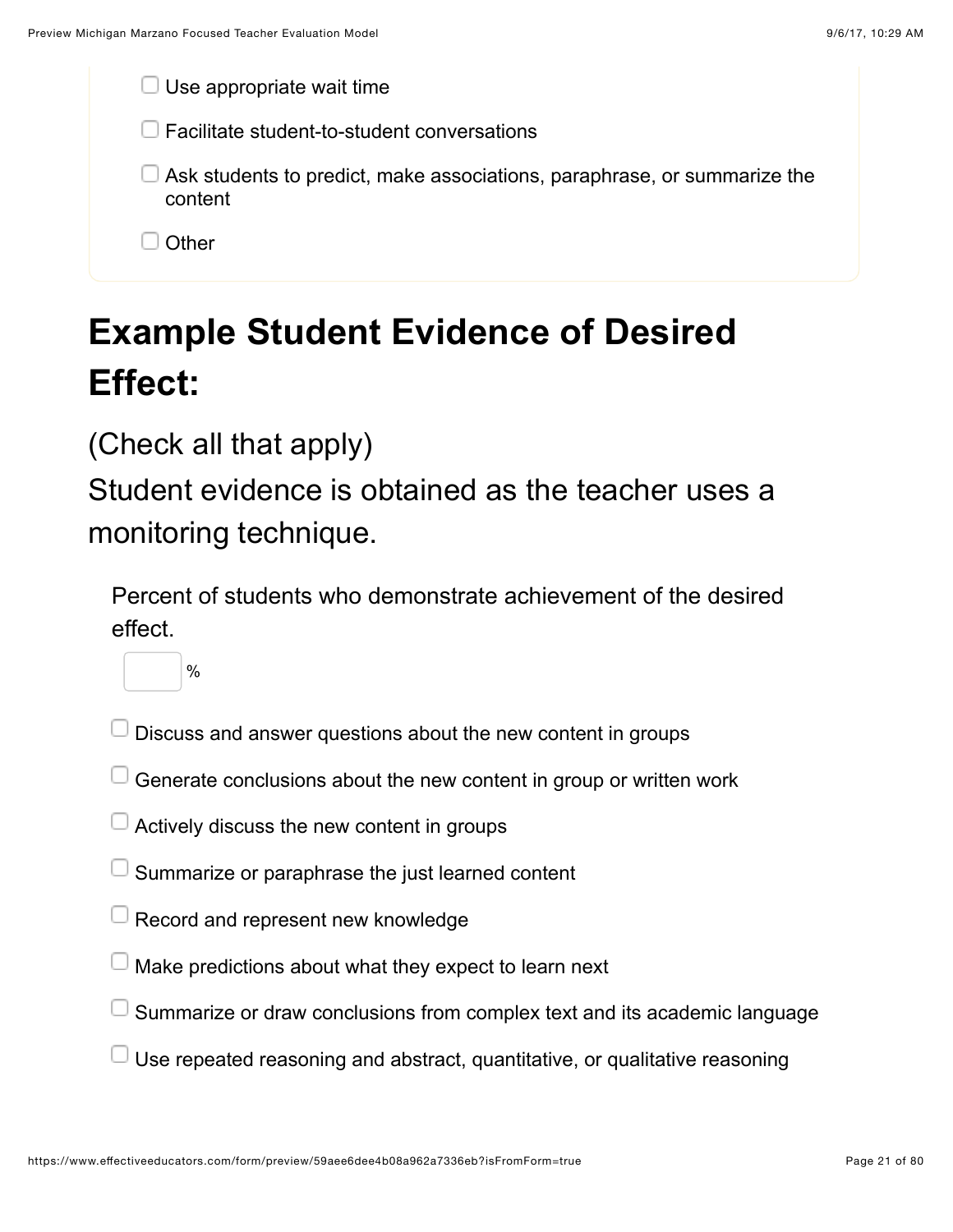# **Example Adaptations:**

### (Check all that apply)

Example Adaptations a teacher can make after monitoring student evidence and determining how many students demonstrate the desired learning

 $\Box$  Reteach or use a new teacher technique

- $\Box$  Reorganize groups
- $\Box$  Utilize peer resources
- $\Box$  Modify task to appropriate chunk of content
- $\Box$  Provide additional resources

#### **Resources:**

[Scale](https://www.effectiveeducators.com/resource/show/58dbf044e4b0cf4a3615e024?popup=true&lookforId=59aee6d6e4b08a962a733482&title=Scale) | [Reflection Questions](https://www.effectiveeducators.com/resource/show/58e6a1f3e4b0dc97dc709ae4?popup=true&lookforId=59aee6d6e4b08a962a733482&title=Reflection+Questions)

#### **Scale:**

Not Applicable Not Using Beginning Developing Applying Innovating

### <span id="page-21-0"></span>! **Using Questions to Help Students Elaborate on Content**

**Focus Statement:** Teacher uses a sequence of increasingly complex questions that require students to critically think about the content.

**Desired Effect:** Evidence (formative data) demonstrates students accurately elaborate on content.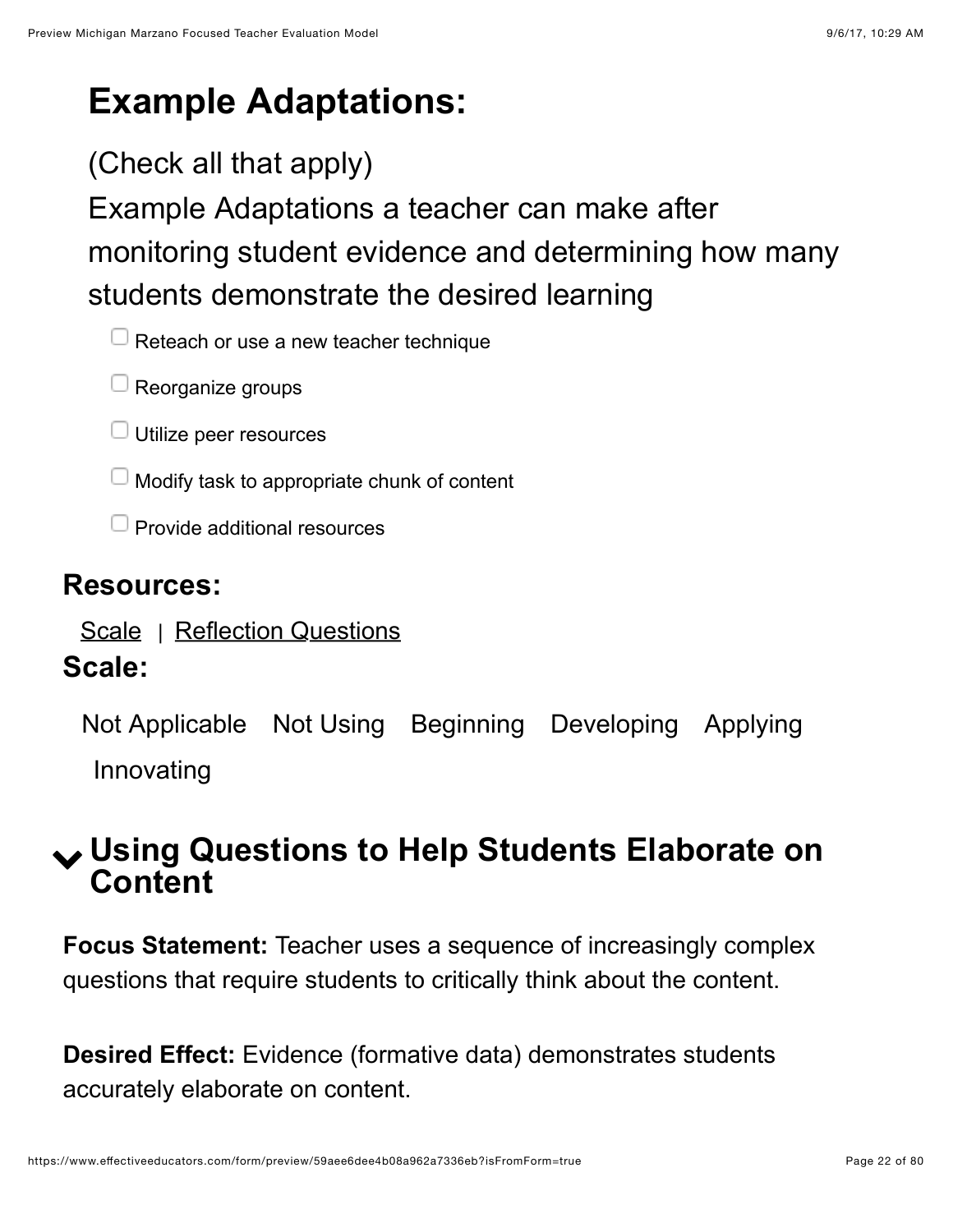#### **Evidences:**

# **Example Teacher Instructional Techniques:**

### (Check all that apply)

- Use a sequence of increasingly complex questions as it relates to the content (text) with appropriate wait time
- $\Box$  Ask detail questions
- $\Box$  Ask category questions
- Ask elaboration questions (i.e. inferences, predictions, projections, definitions, generalizations, etc.)
- $\Box$  Ask students to provide evidence (i.e. prior knowledge, textual evidence, etc.) for their elaborations
- $\Box$  Present situations or problems that involve students analyzing how one idea relates to ideas that were not explicitly taught
- Model the process of using evidence to support elaboration
- Model processes and proficiencies to support mathematical elaboration
- Model implementation of appropriate wait time when questioning

# **Example Teacher Techniques for Monitoring for Learning:**

### (Check all that apply)

**Use a Group Activity to monitor that students accurately elaborate on content:**

**D** Partner Discussion or Debate

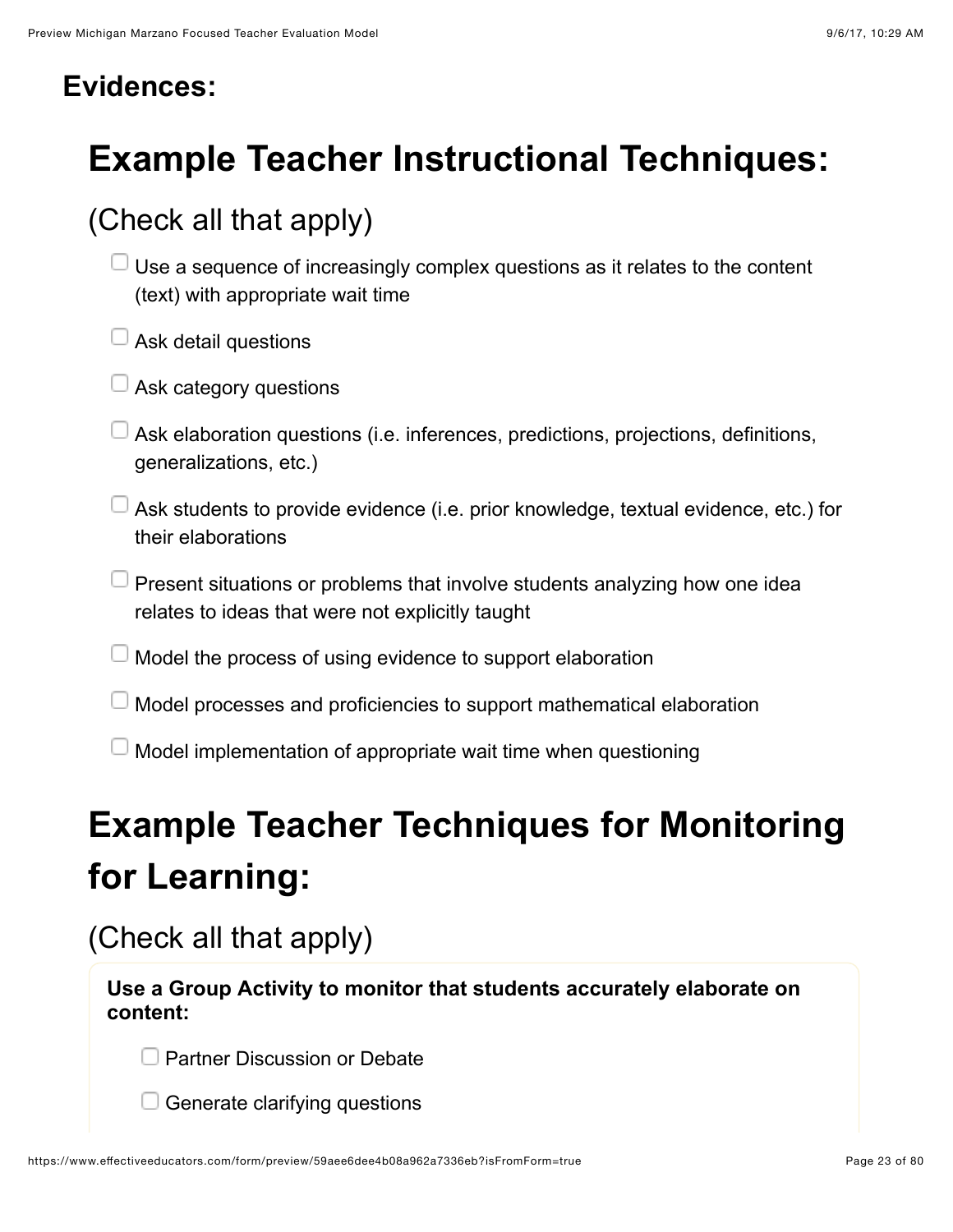| Explain individual and/or group thinking                                                                   |
|------------------------------------------------------------------------------------------------------------|
| Provide evidence and support for elaborations                                                              |
| Make paired comparisons                                                                                    |
| Other                                                                                                      |
| Use Student Work (Recording and Representing) to monitor that<br>students accurately elaborate on content: |
| Short written responses/summaries                                                                          |
| Graphic organizer                                                                                          |
| Diagram                                                                                                    |
| <b>Combination notes/Cornell notes</b>                                                                     |
| Other                                                                                                      |
| Use Response Methods to monitor that students accurately elaborate on<br>content:                          |
| Technology response systems                                                                                |
| Entrance/exit tickets                                                                                      |
| All response methods (e.g. whiteboards, red/green cards, etc.)                                             |
| Other                                                                                                      |
| Use Questioning Sequences to monitor that students accurately<br>elaborate on content:                     |
| Probe a few or individual students                                                                         |
| Randomly question students                                                                                 |
| <b>Question all students</b>                                                                               |
| Use appropriate wait time                                                                                  |
| Other                                                                                                      |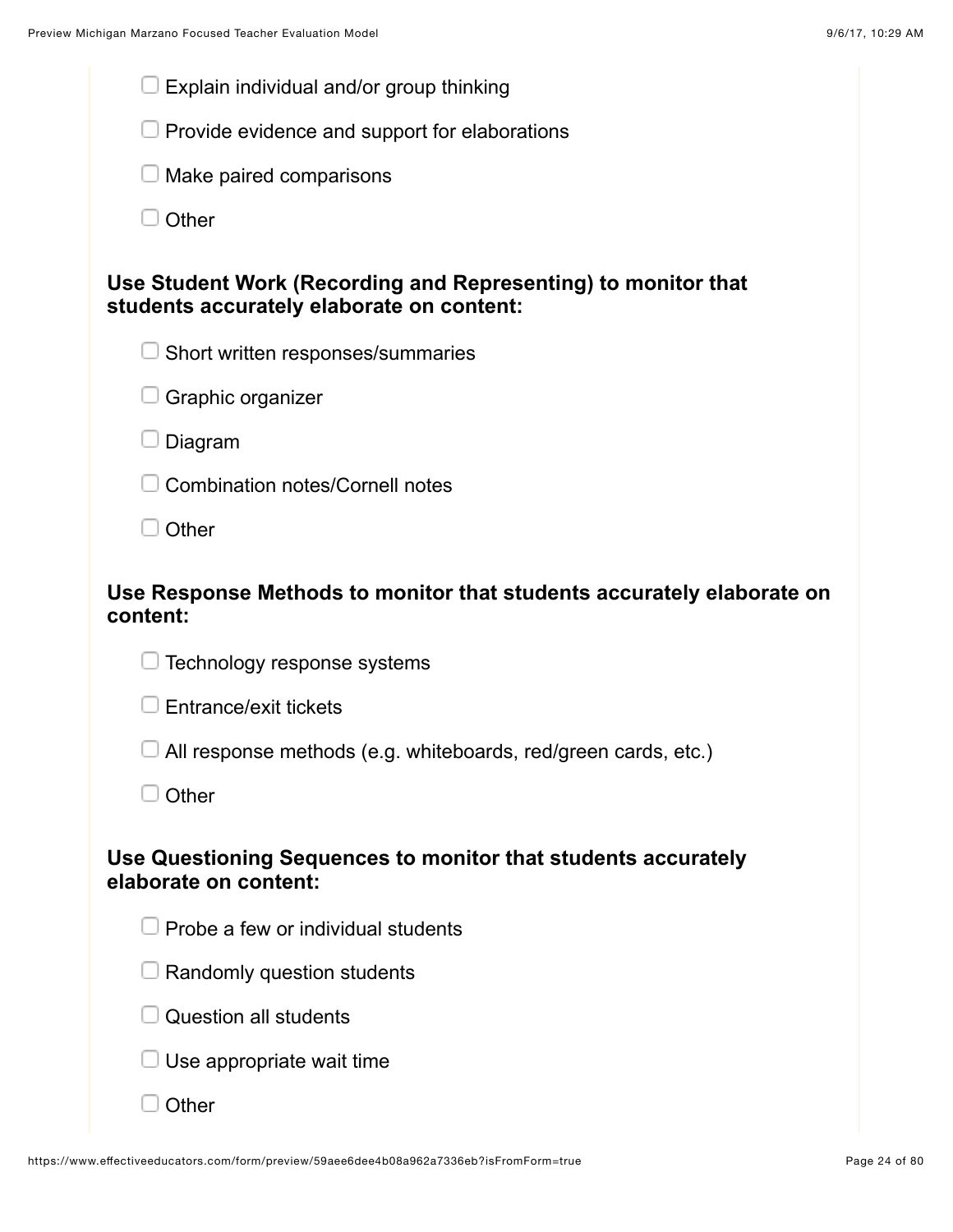# **Example Student Evidence of Desired Effect:**

#### (Check all that apply)

%

Student evidence is obtained as the teacher uses a monitoring technique.

Percent of students who demonstrate achievement of the desired effect.

Answer detail questions about the content

Identify characteristics of content-related categories

Make general elaborations about the content

Provide evidence and support for elaborations

Identify basic relationships between ideas and how one idea relates to another

Artifacts/student work demonstrate students can make well-supported elaborative inferences

Discussions demonstrate students can make well-supported elaborative inferences

Discussions are grounded in evidence from text, both literary and informational

Discussions and student work provide evidence of mathematical elaboration

# **Example Adaptations:**

(Check all that apply)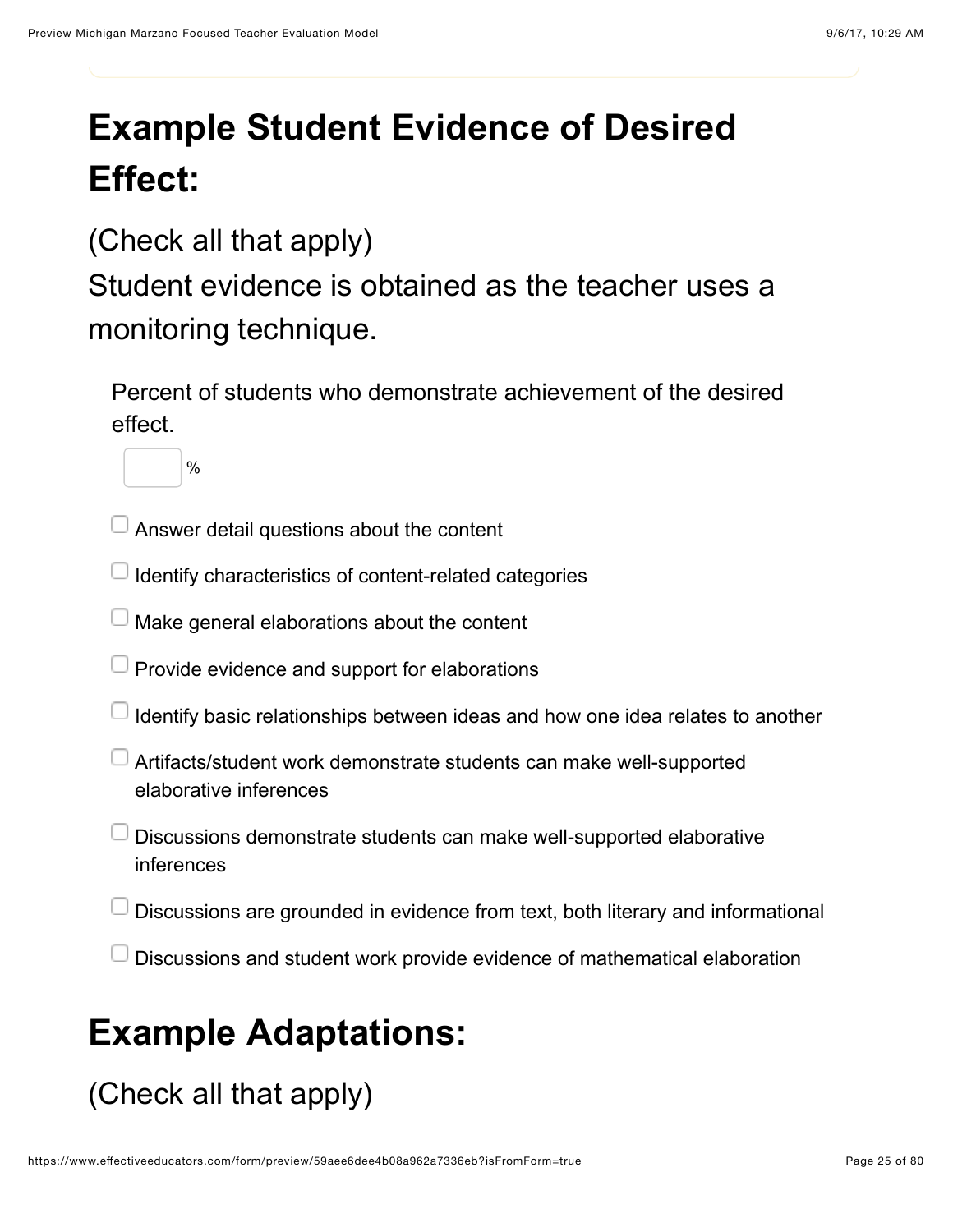### Example Adaptations a teacher can make after monitoring student evidence and determining how many students demonstrate the desired learning

 $\Box$  Rephrase questions/scaffold questions

Modify task

Provide additional resources

#### **Resources:**

[Scale](https://www.effectiveeducators.com/resource/show/58dbf102e4b0cf4a3615e8bd?popup=true&lookforId=59aee6d7e4b08a962a7334b4&title=Scale) | [Reflection Questions](https://www.effectiveeducators.com/resource/show/58e6a2a0e4b0dc97dc709c39?popup=true&lookforId=59aee6d7e4b08a962a7334b4&title=Reflection+Questions)

#### **Scale:**

Not Applicable Not Using Beginning Developing Applying Innovating

# <span id="page-25-0"></span>! **Reviewing Content**

**Focus Statement:** Teacher engages students in brief review of content that highlights the cumulative nature of the content.

**Desired Effect:** Evidence (formative data) demonstrates students know the previously taught critical content.

#### **Evidences:**

# **Example Teacher Instructional Techniques:**

(Check all that apply)

Begin lesson with a brief review of previously taught content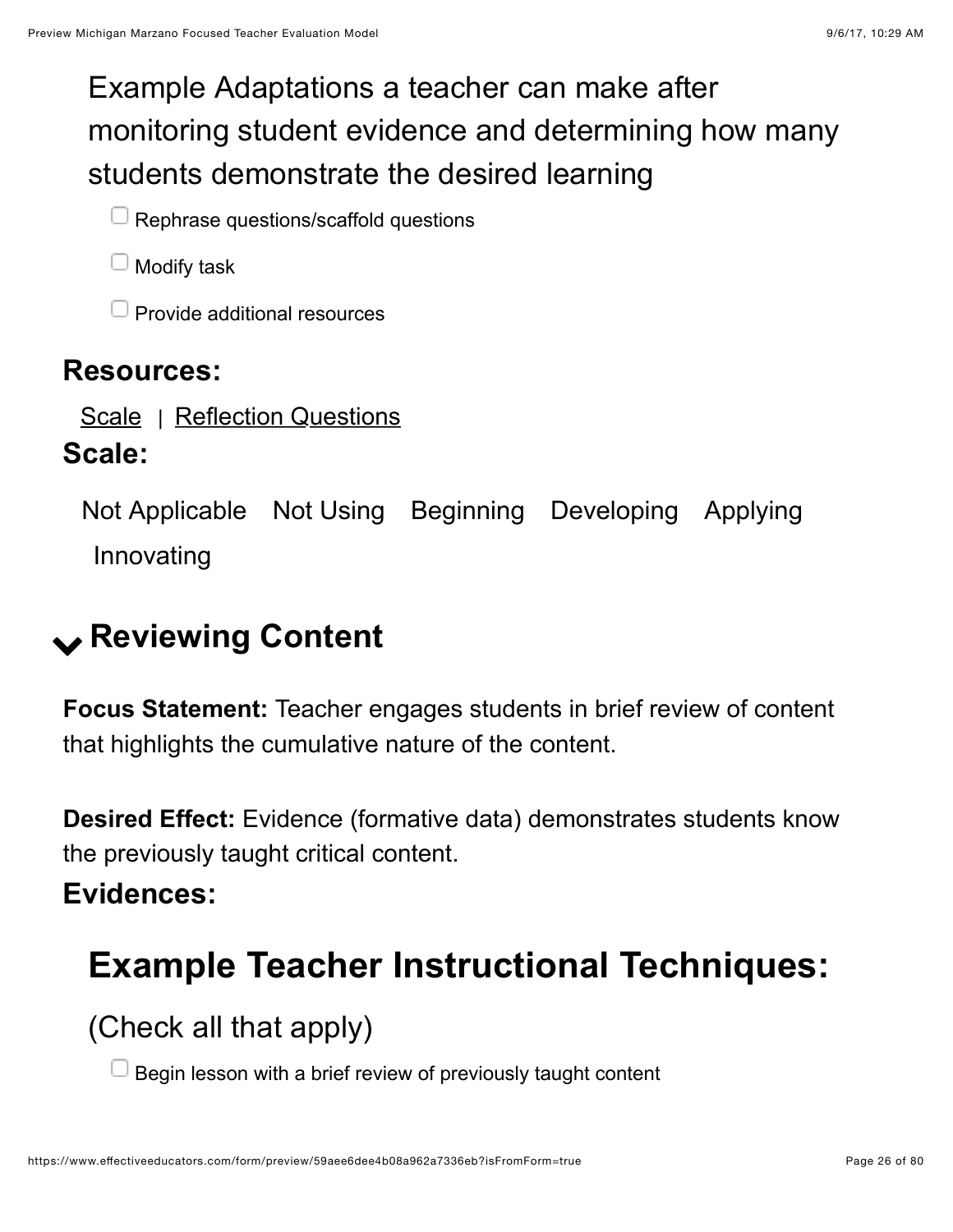$\Box$  Use a scaffolding process to systematically show the cumulative nature of the content

 $\Box$  Use specific strategies to help students identify basic relationships between ideas and consciously analyze how one idea relates to another

- Brief summary
- Problem that must be solved using previous information
- Questions that require a review of content
- Demonstration
- Brief practice test or exercise
- Warm-up activity

 $\Box$  Ask students to demonstrate increased fluency and/or accuracy of previously taught processes

# **Example Teacher Techniques for Monitoring for Learning:**

(Check all that apply)

| Use a Group Activity to monitor that students know the previously taught<br>critical content:                          |  |
|------------------------------------------------------------------------------------------------------------------------|--|
| Think-Pair-Share/Partner Discussion or Debate                                                                          |  |
| Summarize prior content                                                                                                |  |
| Generate clarifying questions about prior content                                                                      |  |
| Explain individual and/or group thinking                                                                               |  |
| Problem solving using prior content                                                                                    |  |
| Other                                                                                                                  |  |
| Use Student Work (Recording and Representing) to monitor that<br>students know the previously taught critical content: |  |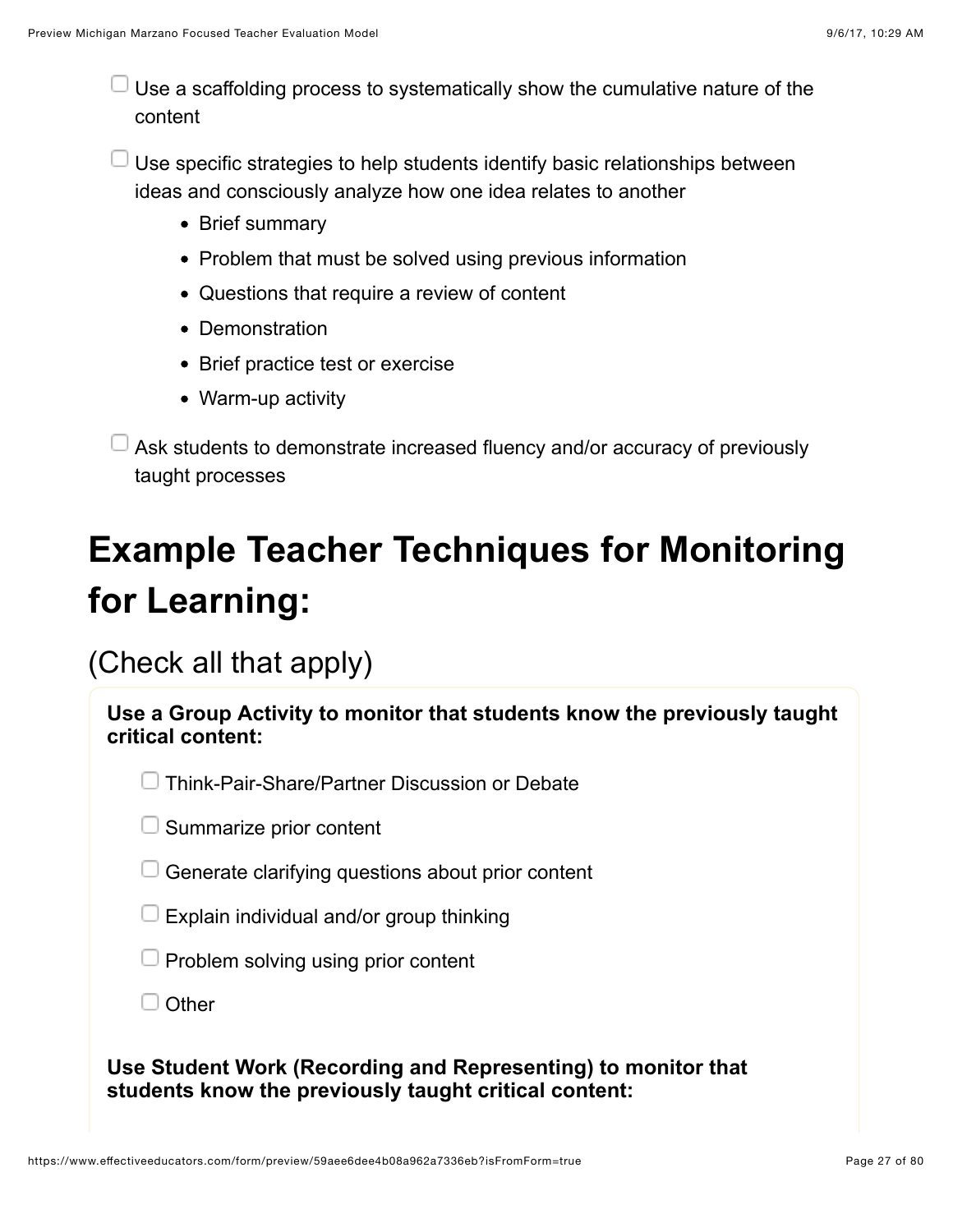| Warm-up work                                                                                       |
|----------------------------------------------------------------------------------------------------|
| Brief practice test                                                                                |
| Short written responses/summaries                                                                  |
| Graphic organizer                                                                                  |
| Diagram                                                                                            |
| Update interactive notes/notebook                                                                  |
| Other                                                                                              |
| Use Response Methods to monitor that students know the previously<br>taught critical content:      |
| Technology response systems                                                                        |
| Entrance/exit tickets                                                                              |
| All response methods (e.g. whiteboards, red/green cards, etc.)                                     |
| Other                                                                                              |
| Use Questioning Sequences to monitor that students know the<br>previously taught critical content: |
| Probe a few or individual students                                                                 |
| Randomly question students                                                                         |
| <b>Question all students</b>                                                                       |
| Use appropriate wait time                                                                          |
| Ask detail/basic fact questions about prior content                                                |
| Ask category questions about prior content                                                         |
| Ask elaborative questions about prior content                                                      |
| Other                                                                                              |
|                                                                                                    |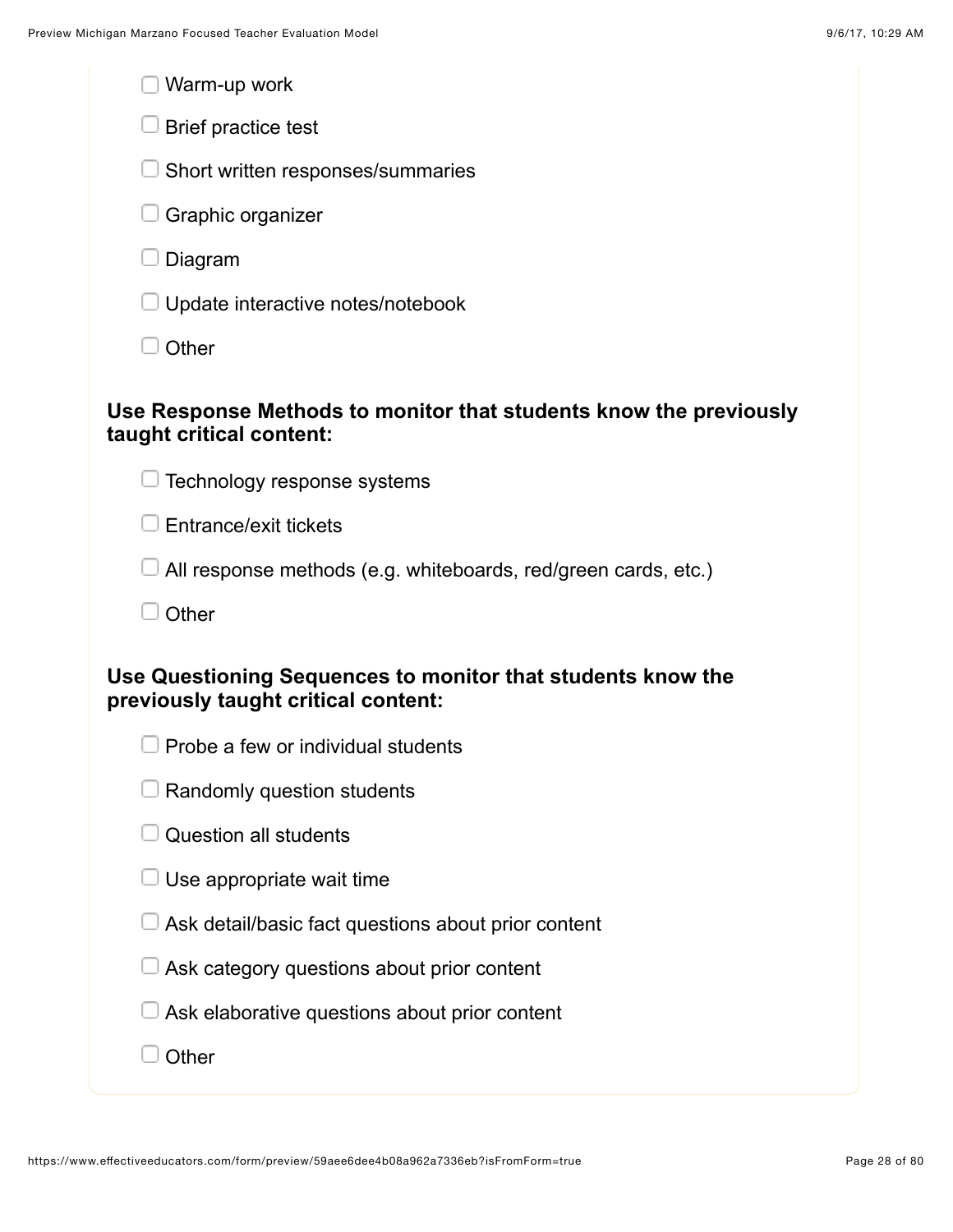# **Example Student Evidence of Desired Effect:**

(Check all that apply)

Student evidence is obtained as the teacher uses a monitoring technique.

Percent of students who demonstrate achievement of the desired effect.



- I Identify basic relationships between current and prior ideas and consciously analyze how one idea relates to another
- $\Box$  Summarize the cumulative nature of the content
- $\Box$  Response to class activities demonstrates students recall previous content (e.g. artifacts, pretests, warm-up activities)
- Explain previously taught concepts
- Demonstrate increased fluency and/or accuracy of previously taught processes

### **Example Adaptations:**

(Check all that apply)

Example Adaptations a teacher can make after monitoring student evidence and determining how many students demonstrate the desired learning

 $\Box$  Reteach or use a new teacher technique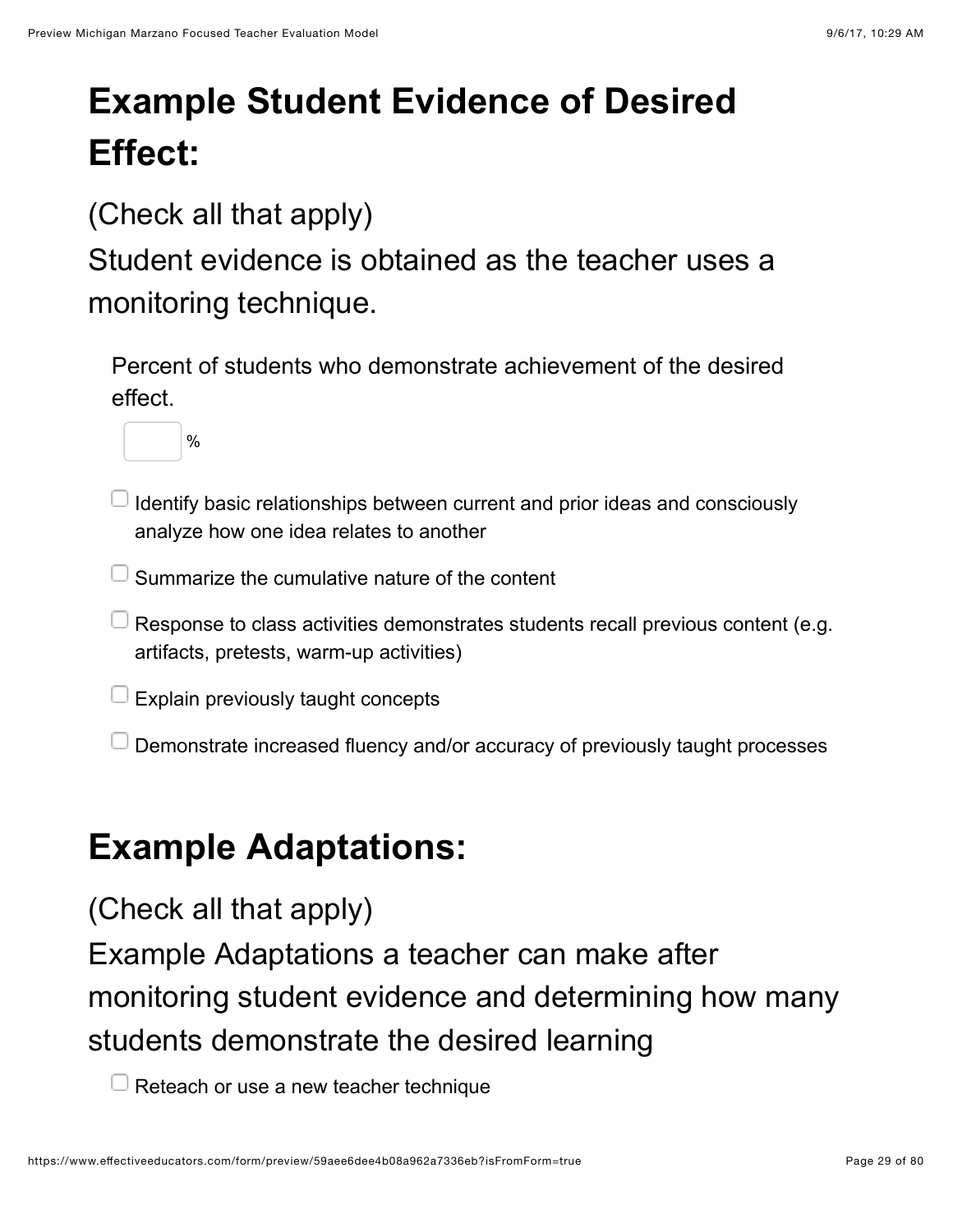Reorganize groups

 $\Box$  Utilize peer resources

Modify task

Provide additional resources

#### **Resources:**

[Scale](https://www.effectiveeducators.com/resource/show/58dbf1e1e4b0539c02d34b0c?popup=true&lookforId=59aee6d7e4b08a962a7334e0&title=Scale) | [Reflection Questions](https://www.effectiveeducators.com/resource/show/58e6a35ee4b03411ff7c5e69?popup=true&lookforId=59aee6d7e4b08a962a7334e0&title=Reflection+Questions)

#### **Scale:**

Not Applicable Not Using Beginning Developing Applying Innovating

### <span id="page-29-0"></span>! **Helping Students Practice Skills, Strategies, and Processes**

**Focus Statement:** When the content involves a skill, strategy, or process, the teacher engages students in practice activities that help them develop fluency and alternative ways of executing procedures.

**Desired Effect:** Evidence (formative data) demonstrates students develop automaticity with skills, strategies, or processes.

#### **Evidences:**

# **Example Teacher Instructional Techniques:**

(Check all that apply)

Model how to execute the skill, strategy, or process

Model mathematical practices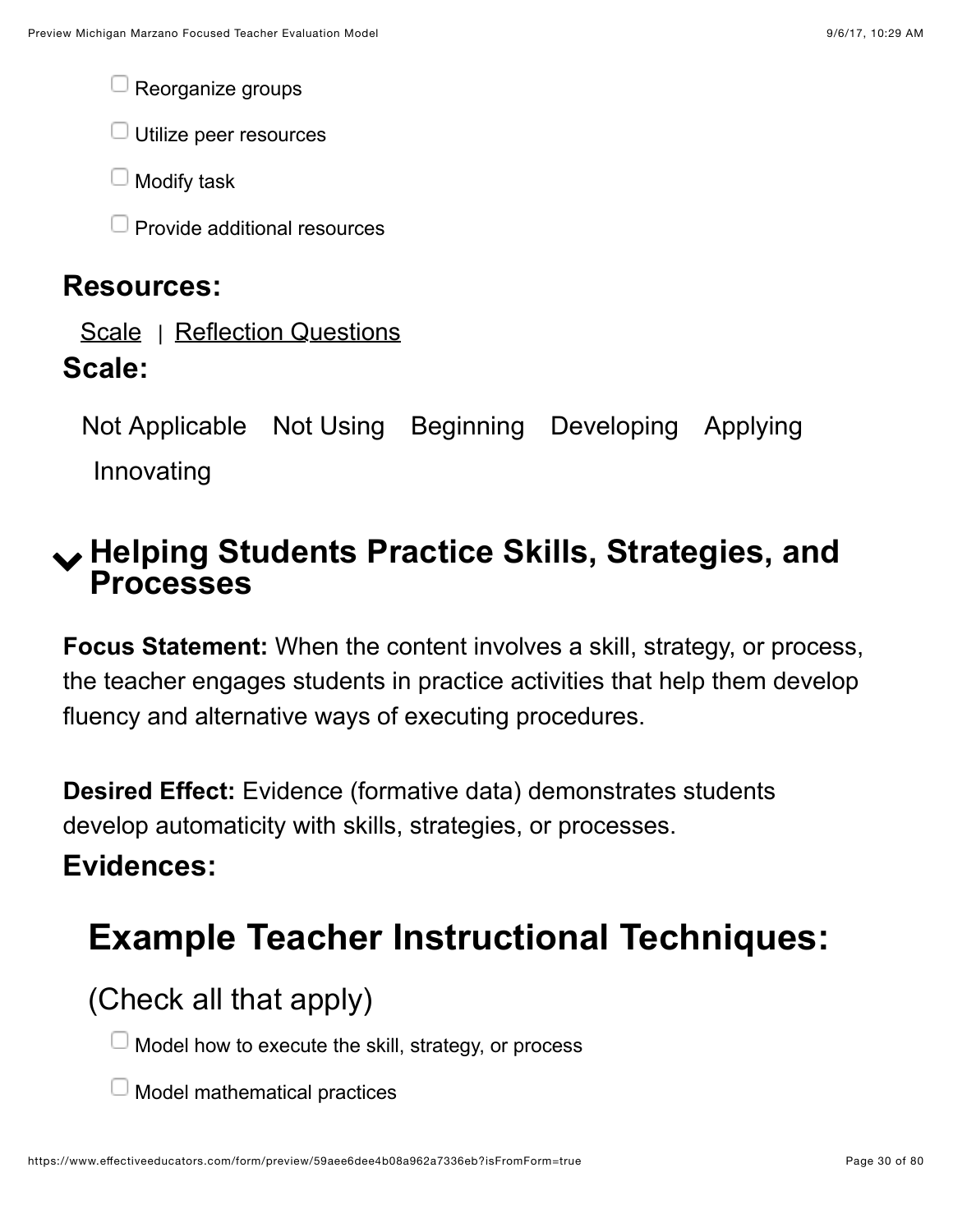| Model how to reason, problem solve, use tools, and generalize                                                                                                                                                                                            |
|----------------------------------------------------------------------------------------------------------------------------------------------------------------------------------------------------------------------------------------------------------|
| Engage students in massed and distributed practice activities that are<br>appropriate to their current ability to execute a skill, strategy, or process<br>• Guided practice if students cannot perform the skill, strategy, or process<br>independently |
| • Independent practice if students can perform the skill, strategy, or process<br>independently                                                                                                                                                          |
| Guide students to generate and manipulate mental models for skills, strategies,<br>and processes                                                                                                                                                         |
| Employ "worked examples" or exemplars                                                                                                                                                                                                                    |
| Provide opportunity for practice immediately prior to assessing skills, strategies,<br>and processes                                                                                                                                                     |
| Provide opportunity for students to refine and shape knowledge by encountering<br>a task or problem in a different context                                                                                                                               |
| Provide opportunity for students to increase fluency and accuracy                                                                                                                                                                                        |
| Provide opportunity for purposeful homework                                                                                                                                                                                                              |
| <b>Example Teacher Techniques for Monitoring</b>                                                                                                                                                                                                         |
| for Learning:                                                                                                                                                                                                                                            |
| (Check all that apply)                                                                                                                                                                                                                                   |

**Use a Group Activity to monitor that students develop automaticity with skills, strategies, or processes:**

 $\Box$  Partner work

 $\Box$  Paired practice

Clarifying questions

Explain how to execute the process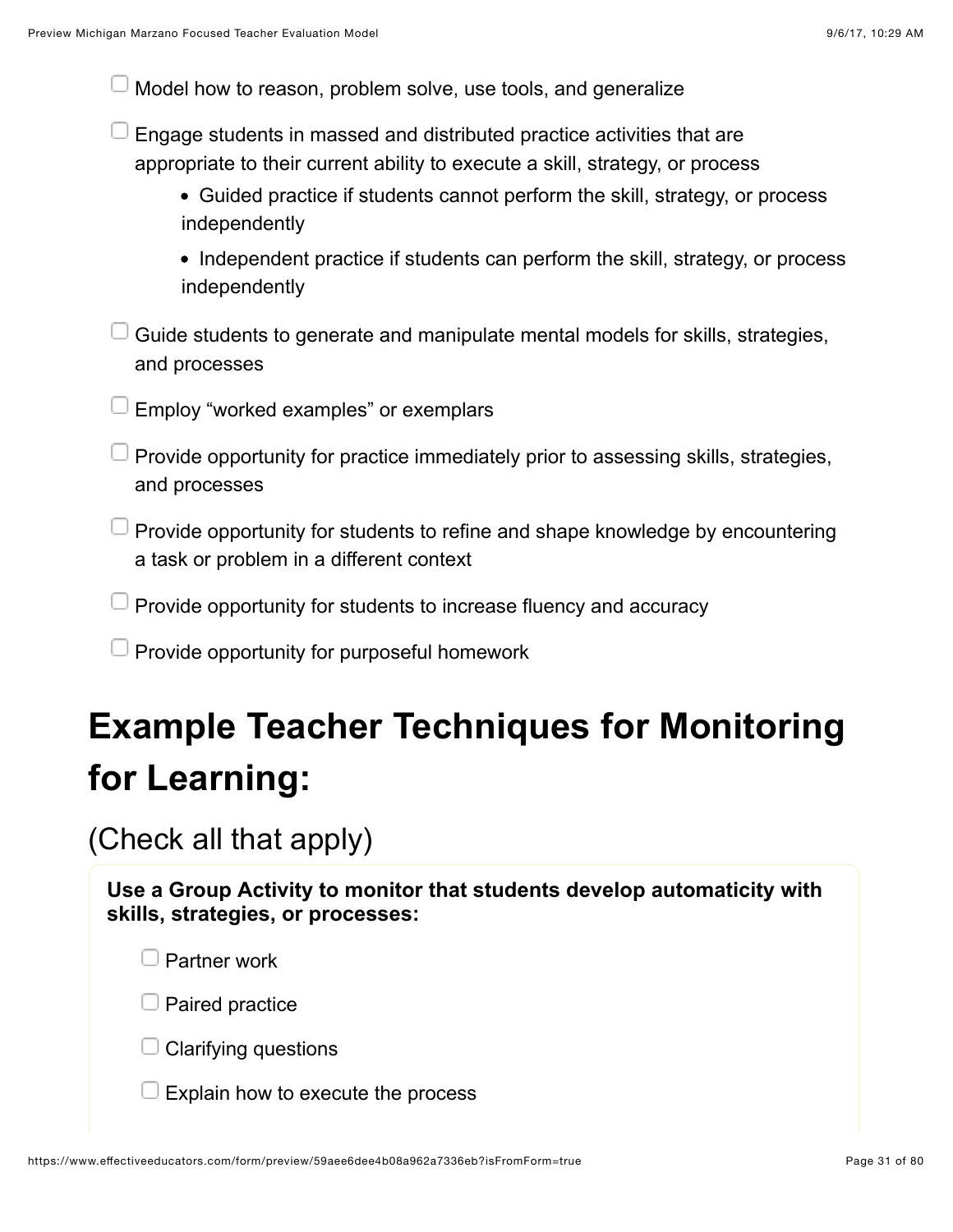| Explain their thinking when errors in the process |
|---------------------------------------------------|
|---------------------------------------------------|

 $\Box$  Other

#### **Use Student Work:**

(Recording and Representing) to monitor that students develop automaticity with skills, strategies, or processes

|                                                                                                              | adionialiony with online, otratogico, or processes<br>Worksheets                                                  |  |  |
|--------------------------------------------------------------------------------------------------------------|-------------------------------------------------------------------------------------------------------------------|--|--|
|                                                                                                              | Short written responses/summaries                                                                                 |  |  |
|                                                                                                              | Graphic organizer                                                                                                 |  |  |
|                                                                                                              | Diagram                                                                                                           |  |  |
|                                                                                                              | Model                                                                                                             |  |  |
|                                                                                                              | Other                                                                                                             |  |  |
| Use Response Methods to monitor that students develop automaticity<br>with skills, strategies, or processes: |                                                                                                                   |  |  |
|                                                                                                              | Technology response systems                                                                                       |  |  |
|                                                                                                              | Entrance/exit tickets                                                                                             |  |  |
|                                                                                                              | All response methods (e.g. whiteboards, red/green cards, etc.)                                                    |  |  |
|                                                                                                              | Other                                                                                                             |  |  |
|                                                                                                              | Use Questioning Sequences to monitor that students develop<br>automaticity with skills, strategies, or processes: |  |  |
|                                                                                                              | Probe a few or individual students                                                                                |  |  |
|                                                                                                              | Randomly question students                                                                                        |  |  |
|                                                                                                              | <b>Question all students</b>                                                                                      |  |  |
|                                                                                                              | Use appropriate wait time                                                                                         |  |  |

 $\Box$  Ask how the process relates to prior skills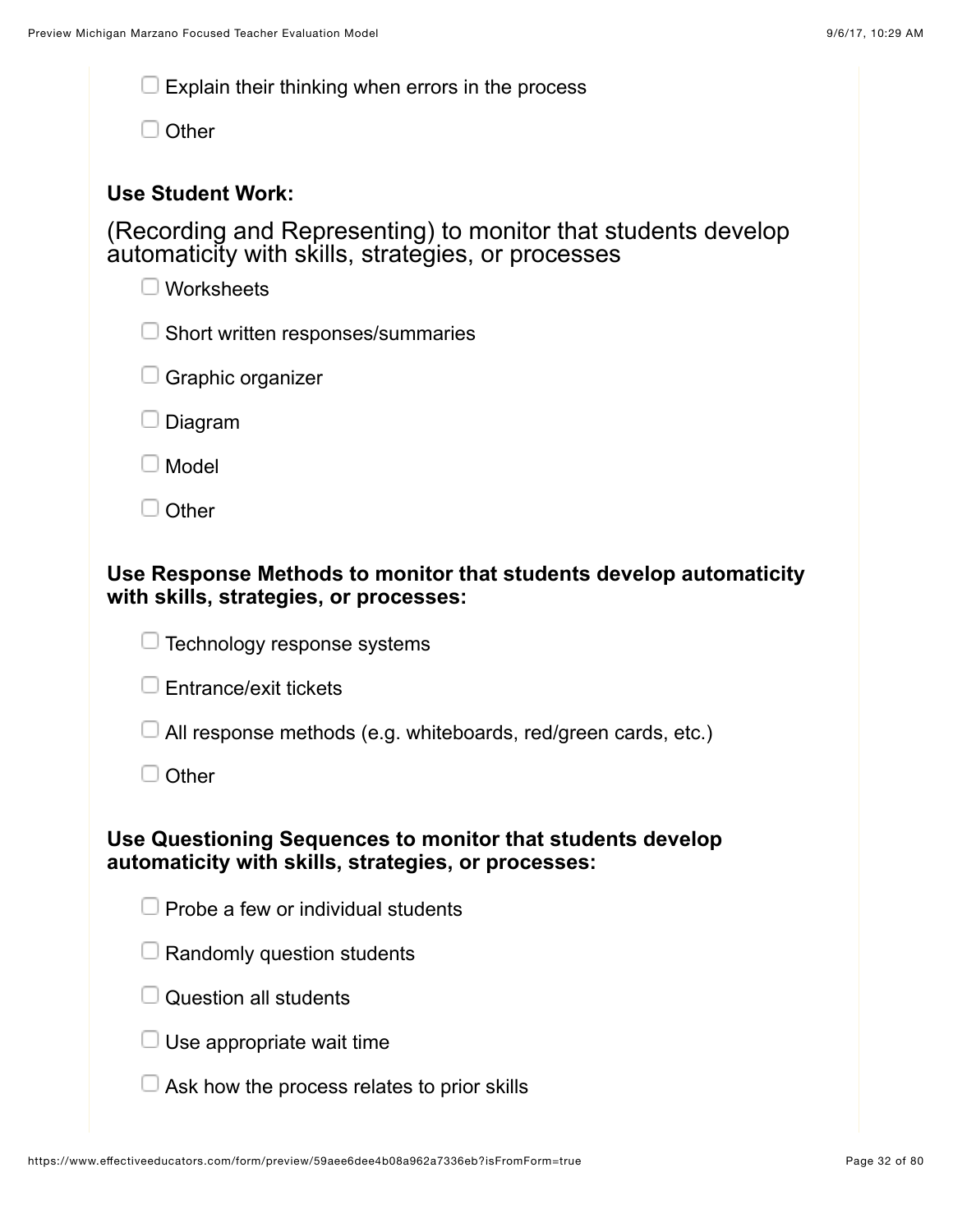

# **Example Student Evidence of Desired Effect:**

(Check all that apply)

%

Student evidence is obtained as the teacher uses a monitoring technique.

Percent of students who demonstrate achievement of the desired effect.



Execute or perform the skill, strategy, or process with increased competence

- Artifacts (i.e. worksheets, written responses, formative data) show fluency and accuracy are increasing
- $\textcolor{black}{\mathsf{I}}$  Explanation of mental models reveals understanding of the strategy or process
- $\overline{1}$  Use problem-solving strategies based on their purpose and unique characteristics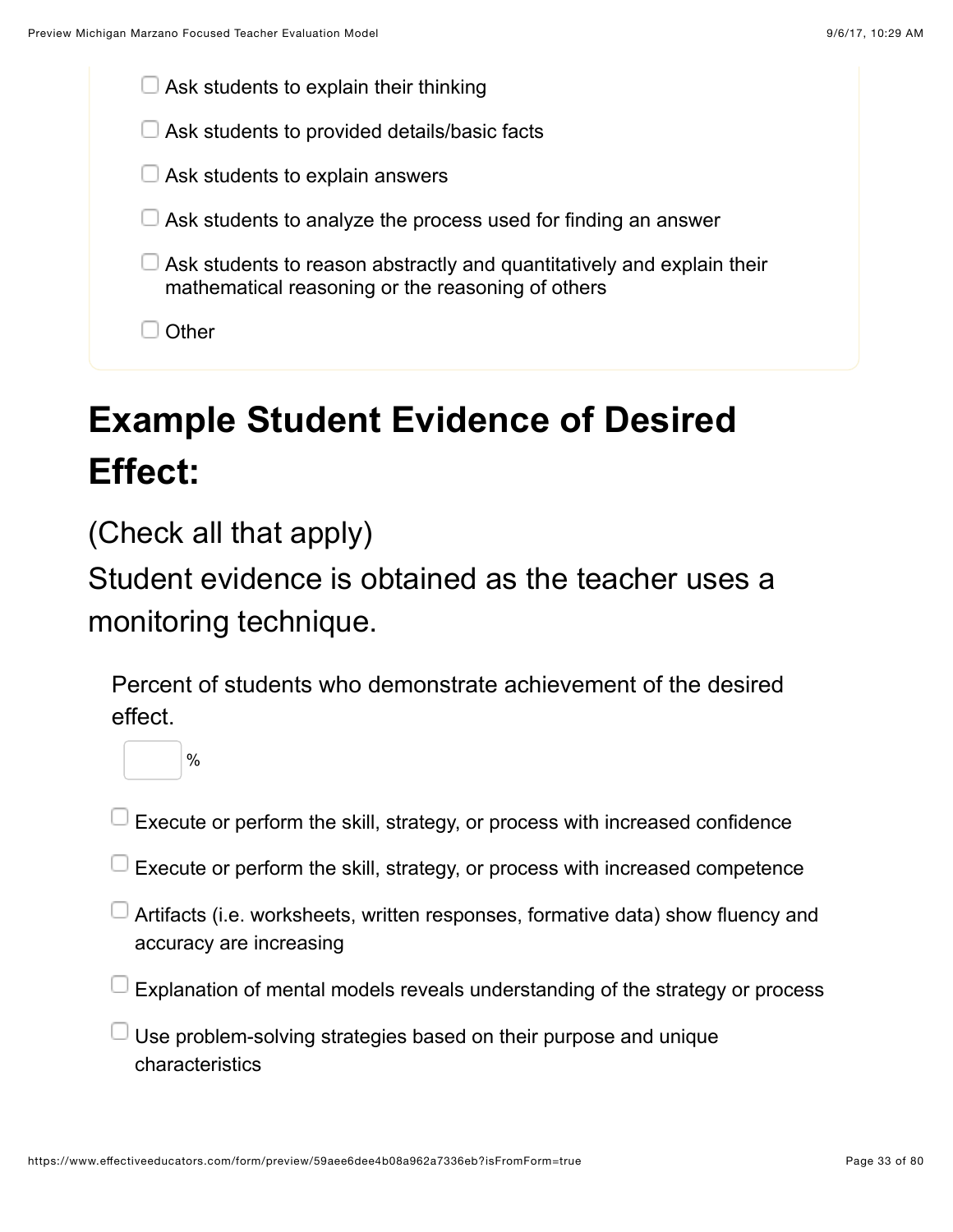Demonstrate deepening of knowledge and/or increasing accuracy through group interactions

Explain how the use of a problem-solving strategy increased fluency and/or accuracy

### **Example Adaptations:**

(Check all that apply)

Example Adaptations a teacher can make after monitoring student evidence and determining how many students demonstrate the desired learning

 $\Box$  Reteach or use a new teacher technique

 $\Box$  Reorganize groups

 $\Box$  Utilize peer resources

 $\Box$  Modify task

 $\Box$  Provide additional resources

#### **Resources:**

[Scale](https://www.effectiveeducators.com/resource/show/58dbf2a6e4b0cf4a3615f6c4?popup=true&lookforId=59aee6d8e4b08a962a73350a&title=Scale) | [Reflection Questions](https://www.effectiveeducators.com/resource/show/58e6a40ae4b05a93828ed955?popup=true&lookforId=59aee6d8e4b08a962a73350a&title=Reflection+Questions)

#### **Scale:**

Not Applicable Not Using Beginning Developing Applying Innovating

### <span id="page-33-0"></span>! **Helping Students Examine Similarities and Differences**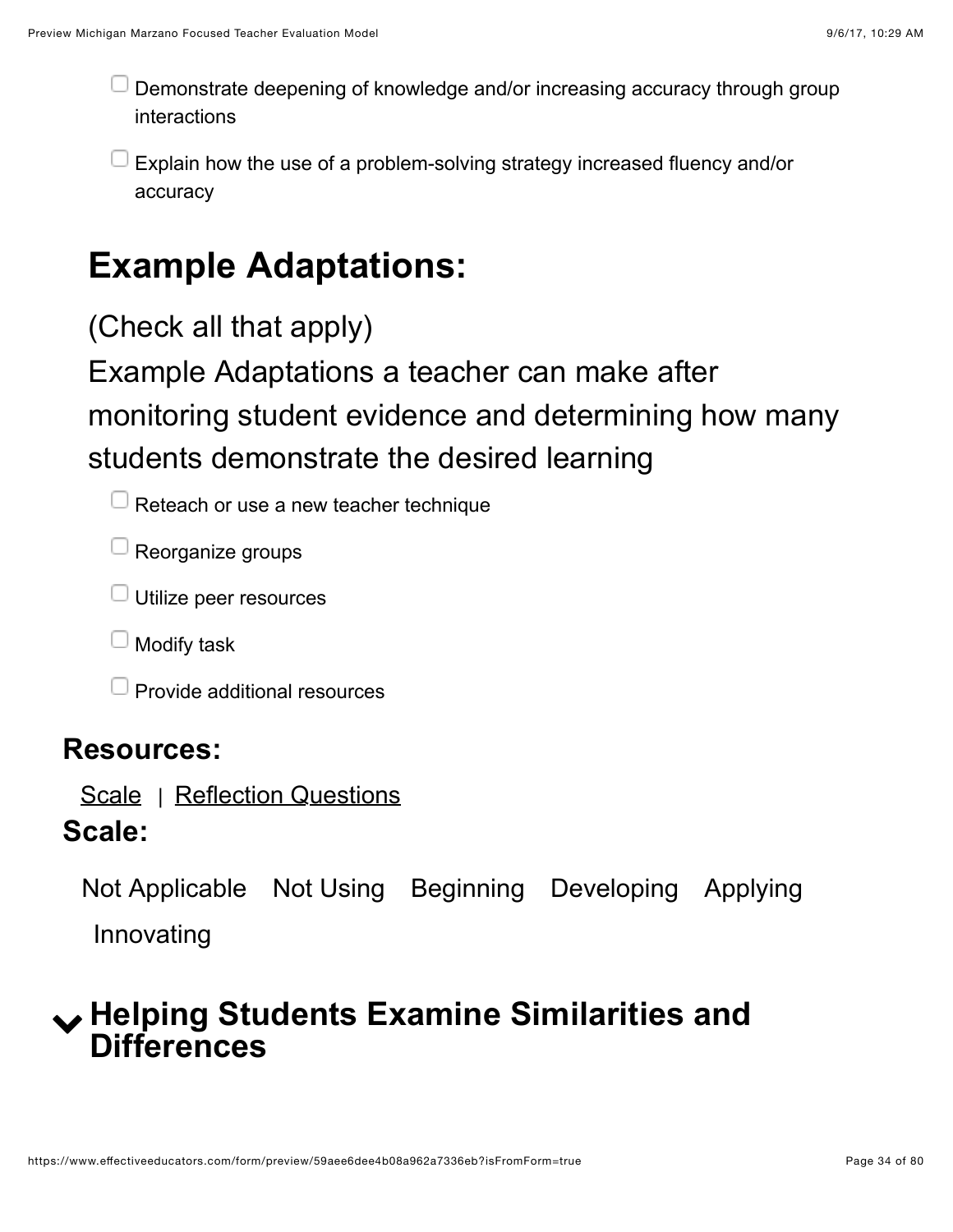**Focus Statement:** When presenting content, the teacher helps students deepen their knowledge of the critical content by examining similarities and differences.

**Desired Effect:** Evidence (formative data) demonstrates student knowledge of critical content is deepened by examining similarities and differences.

#### **Evidences:**

# **Example Teacher Instructional Techniques:**

### (Check all that apply)

- $\Box$  Use comparison activities to examine similarities and differences
- $\Box$  Use classifying activities to examine similarities and differences
- $\Box$  Use analogy activities to examine similarities and differences
- $\Box$  Use metaphor activities to examine similarities and differences
- $\Box$  Use culturally relevant activities to help students examine similarities and differences
- $\Box$  Use activities to identify basic relationships between ideas that deepen knowledge to examine similarities and differences
- $\Box$  Use activities to generate and manipulate mental images that deepen knowledge to examine similarities and differences
- Ask students to summarize what they have learned from the activity
- $\Box$  Ask students to linguistically and nonlinguistically represent similarities and differences
- $\Box$  Ask students to explain how the activity has added to their understanding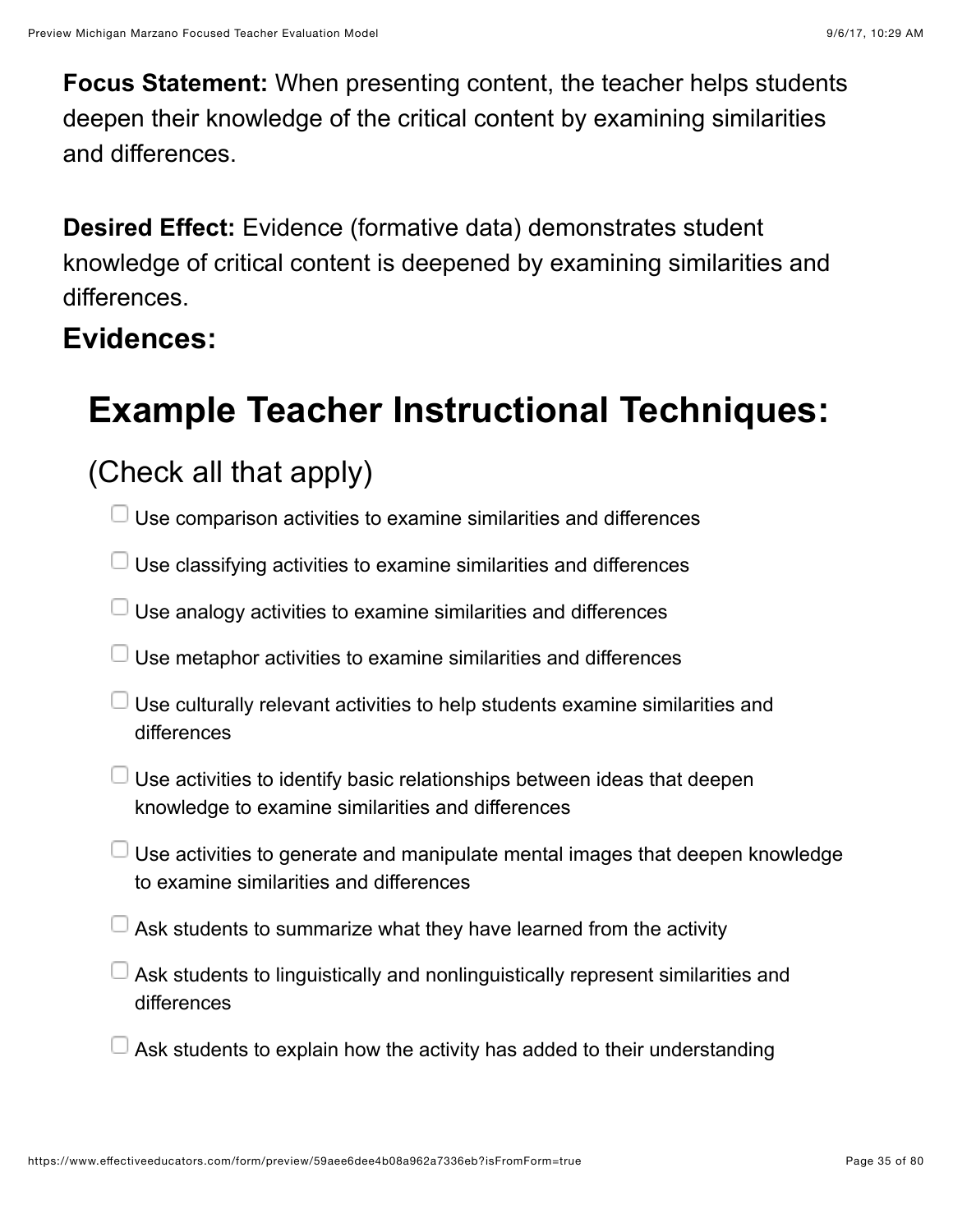$\Box$  Ask students to make conclusions after the examination of similarities and differences

Ask students to look for and make use of mathematical structure to recognize similarities and differences

**Facilitate the use of digital and traditional resources to find credible and relevant** information to support examination of similarities and differences

# **Example Teacher Techniques for Monitoring for Learning:**

| Use a Group Activity to monitor that student knowledge of content is<br>deepened by examining similarities and differences:        |
|------------------------------------------------------------------------------------------------------------------------------------|
| Create comparison activities                                                                                                       |
| Develop classification activities                                                                                                  |
| Generate analogy activities                                                                                                        |
| Create metaphor activities                                                                                                         |
| Make conclusions and/or summarize the similarities and differences                                                                 |
| Navigate digital resources to find credible and relevant information to<br>support similarities and differences                    |
| Other                                                                                                                              |
| <b>Use Student Work:</b>                                                                                                           |
| (Recording and Representing) to monitor that student knowledge of<br>content is deepened by examining similarities and differences |
| Short written responses/summaries                                                                                                  |
| Graphic organizer                                                                                                                  |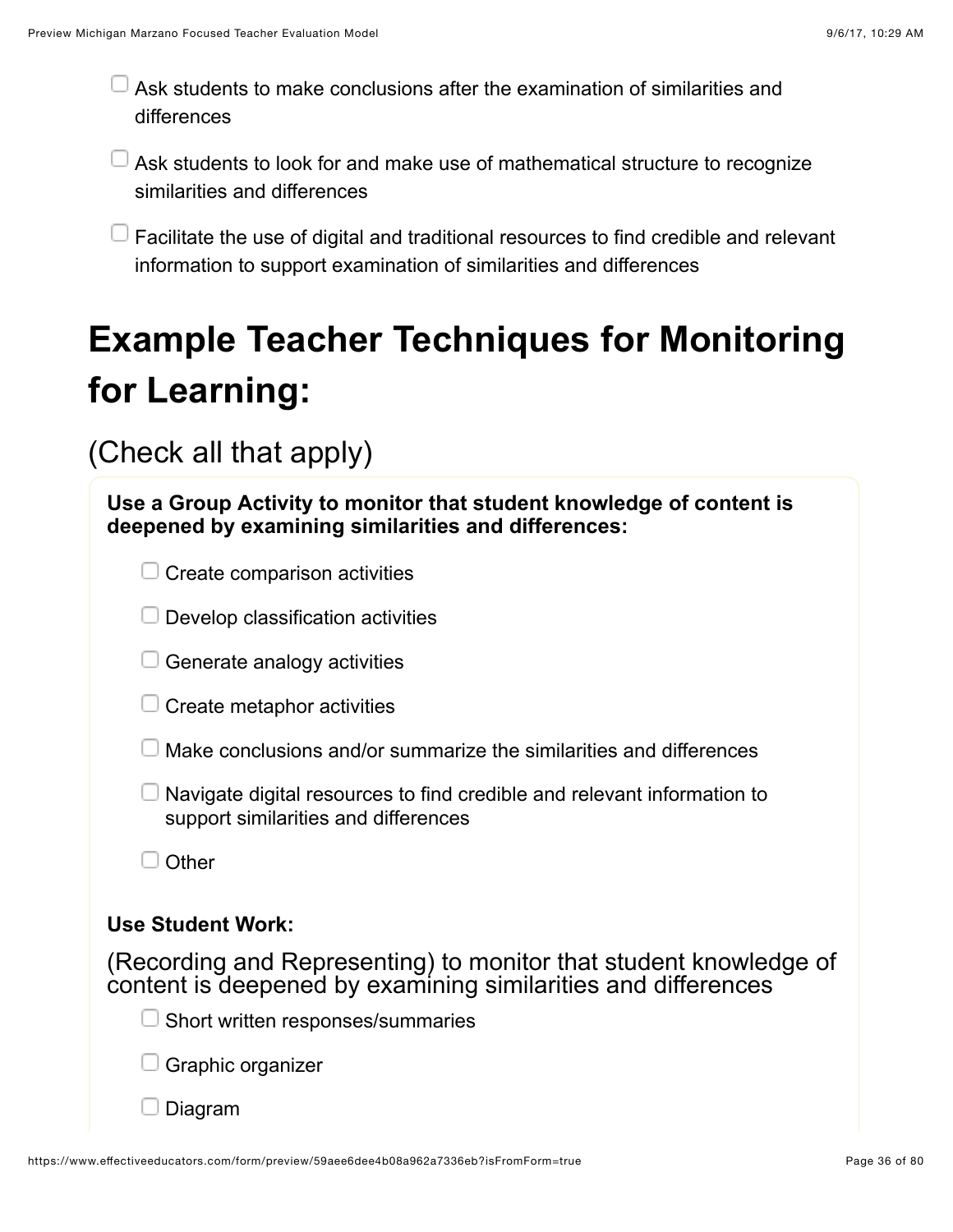| Model                                                                                                                            |
|----------------------------------------------------------------------------------------------------------------------------------|
| Report/essay                                                                                                                     |
| Annotated notes                                                                                                                  |
| Interactive notes/notebook                                                                                                       |
| Other                                                                                                                            |
| Use Response Methods to monitor that student knowledge of content is<br>deepened by examining similarities and differences:      |
| Technology response systems                                                                                                      |
| <b>Entrance/exit tickets</b>                                                                                                     |
| All response methods (e.g. whiteboards, red/green cards, etc.)                                                                   |
| Other                                                                                                                            |
| Use Questioning Sequences to monitor that student knowledge of<br>content is deepened by examining similarities and differences: |
| Probe a few or individual students                                                                                               |
| Randomly question students                                                                                                       |
| Question all students                                                                                                            |
| Use appropriate wait time                                                                                                        |
| Ask students to explain similarities and differences                                                                             |
| Ask students to make conclusions after examining similarities and<br>differences                                                 |
| Other                                                                                                                            |
|                                                                                                                                  |

# **Example Student Evidence of Desired Effect:**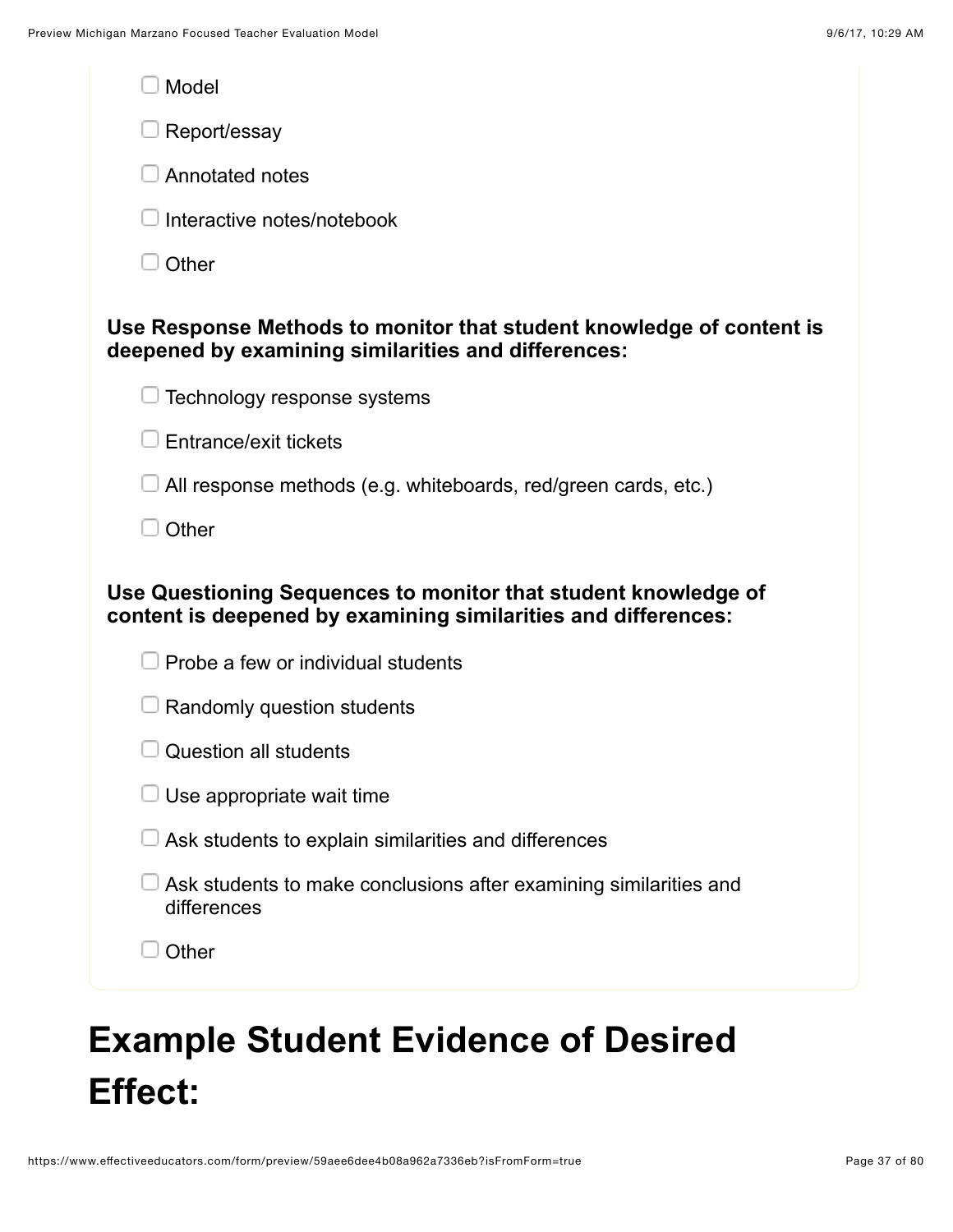## (Check all that apply) Student evidence is obtained as the teacher uses a monitoring technique.

Percent of students who demonstrate achievement of the desired effect.



- Comparison and classification artifacts indicate deeper understanding of content
- Analogy and/or metaphor artifacts indicate deeper understanding of content
- $\Box$  Response to questions indicate examining similarities and differences has deepened understanding of content
- Make conclusions after examining evidence about similarities and differences
- $\Box$  Present evidence to support their explanation of similarities and differences
- Artifacts/student work examining similarities and differences involve culturally relevant content, when appropriate
- Artifacts/student work indicate students have used digital and traditional resources to support examination of similarities and differences

## **Example Adaptations:**

### (Check all that apply)

Example Adaptations a teacher can make after monitoring student evidence and determining how many students demonstrate the desired learning

 $\Box$  Reteach or use a new teacher technique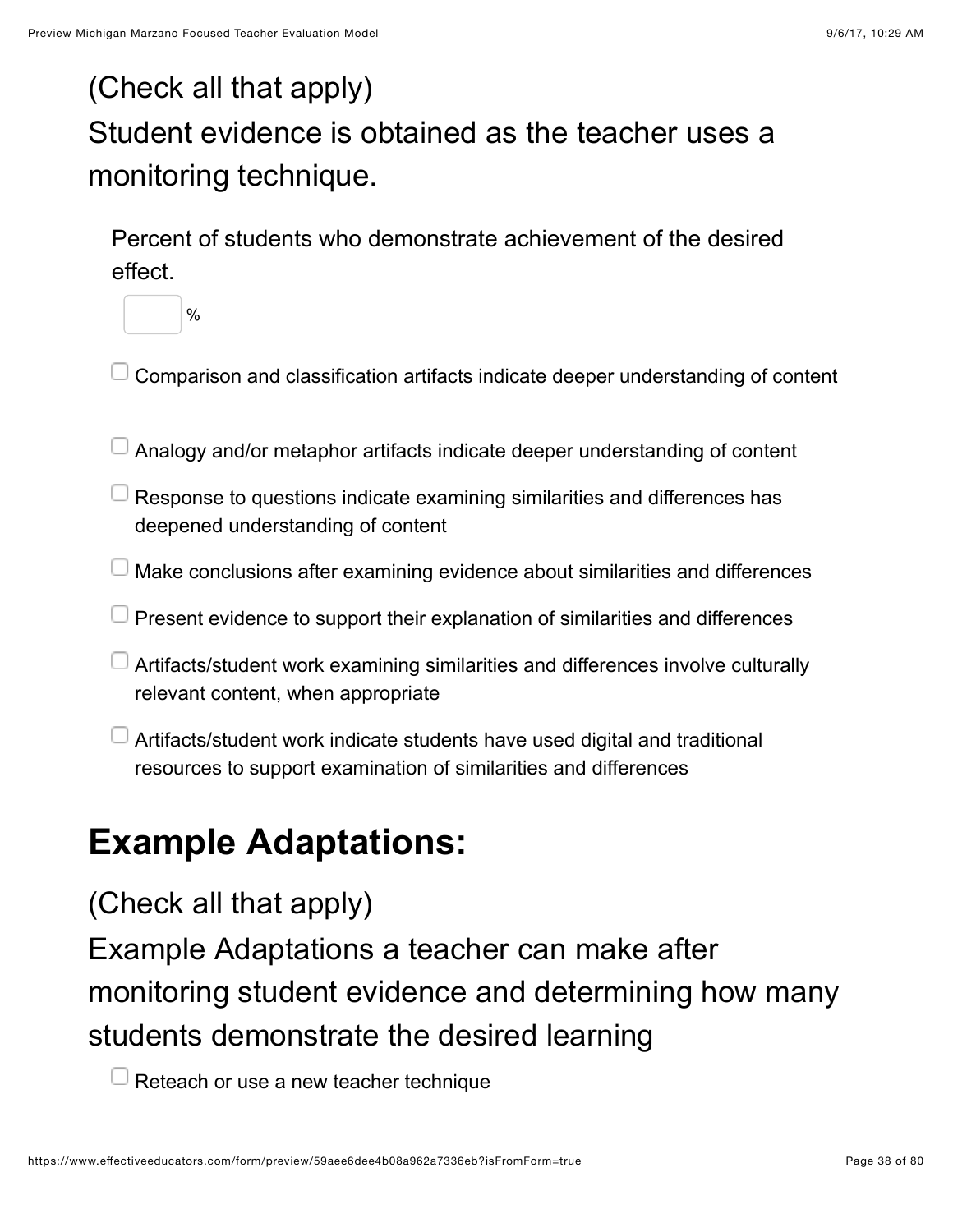Reorganize groups

 $\Box$  Utilize peer resources

Modify task

Provide additional resources

#### **Resources:**

[Scale](https://www.effectiveeducators.com/resource/show/58dbf33ce4b0cf4a3615fbfc?popup=true&lookforId=59aee6d8e4b08a962a73353e&title=Scale) | [Reflection Questions](https://www.effectiveeducators.com/resource/show/58e6a4a9e4b03411ff7c60ea?popup=true&lookforId=59aee6d8e4b08a962a73353e&title=Reflection+Questions)

#### **Scale:**

Not Applicable Not Using Beginning Developing Applying Innovating

## ! **Helping Students Examine Their Reasoning**

**Focus Statement:** Teacher helps students produce and defend a claim (assertion of truth or factual statement) by examining their own reasoning or the logic of presented information, processes, and procedures.

**Desired Effect:** Evidence (formative data) demonstrates students identify and articulate errors in logic or reasoning and/or provide clear support for a claim (assertion of truth or factual statement).

### **Evidences:**

# **Example Teacher Instructional Techniques:**

(Check all that apply)

Model the process of making and supporting a claim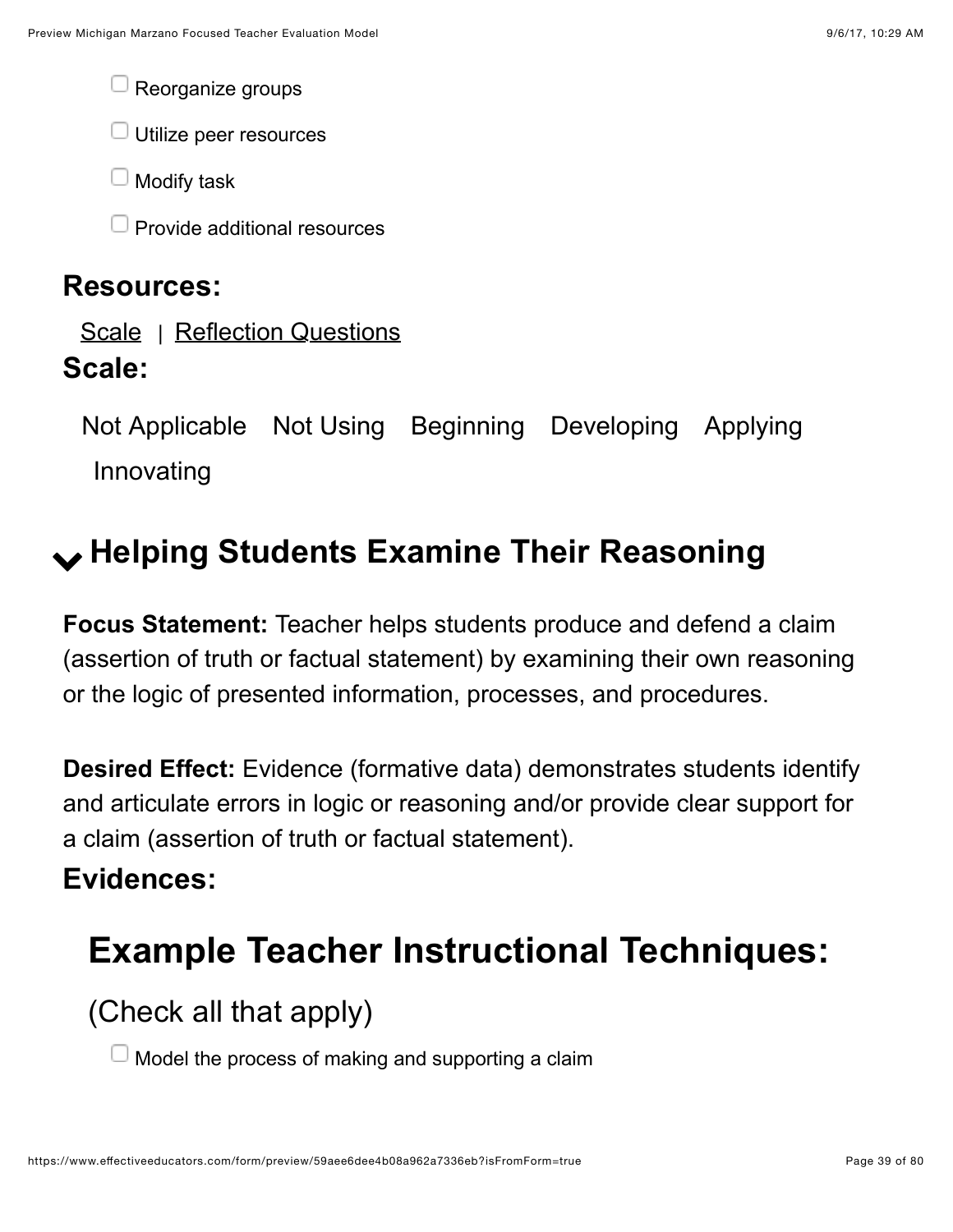- Model constructing viable arguments and critiquing the mathematical reasoning of others
- Ask students to examine logic of their errors in procedural knowledge when problem solving
- Ask students to provide evidence (i.e. textual evidence) to support their claim and examine the evidence for errors in logic or reasoning
- $\Box$  Use specific strategies (e.g. faulty logic, attacks, weak reference, misinformation) to help students examine and analyze information for errors in content or their own reasoning
- $\Box$  Guide students to understand how their culture impacts their thinking
- $\Box$  Ask students to summarize new insights resulting from analysis of multiple texts/resources
- $\perp$  Ask students to examine and analyze the strength of support presented for a claim in content or in their own reasoning
	- Statement of a clear claim
	- Evidence for the claim presented
	- Qualifiers presented showing exceptions to the claim
- Analyze errors to identify more efficient ways to execute processes or procedures
- $\Box$  Facilitate use of resources at the appropriate level of text complexity to find credible and relevant information to support analysis of logic or reasoning
- Involve students in taking various perspectives by identifying the reasoning behind multiple perspectives
- $\Box$  Ask students to examine logic of a response (e.g. group talk, peer revisions, debates, inferences, etc.)

# **Example Teacher Techniques for Monitoring for Learning:**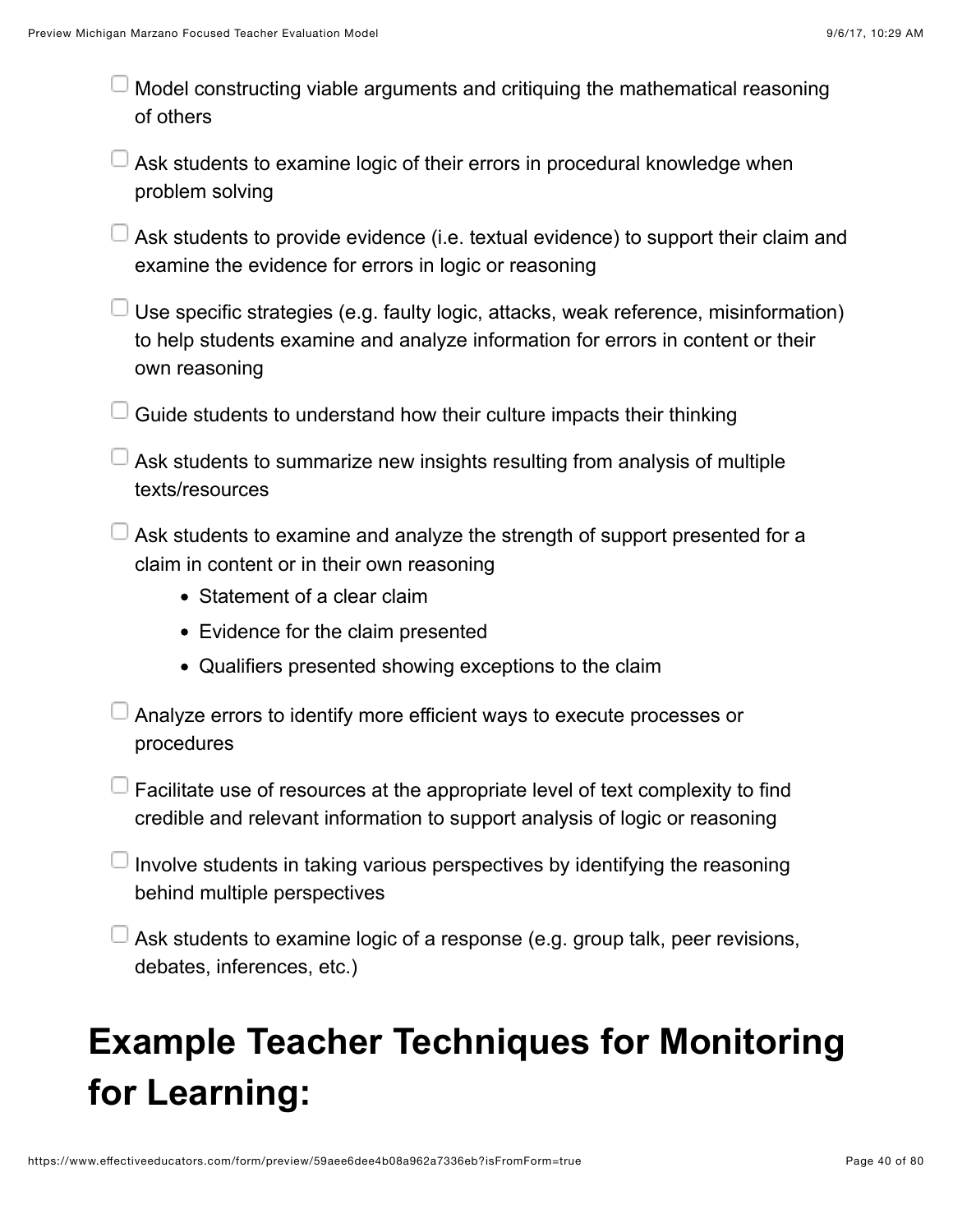|  | (Check all that apply) |
|--|------------------------|
|--|------------------------|

#### **Use a Group Activity:**

to monitor that students identify and articulate errors in logic or reasoning and/or provide clear support for a claim

 $\Box$  Make and defend claims

 $\Box$  Generate clarifying questions about individual and/or group thinking

 $\Box$  Produce evidence to support a claim

 $\Box$  Produce evidence to show examination of errors in reasoning when making a claim

 $\Box$  Use problem solving activities to examine errors in reasoning

 $\Box$  Other

#### **Use Student Work:**

(Recording and Representing) to monitor that students identify and articulate errors in logic or reasoning and/or provide clear support for a claim

| $\Box$ Report/essay      |
|--------------------------|
| $\Box$ Annotated notes   |
| $\Box$ Position paper    |
| $\Box$ Graphic organizer |

| Case study |  |
|------------|--|
|------------|--|

|  |  | J Text evidence |
|--|--|-----------------|
|--|--|-----------------|

Diagram

Model

**Other**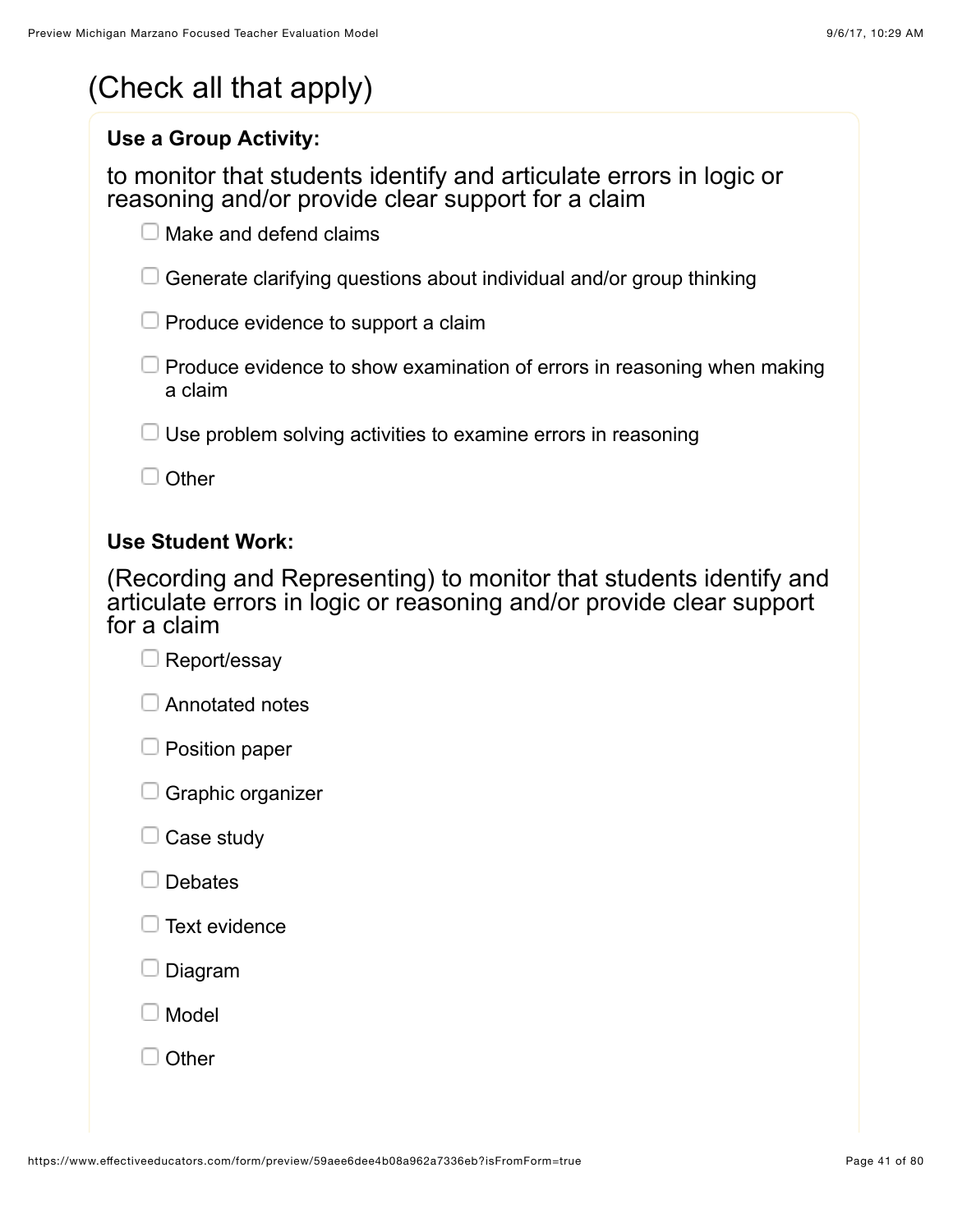| <b>Use Questioning Sequences:</b> |  |
|-----------------------------------|--|
|-----------------------------------|--|

| to monitor that students identify and articulate errors in logic or<br>reasoning and/or provide clear support for a claim |
|---------------------------------------------------------------------------------------------------------------------------|
| Ask students to provide evidence for answers/thinking                                                                     |
| Ask students to explain their thinking                                                                                    |
| Ask students to summarize or make conclusions                                                                             |
| Ask students to infer or elaborate from analysis of errors                                                                |
| Ask students to construct a viable argument and critique the mathematical<br>reasoning of others                          |
| Ask students to use repeated reasoning and to reason abstractly,<br>quantitatively, or qualitatively in mathematics       |
| Other                                                                                                                     |
|                                                                                                                           |

# **Example Student Evidence of Desired Effect:**

(Check all that apply)

Student evidence is obtained as the teacher uses a monitoring technique.

Percent of students who demonstrate achievement of the desired effect.



 $\overline{\phantom{\alpha}}$  Analyze errors or informal fallacies (i.e. in individual thinking, text, processing, procedures)

 $\exists$  Explain the overall structure of an argument presented to support a claim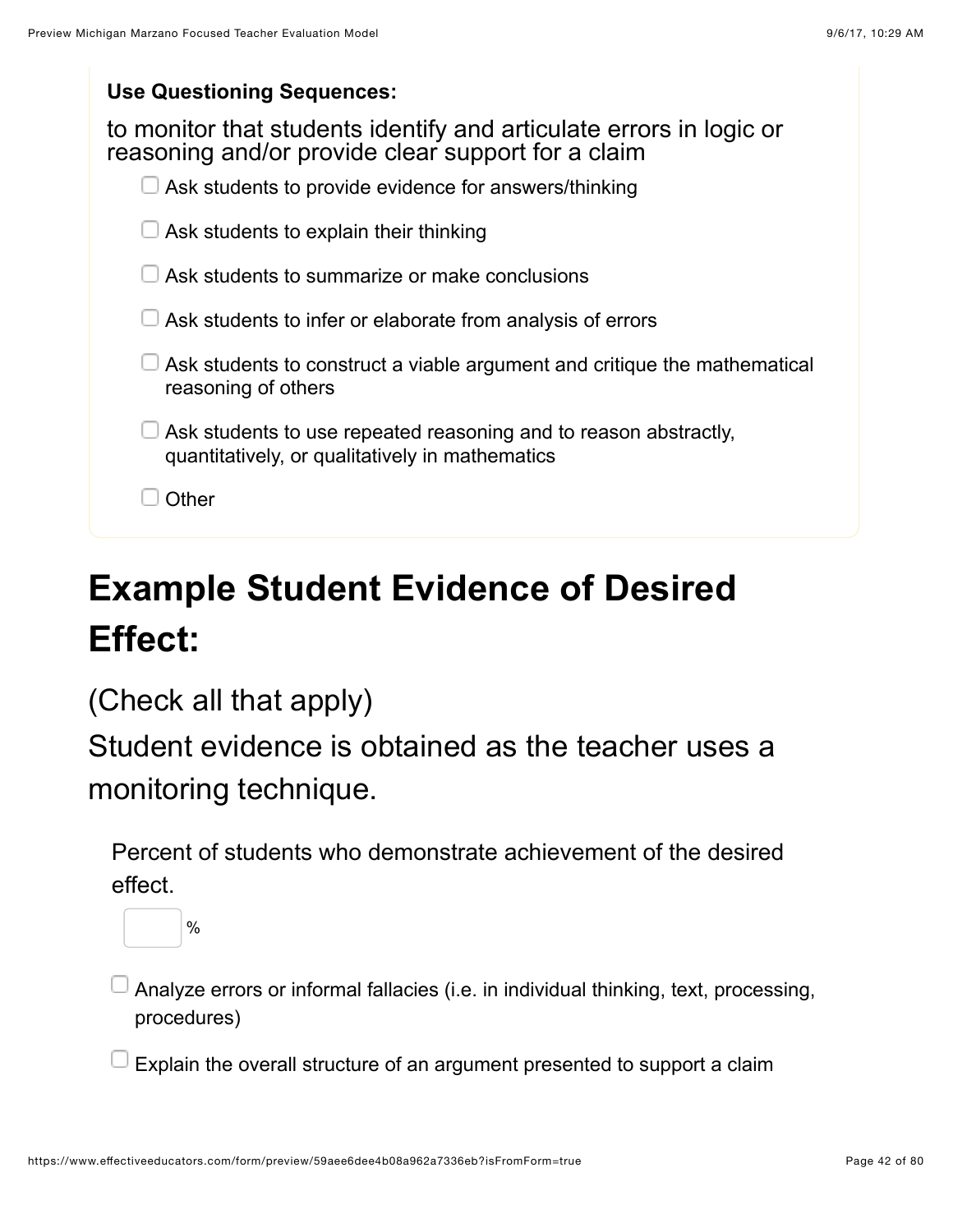Articulate support for a claim and/or errors in reasoning within group interactions

- Explanations involve cultural content
- Summarize new insights resulting from analysis
- $\Box$  Artifacts/student work indicate students can identify errors in reasoning or make and support a claim
- Artifacts/student work indicate students take various perspectives by identifying the reasoning behind multiple perspectives
- Artifacts/student work indicate students have used textual evidence to support their claim
- $\Box$  Mathematical arguments and critiques of reasoning are viable and valid
- Artifacts/student work indicate identification of common logical errors, how to support claims, use of resources, and/or how multiple ideas are related

### **Example Adaptations:**

### (Check all that apply)

Example Adaptations a teacher can make after monitoring student evidence and determining how many students demonstrate the desired learning

- Reorganize groups
- Utilize peer resources
- Modify task
- $\Box$  Provide additional resources

#### **Resources:**

#### [Scale](https://www.effectiveeducators.com/resource/show/58dbf3f0e4b0cf4a36160264?popup=true&lookforId=59aee6d9e4b08a962a733574&title=Scale) | [Reflection Questions](https://www.effectiveeducators.com/resource/show/58e6a518e4b0dc97dc70a14e?popup=true&lookforId=59aee6d9e4b08a962a733574&title=Reflection+Questions)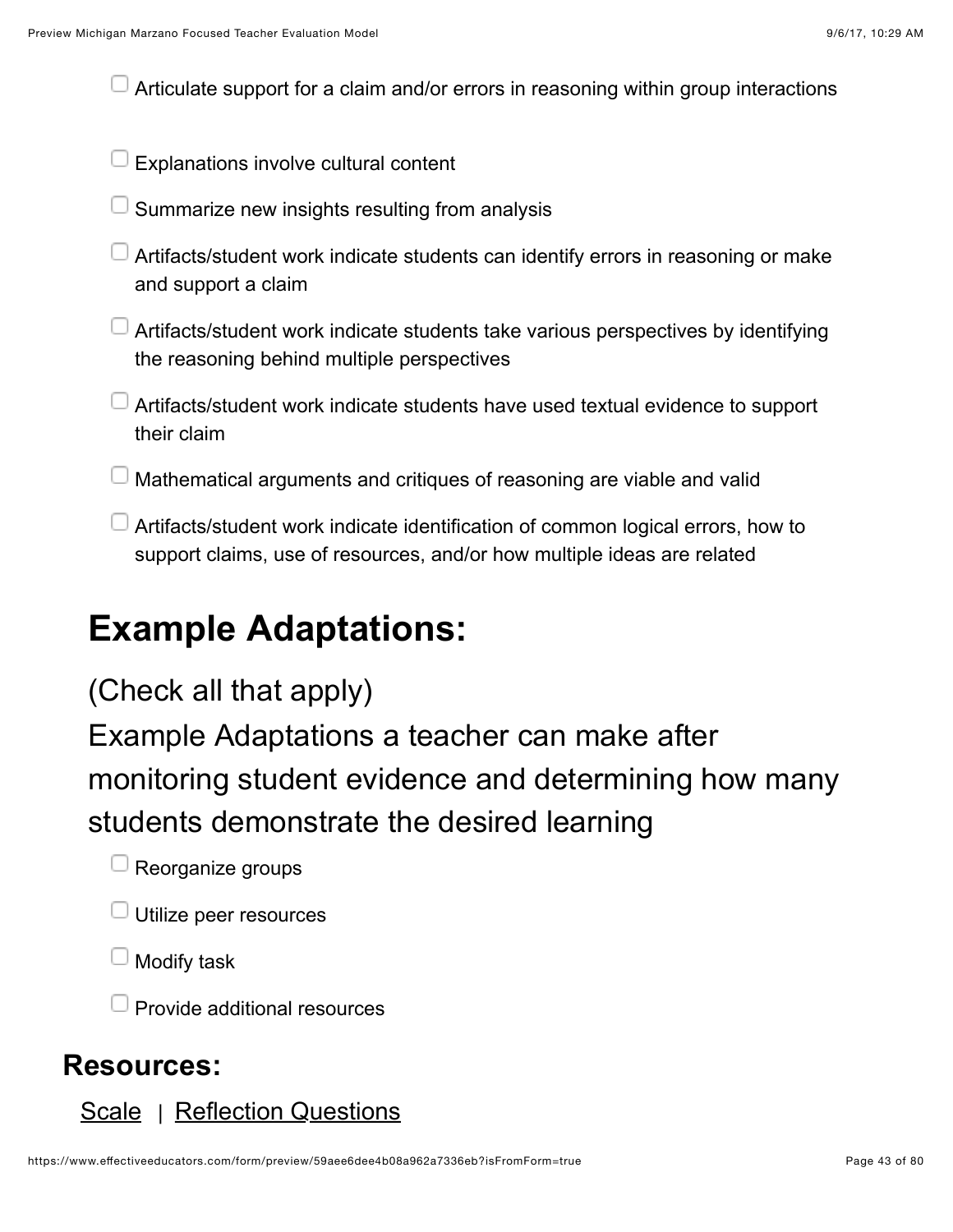### **Scale:**

Not Applicable Not Using Beginning Developing Applying Innovating

## ! **Helping Students Revise Knowledge**

**Focus Statement:** Teacher helps students revise previous knowledge by correcting errors and misconceptions as well as adding new information.

**Desired Effect:** Evidence (formative data) demonstrates students make additions, deletions, clarifications, or revisions to previous knowledge that deepen their understanding.

### **Evidences:**

## **Example Teacher Instructional Techniques:**

### (Check all that apply)

- $\Box$  Ask students to state or record how hard they tried
- $\Box$  Ask students to state or record what they might have done to enhance their learning
- $\Box$  Utilize reflection activities to cultivate a growth mindset
- Engage groups or the entire class in an examination of how deeper understanding changed perceptions of previous content
- Prompt students to summarize and defend how their understanding has changed
- Guide students to identify alternative ways to execute procedures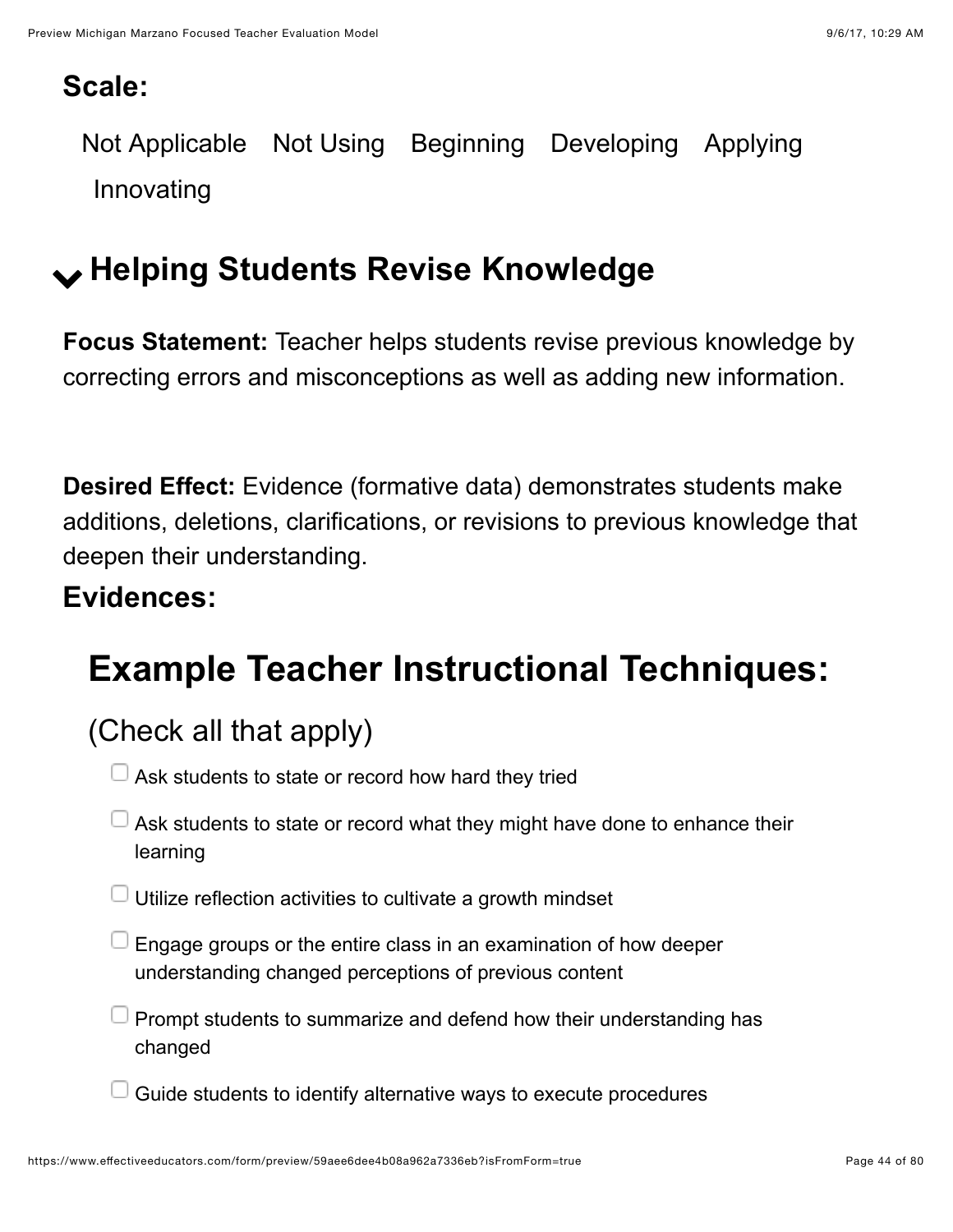Guide students to use repeated reasoning and make generalizations about patterns seen in the content

 $\Box$  Prompt students to update previous entries in their notes or digital resources to correct errors after activities such as examining their reasoning or examining similarities and differences

Guide students in a reflection process

# **Example Teacher Techniques for Monitoring for Learning:**

(Check all that apply)

| Use a Group Activity to monitor that students deepen understanding by<br>revising their knowledge:                          |  |  |
|-----------------------------------------------------------------------------------------------------------------------------|--|--|
| <b>Think-Pair-Share revisions</b>                                                                                           |  |  |
| Summarize revised knowledge                                                                                                 |  |  |
| Generate clarifying questions about individual and/or group thinking                                                        |  |  |
| Explain individual and/or group thinking regarding revising knowledge                                                       |  |  |
| Other                                                                                                                       |  |  |
| Use Student Work (Recording and Representing) to monitor that<br>students deepen understanding by revising their knowledge: |  |  |
| Revised report/essay                                                                                                        |  |  |
| <b>Revised notes</b>                                                                                                        |  |  |
| Revised position paper                                                                                                      |  |  |
| Revised graphic organizer                                                                                                   |  |  |
| Revised case study                                                                                                          |  |  |
| <b>Revised debates</b>                                                                                                      |  |  |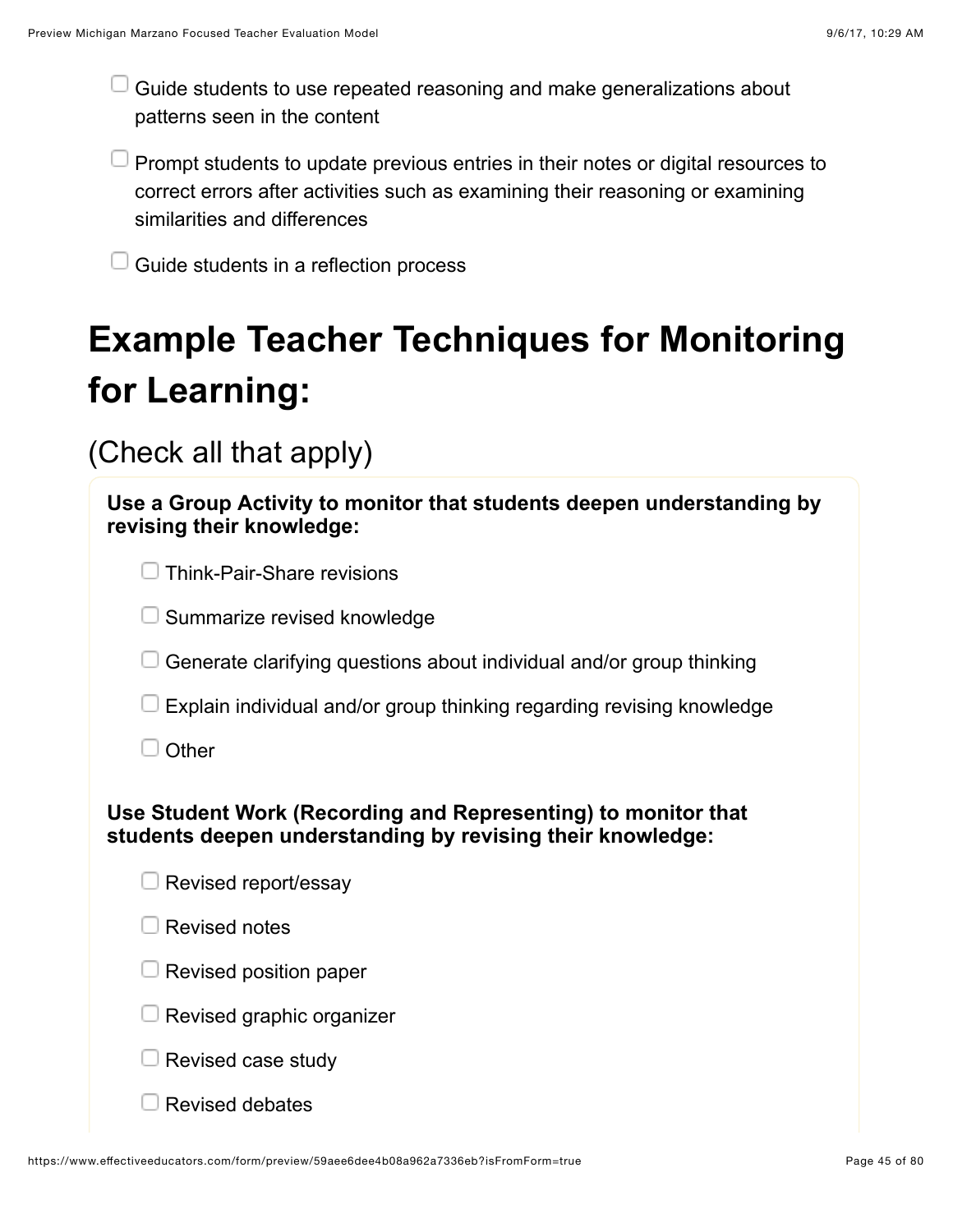| Other                                                                                                   |
|---------------------------------------------------------------------------------------------------------|
| Use Response Methods to monitor that students deepen understanding<br>by revising their knowledge:      |
| Technology response systems                                                                             |
| Entrance/exit tickets                                                                                   |
| All response methods (e.g. whiteboards, red/green cards, etc.)                                          |
| Other                                                                                                   |
| Use Questioning Sequences to monitor that students deepen<br>understanding by revising their knowledge: |
| Probe a few or individual students                                                                      |
| Randomly question students                                                                              |
| <b>Question all students</b>                                                                            |
| Use appropriate wait time                                                                               |
| Ask category questions that will produce revisions of knowledge                                         |
| Ask elaborative questions that will produce revisions of knowledge                                      |
| Other                                                                                                   |

## **Example Student Evidence of Desired Effect:**

(Check all that apply)

Student evidence is obtained as the teacher uses a monitoring technique.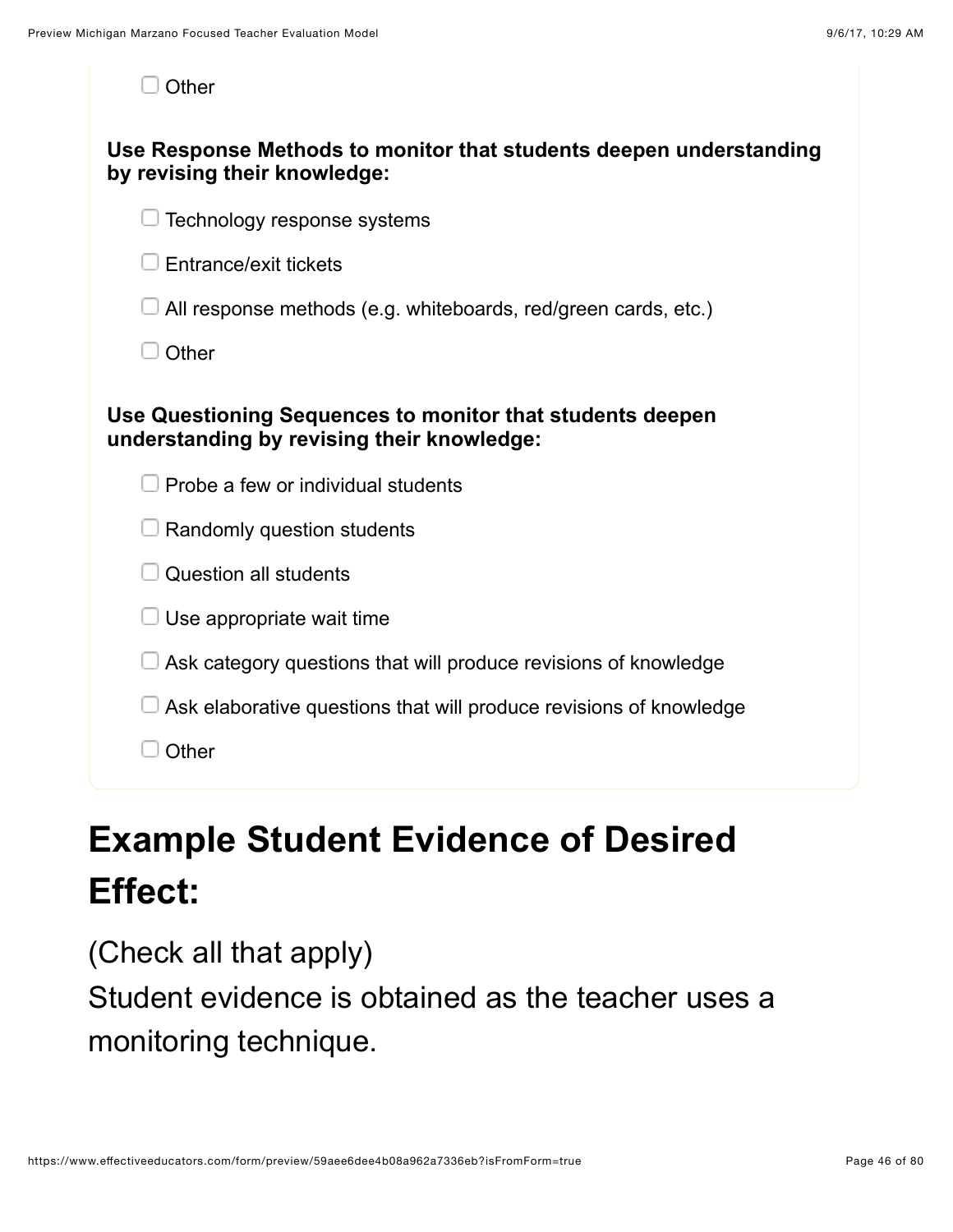Percent of students who demonstrate achievement of the desired effect.

%

- Explain what they are clear about and what they are confused about
- Explain what they could have done to enhance their learning
- Actions and reflections display a growth mindset
- $\Box$  Corrections are made to written work (e.g. reports, essay, notes, position papers, graphic organizers)
- $\Box$  Groups make corrections and/or additions to information previously recorded about content
- $\perp$  Explain previous errors or misconceptions about content
- $\Box$  Revisions demonstrate alternative ways to execute procedures
- $\Box$  Revisions demonstrate repeated reasoning and generalizations about patterns seen in the content
- Reflections show clarification in thinking or processing

### **Example Adaptations:**

### (Check all that apply)

Example Adaptations a teacher can make after monitoring student evidence and determining how many students demonstrate the desired learning



Utilize peer resources

Modify task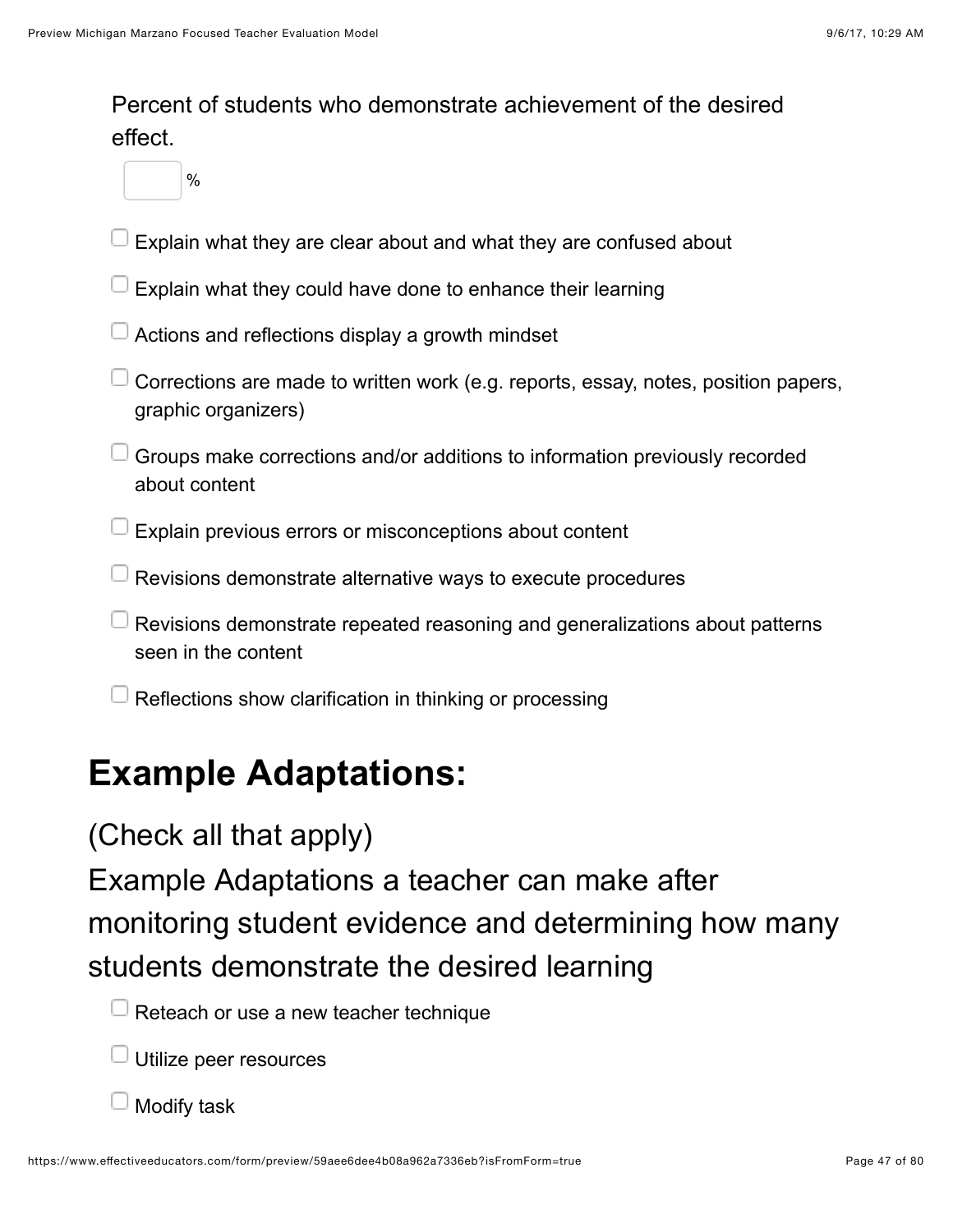$\Box$  Provide additional resources

### **Resources:**

[Scale](https://www.effectiveeducators.com/resource/show/58dbf4b3e4b0cf4a361609b5?popup=true&lookforId=59aee6d9e4b08a962a7335a8&title=Scale) | [Reflection Questions](https://www.effectiveeducators.com/resource/show/58e6a59be4b05a93828edc18?popup=true&lookforId=59aee6d9e4b08a962a7335a8&title=Reflection+Questions)

#### **Scale:**

Not Applicable Not Using Beginning Developing Applying Innovating

### ! **Helping Students Engage in Cognitively Complex Tasks**

**Focus Statement:** Teacher coaches and supports students in complex tasks that require experimenting with the use of their knowledge by generating and testing a proposition, a theory, and/or a hypothesis.

**Desired Effect:** Evidence (formative data) demonstrates students prove or disprove the proposition, theory, or hypothesis.

### **Evidences:**

## **Example Teacher Instructional Techniques:**

(Check all that apply)

- Based on the prior content and learning, model, coach, and support the process of generating and testing
	- A proposition
	- A proposed theory
	- A hypothesis

Provide prompt(s) for students to experiment with their own thinking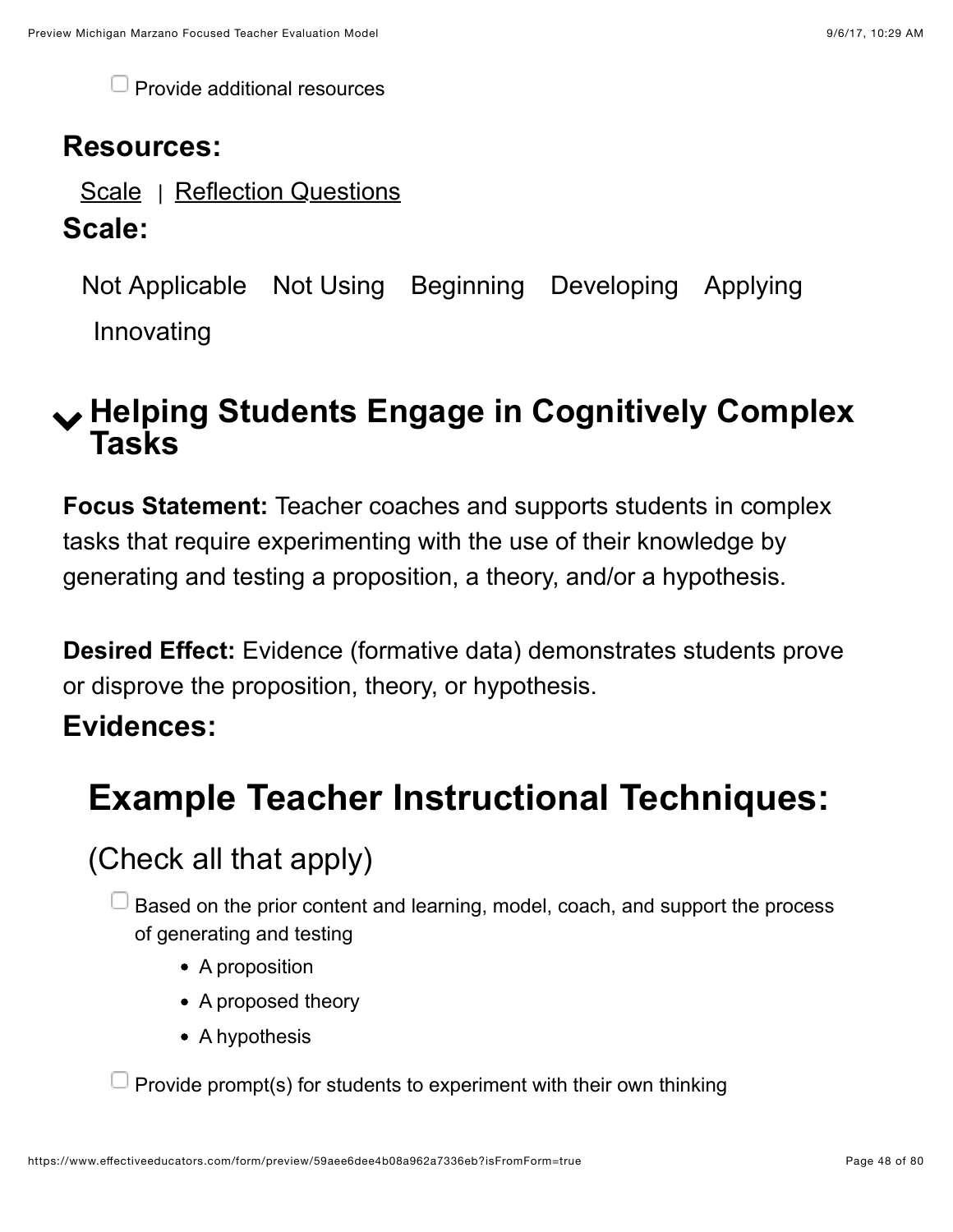Observe, coach, and support productive student struggle

- $\Box$  Ask students to design how they will examine and analyze the strength of support for testing their proposition, theory, or hypothesis
- Coach students to persevere with the complex task

Engage students with an explicit decision-making, problem-solving, experimental inquiry, or investigation task that requires them to

- Generate conclusions
- Identify common logical errors
- Present and support propositions, theories, or hypotheses
- Navigate digital and traditional resources

# **Example Teacher Techniques for Monitoring for Learning:**

### (Check all that apply)

| Use a Group Activity to monitor that students prove or disprove the |
|---------------------------------------------------------------------|
| proposition, theory or hypothesis:                                  |

 $\Box$  Generate hypothesis or generalizations

 $\Box$  Decision-making process

| J Problem-solving process |  |
|---------------------------|--|
|---------------------------|--|

| <b>Experimental inquiry</b> |  |
|-----------------------------|--|
|                             |  |

Investigation



**Use Student Work (Recording and Representing) to monitor that students prove or disprove the proposition, theory, or hypothesis:**

Reports/essays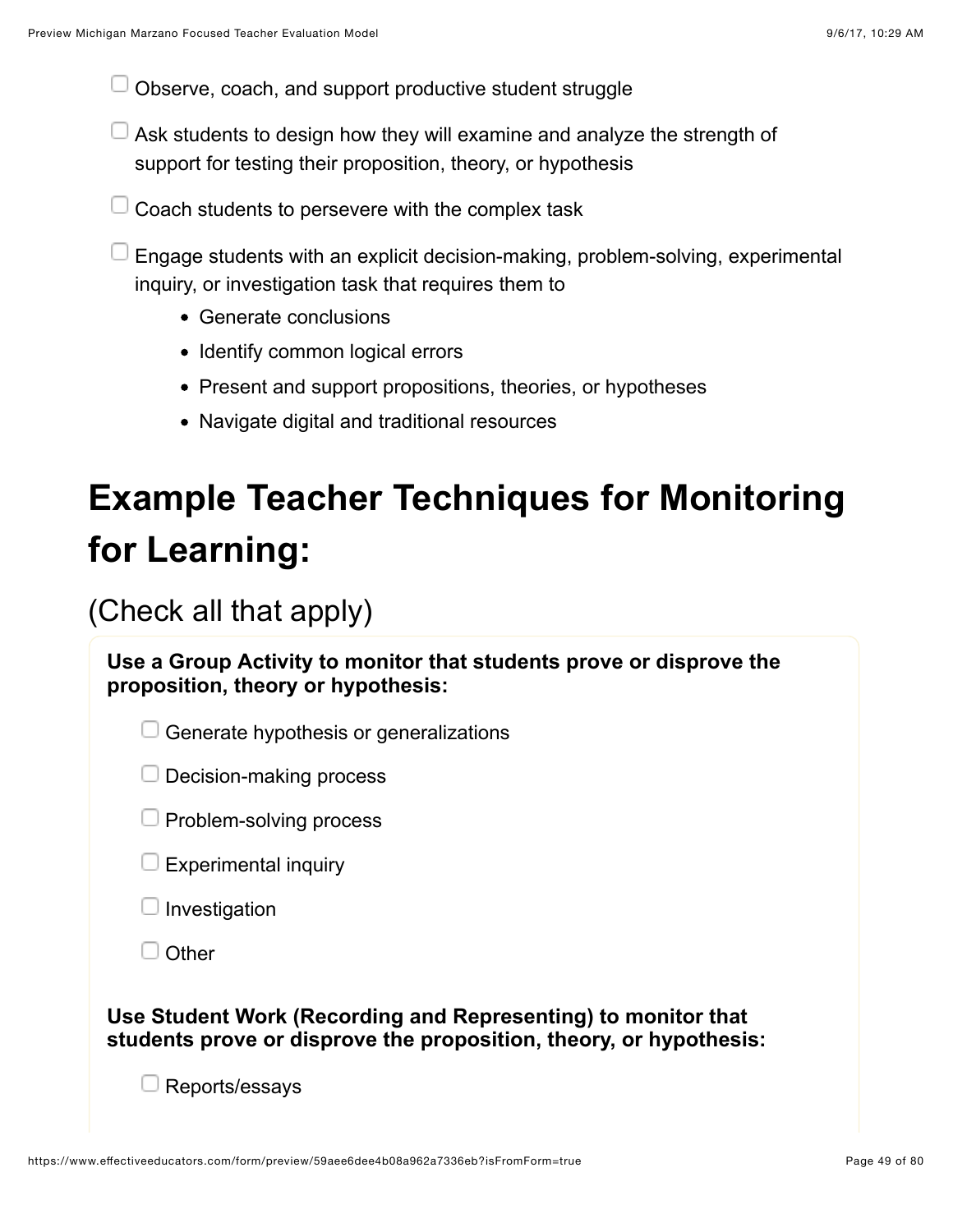| Research projects                                                                                               |
|-----------------------------------------------------------------------------------------------------------------|
| Diagrams                                                                                                        |
| <b>Interviews</b>                                                                                               |
| Products from digital resources                                                                                 |
| Demonstrations                                                                                                  |
| Other                                                                                                           |
| Use Questioning Sequences to monitor that students prove or disprove<br>the proposition, theory, or hypothesis: |
| Probe a few or individual students about the process being employed in<br>their group                           |
| <b>Question all students</b>                                                                                    |
| Ask students to provide rationale for their thinking                                                            |
| Ask students questions to analyze their hypothesis                                                              |
| Ask students to defend errors in their hypothesis as they are discovered                                        |
| Ask students to generate conclusions at different times in the activity                                         |
| Ask students to evaluate their reasoning and the reasoning of others as<br>they progress through the task       |
| Other                                                                                                           |
|                                                                                                                 |

# **Example Student Evidence of Desired Effect:**

(Check all that apply)

Student evidence is obtained as the teacher uses a monitoring technique.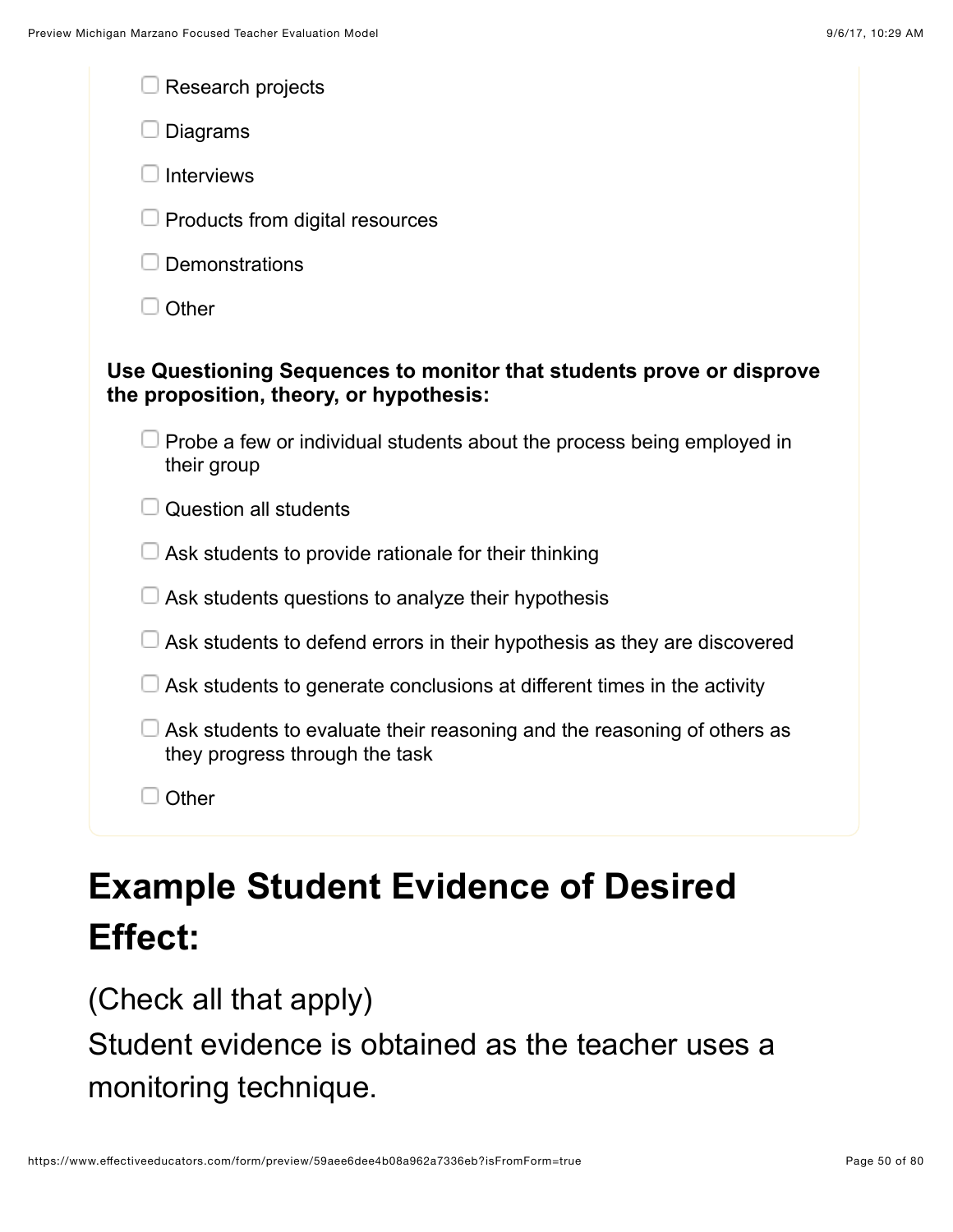#### Percent of students who demonstrate achievement of the desired effect.

- %
- Explain the proposition, theory, or hypothesis they are testing
- Present evidence to explain whether their proposition, theory, or hypothesis was confirmed or disconfirmed and support their explanation
- $\Box$  Justify the process used to support the proposition, theory, or hypothesis
- $\perp$  Precisely explain perseverance with the task with reasoning and conclusions

Artifacts/student work indicate that while engaged in generating and testing a proposition, proposed theory, or hypothesis, students can

- Generate conclusions
- Identify common logical errors
- Present and support the proposition, theory, or hypothesis
- Navigate digital and traditional resources
- Identify how multiple ideas are related

## **Example Adaptations:**

(Check all that apply)

Example Adaptations a teacher can make after monitoring student evidence and determining how many students demonstrate the desired learning

- $\Box$  Utilize different coaching/facilitation techniques
- $\Box$  Reorganize groups
- Utilize peer resources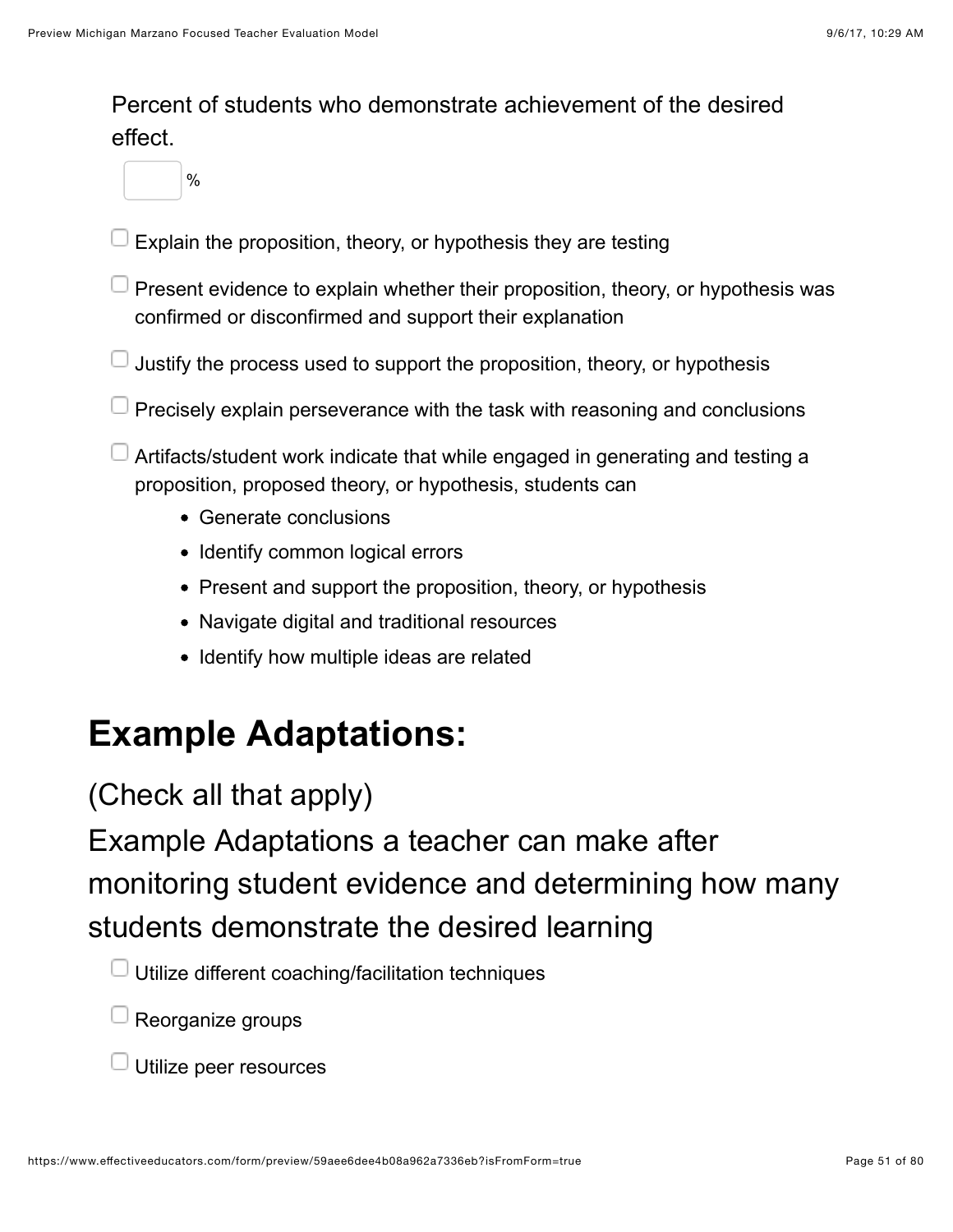Modify task

 $\Box$  Provide additional resources

#### **Resources:**

[Scale](https://www.effectiveeducators.com/resource/show/58dbf566e4b0539c02d367ab?popup=true&lookforId=59aee6dae4b08a962a7335db&title=Scale) | [Reflection Questions](https://www.effectiveeducators.com/resource/show/58e6a618e4b03411ff7c638f?popup=true&lookforId=59aee6dae4b08a962a7335db&title=Reflection+Questions)

### **Scale:**

Not Applicable Not Using Beginning Developing Applying Innovating

### Conditions for Learning

# ! **Using Formative Assessment to Track Progress**

**Focus Statement:** Teacher uses formative assessment to facilitate tracking of student progress on one or more learning targets.

**Desired Effect:** Evidence (formative data) demonstrates students identify their current level of performance as it relates to standards-based learning targets embedded in the performance scale.

### **Evidences:**

## **Example Teacher Instructional Techniques:**

### (Check all that apply)

 $\Box$  Help students track their individual progress toward the learning target (i.e. charts, graphs, data notebooks, etc.)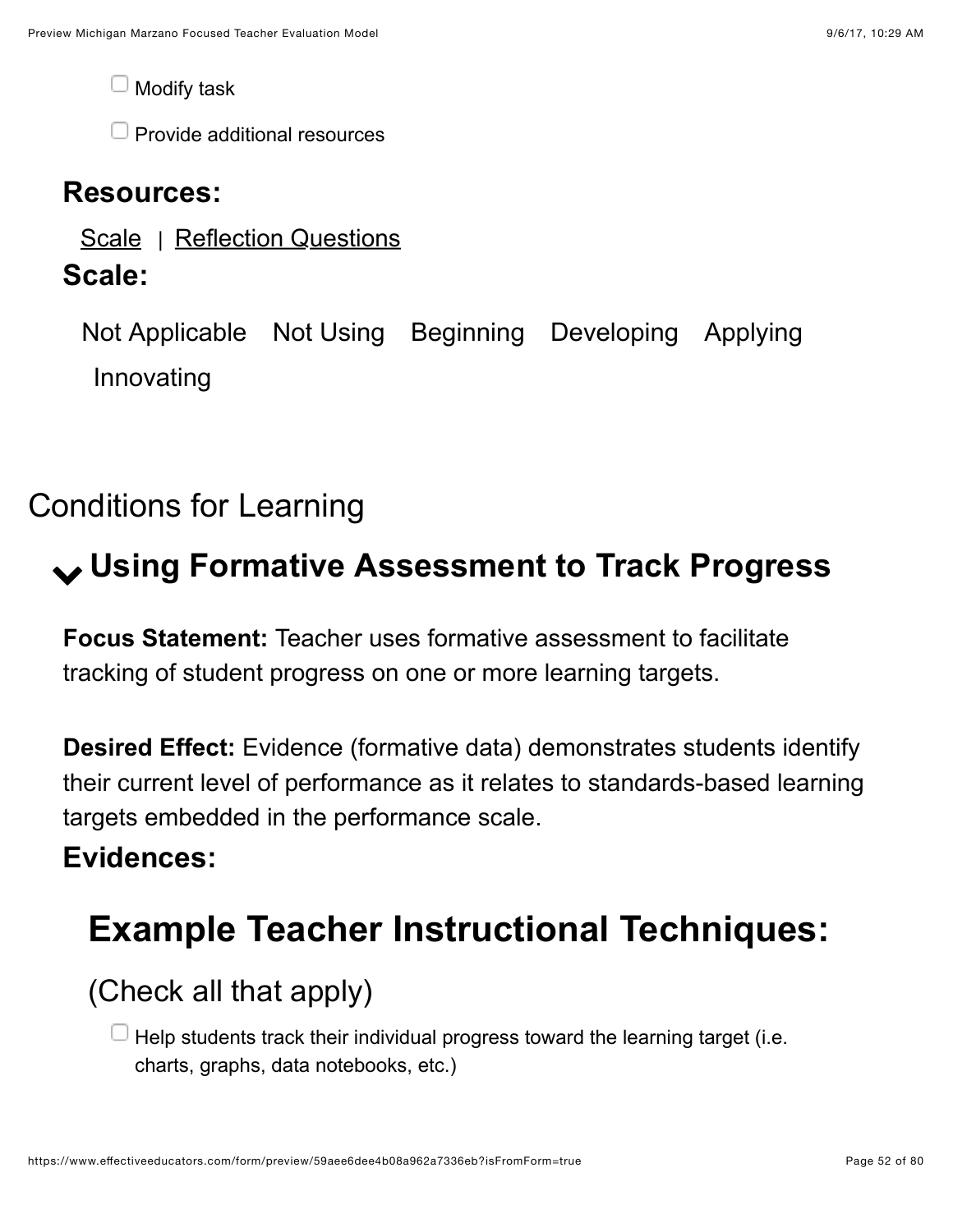$\Box$  Ask students to explain their progress toward the learning target

- $\Box$  Ask students to provide evidence of their progress toward the learning target
- **Facilitate individual conferences regarding use of data to track progress**
- $\Box$  Use formative measures to chart individual and/or class progress towards learning targets using a performance scale
- $\Box$  Use formative assessment that reflects awareness of cultural differences represented in the classroom

# **Example Student Evidence of Desired Effect:**

(Check all that apply)

%

Student evidence is obtained during group activities and/or student work.

Percent of students that demonstrate achievement of the desired effect.



- Describe their status relative to learning targets using the scale (e.g. exit ticket, summary, etc.)
- $\Box$  Individual conferences document that students provide artifacts and data regarding their progress toward learning targets
- Demonstrate autonomy in providing evidence of progress on learning targets
- Responses to formative assessment may involve cultural content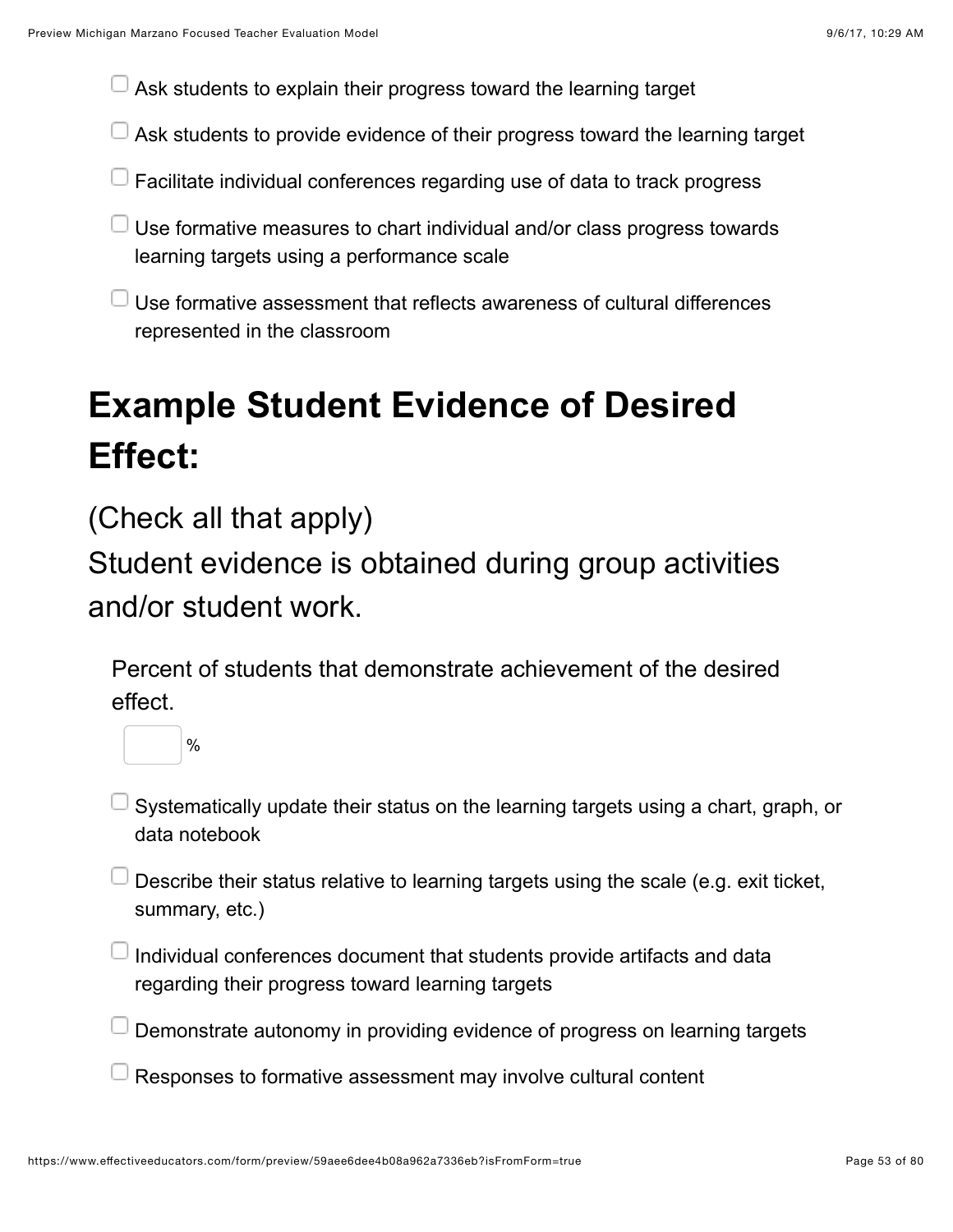## **Example Adaptations:**

### (Check all that apply)

Example Adaptations a teacher can make after monitoring student evidence and determining how many students demonstrate the desired effect

 $\Box$  Utilize peer resources

 $\Box$  Modify task

Provide additional resources

#### **Resources:**

[Scale](https://www.effectiveeducators.com/resource/show/58dbfeebe4b0cf4a36166999?popup=true&lookforId=59aee6dae4b08a962a733603&title=Scale) | [Reflection Questions](https://www.effectiveeducators.com/resource/show/58e6a6a8e4b0bd25d57cff4e?popup=true&lookforId=59aee6dae4b08a962a733603&title=Reflection+Questions)

### **Scale:**

Not Applicable Not Using Beginning Developing Applying Innovating

## ! **Providing Feedback and Celebrating Progress**

**Focus Statement:** Teacher provides feedback to students regarding their formative and summative progress as it relates to learning targets and/or unit goals.

**Desired Effect:** Evidence (formative data) demonstrates students continue learning and making progress towards learning targets as a result of receiving feedback.

### **Evidences:**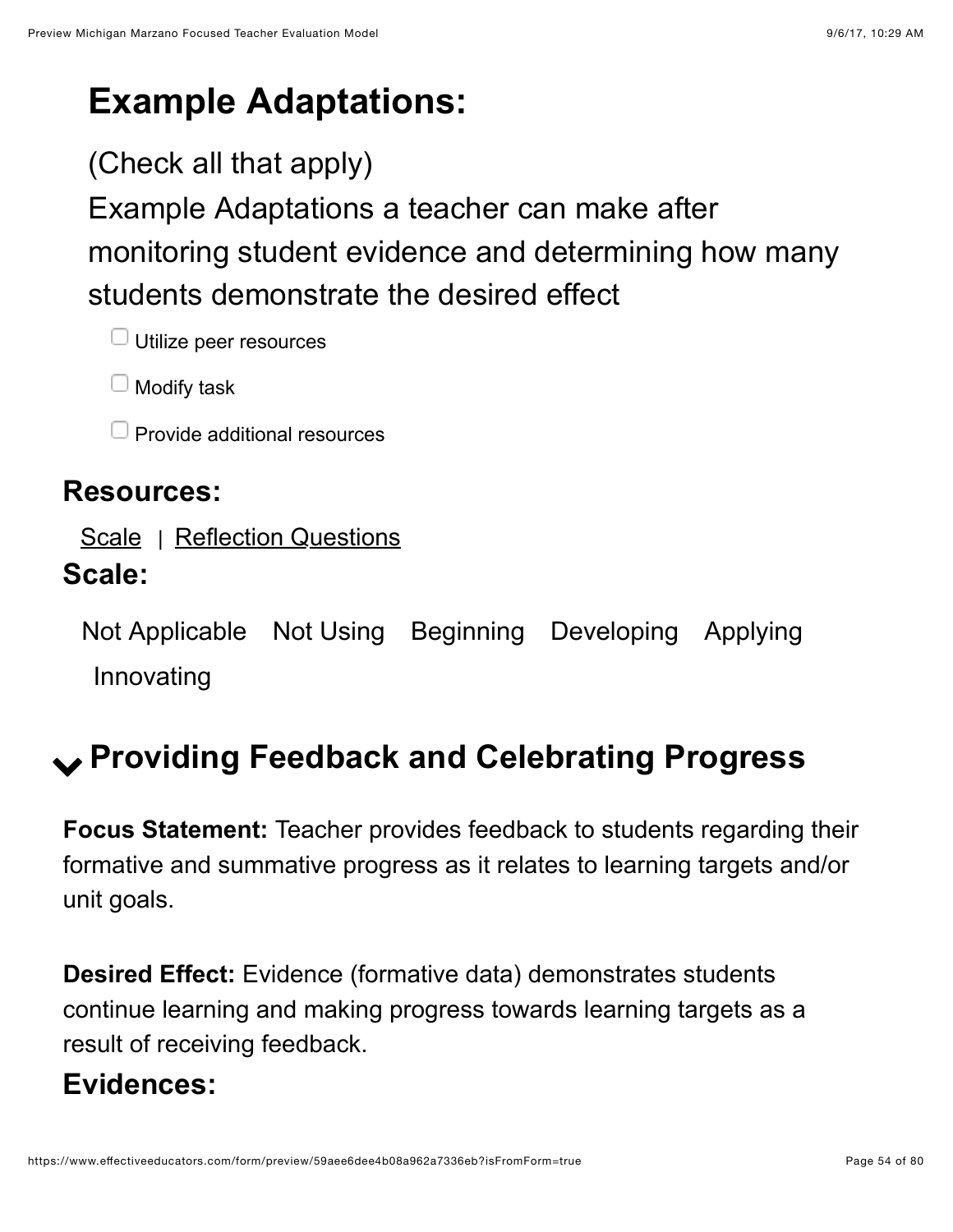# **Example Teacher Instructional Techniques:**

## (Check all that apply)

- $\Box$  Provide specific feedback to students regarding formative and/or summative data as it relates to learning targets
- $\Box$  Celebrate individual student progress when formative/summative data indicate gains in achieving learning targets
- Celebrate as groups make progress toward learning targets
- $\Box$  Implement a systematic, ongoing process to provide feedback
- $\Box$  Use a variety of ways to celebrate progress toward learning targets (not general praise)
	- Show of hands
	- Certificate of success
	- Parent notification
	- Round of applause
	- Academic praise
	- Digital media

Ensure celebrations involve culturally relevant components

- $\Box$  Ask students to explain how they use feedback
- $\Box$  Ask students how celebrations encourage them to continue learning

# **Example Student Evidence of Desired Effect:**

(Check all that apply)

Student evidence is obtained during group activities and/or student work.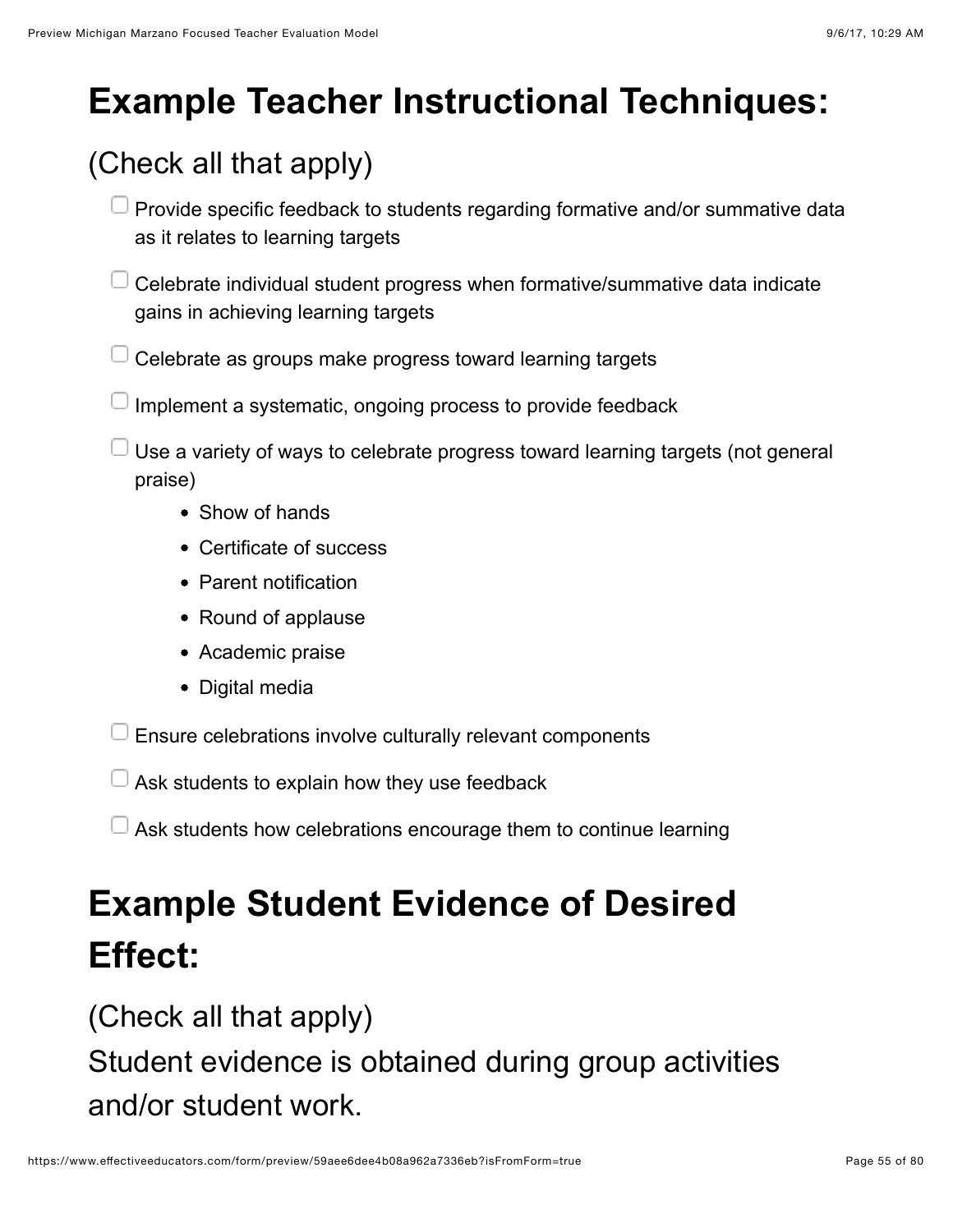Percent of students that demonstrate achievement of the desired effect.

%

- Show signs of pride regarding their accomplishments in the class (e.g. body language, work production, quality of work, etc.)
- $\Box$  Show signs of pride regarding development of mathematical practices
- Initiate celebration of individual success, group success, and that of the whole class
- $\Box$  Use feedback to revise or update work to help meet their learning target
- $\Box$  Surveys indicate students want to continue making progress
- $\Box$  Actions and responses indicate the teacher is equitable in providing feedback and/or celebrating progress

### **Example Adaptations:**

### (Check all that apply)

Example Adaptations a teacher can make after monitoring student evidence and determining how many students demonstrate the desired effect

 $\Box$  Utilize new methods to celebrate success

 $\Box$  Provide additional opportunities to give feedback

#### **Resources:**

[Scale](https://www.effectiveeducators.com/resource/show/58dbf602e4b0539c02d36c81?popup=true&lookforId=59aee6dae4b08a962a733614&title=Scale) | [Reflection Questions](https://www.effectiveeducators.com/resource/show/58e6a723e4b05a93828ede9d?popup=true&lookforId=59aee6dae4b08a962a733614&title=Reflection+Questions) **Scale:**

Not Applicable Not Using Beginning Developing Applying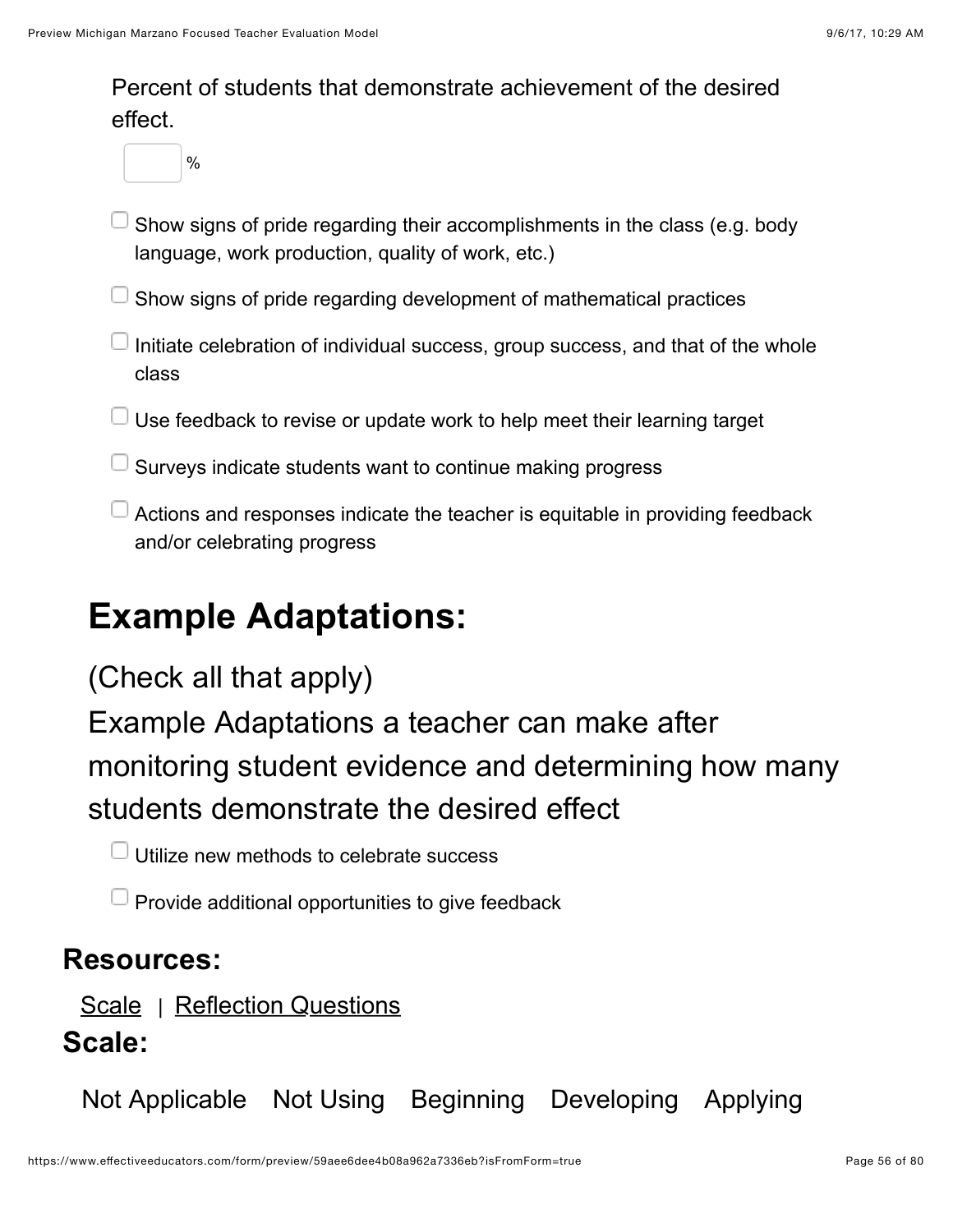Innovating

## ! **Organizing Students to Interact with Content**

**Focus Statement:** Teacher organizes students into appropriate groups to facilitate the learning of content.

**Desired Effect:** Evidence (formative data) demonstrates students process content (i.e. new, going deeper, cognitively complex) as a result of group organization.

#### **Evidences:**

## **Example Teacher Instructional Techniques:**

### (Check all that apply)

- $\Box$  Establish routines for student grouping and interaction for the expressed purpose of processing content
- $\Box$  Provide guidance regarding group interactions and critiquing the reasoning of others
- $\Box$  Provide guidance on one or more cognitive skills appropriate for the lesson
- $\Box$  Utilize assignments or tasks at the appropriate taxonomy level of content
- $\Box$  Provide guidance on one or more conative skills
	- Becoming aware of the power of interpretations
	- Avoiding negative thinking
	- Taking various perspectives
	- Interacting responsibly
	- Handling controversy and conflict resolution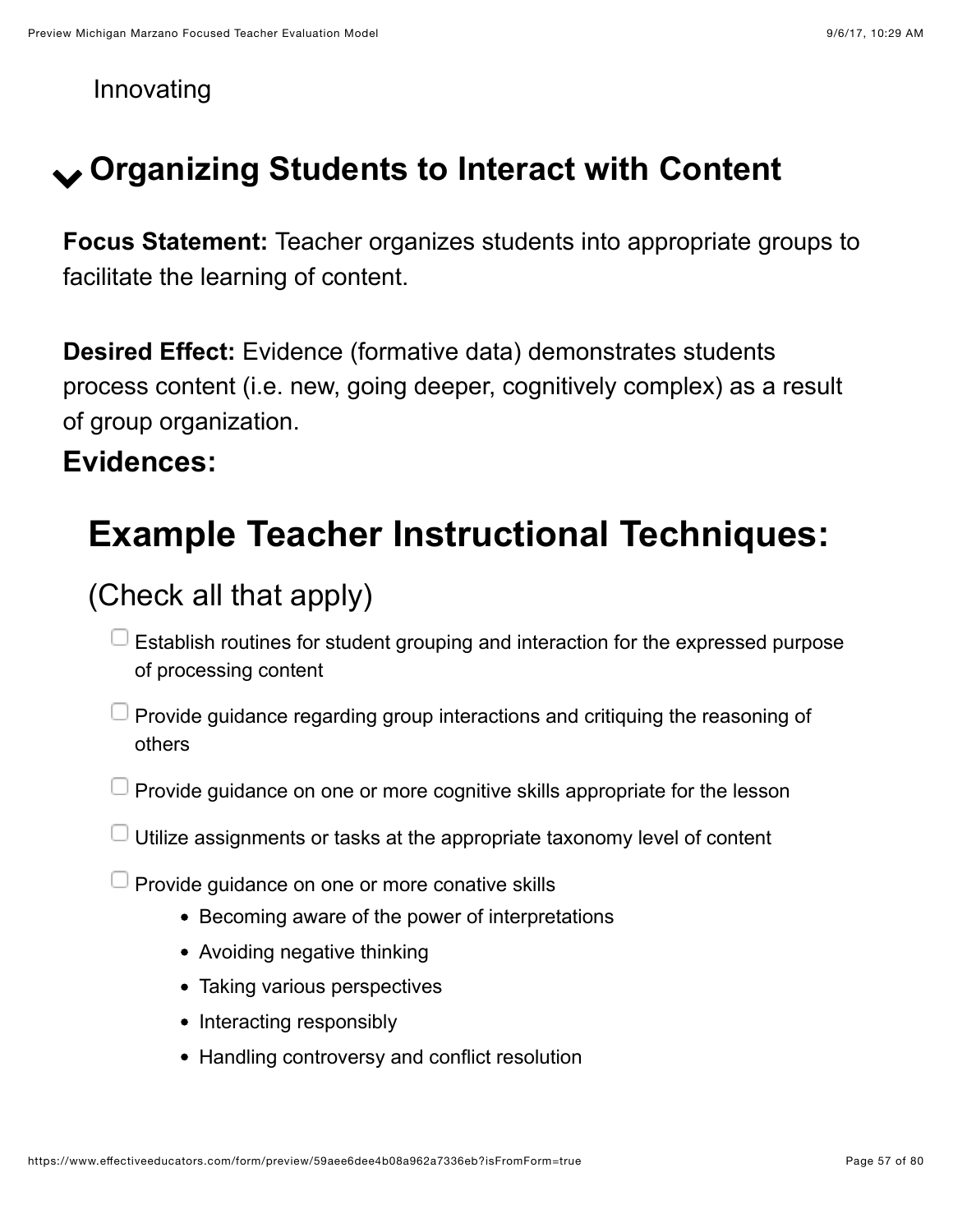Organize students into ad hoc groups during individual lessons (i.e. use techniques to ensure equity)

Use various group processes and activities to reflect the taxonomy level of the learning targets

# **Example Student Evidence of Desired Effect:**

(Check all that apply)

Student evidence is obtained during group activities and/or student work.

Percent of students that demonstrate achievement of the desired effect.

 $\frac{0}{0}$ 

 $\Box$  Work within groups with an organized purpose

- $\Box$  Exhibit awareness of the power of interpretations
- $\Box$  Avoid negative thinking
- $\Box$  Take various perspectives
- Interact responsibly and respectfully critique the reasoning of others
- Appear to know how to handle controversy and conflict resolution
- $\Box$  Actively ask and answer questions about the content (i.e. assignments or tasks)
- $\Box$  Add their perspectives to discussions
- $\Box$  Generate clarifying questions about the content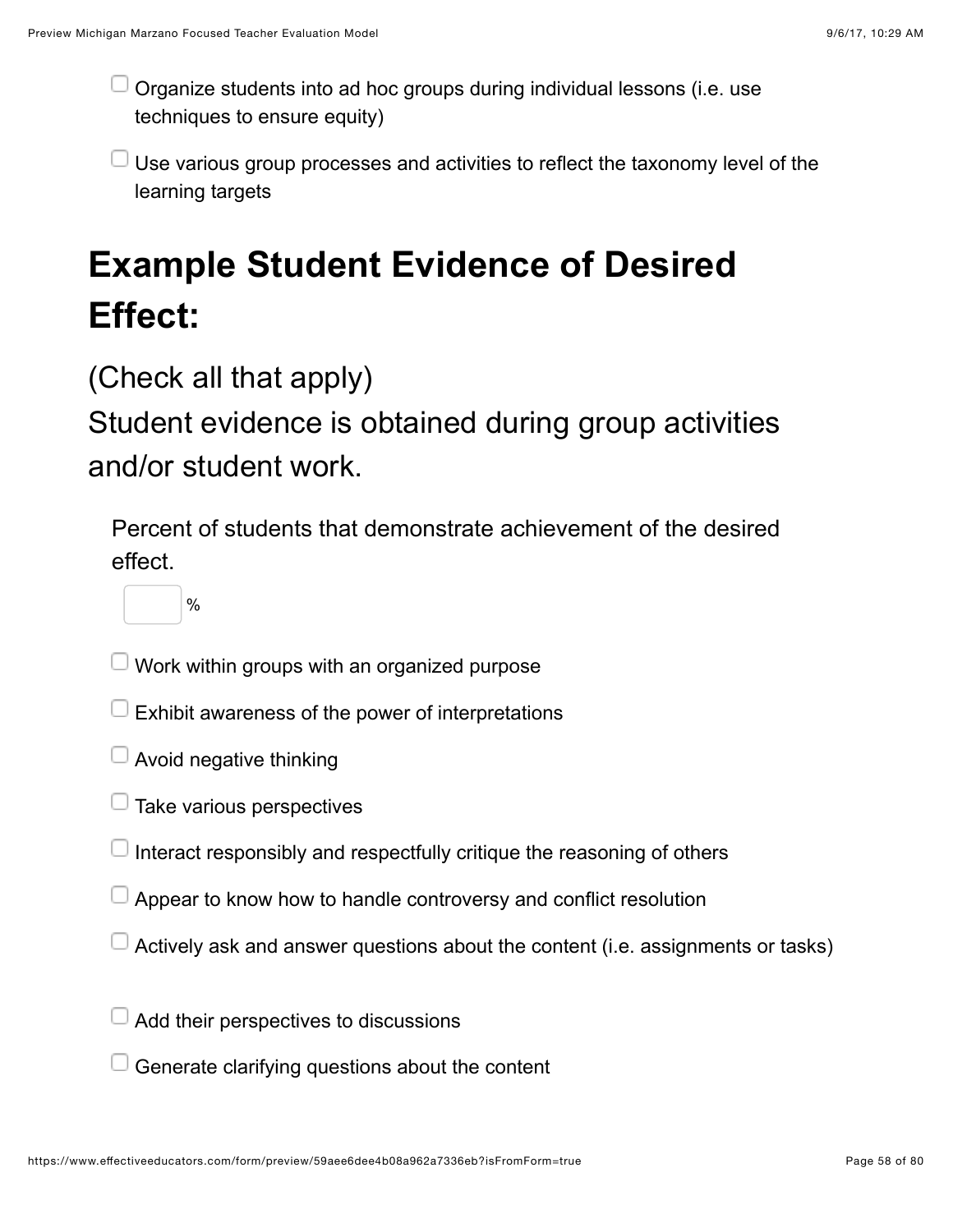Explain individual student and/or group thinking about the content

 $\Box$  Take responsibility for the learning of peers

## **Example Adaptations:**

(Check all that apply)

Example Adaptations a teacher can make after monitoring student evidence and determining how many students demonstrate the desired effect



- $\Box$  Utilize peer resources
- $\Box$  Modify task
- $\Box$  Provide additional resources

#### **Resources:**

[Scale](https://www.effectiveeducators.com/resource/show/58dbf938e4b0cf4a361631be?popup=true&lookforId=59aee6dbe4b08a962a733627&title=Scale) | [Reflection Questions](https://www.effectiveeducators.com/resource/show/58e6a79be4b05a93828edf70?popup=true&lookforId=59aee6dbe4b08a962a733627&title=Reflection+Questions)

#### **Scale:**

Not Applicable Not Using Beginning Developing Applying Innovating

### ! **Establishing and Acknowledging Adherence to Rules and Procedures**

**Focus Statement:** Teacher establishes classroom rules and procedures that facilitate students working cooperatively and acknowledge students who adhere to rules and procedures.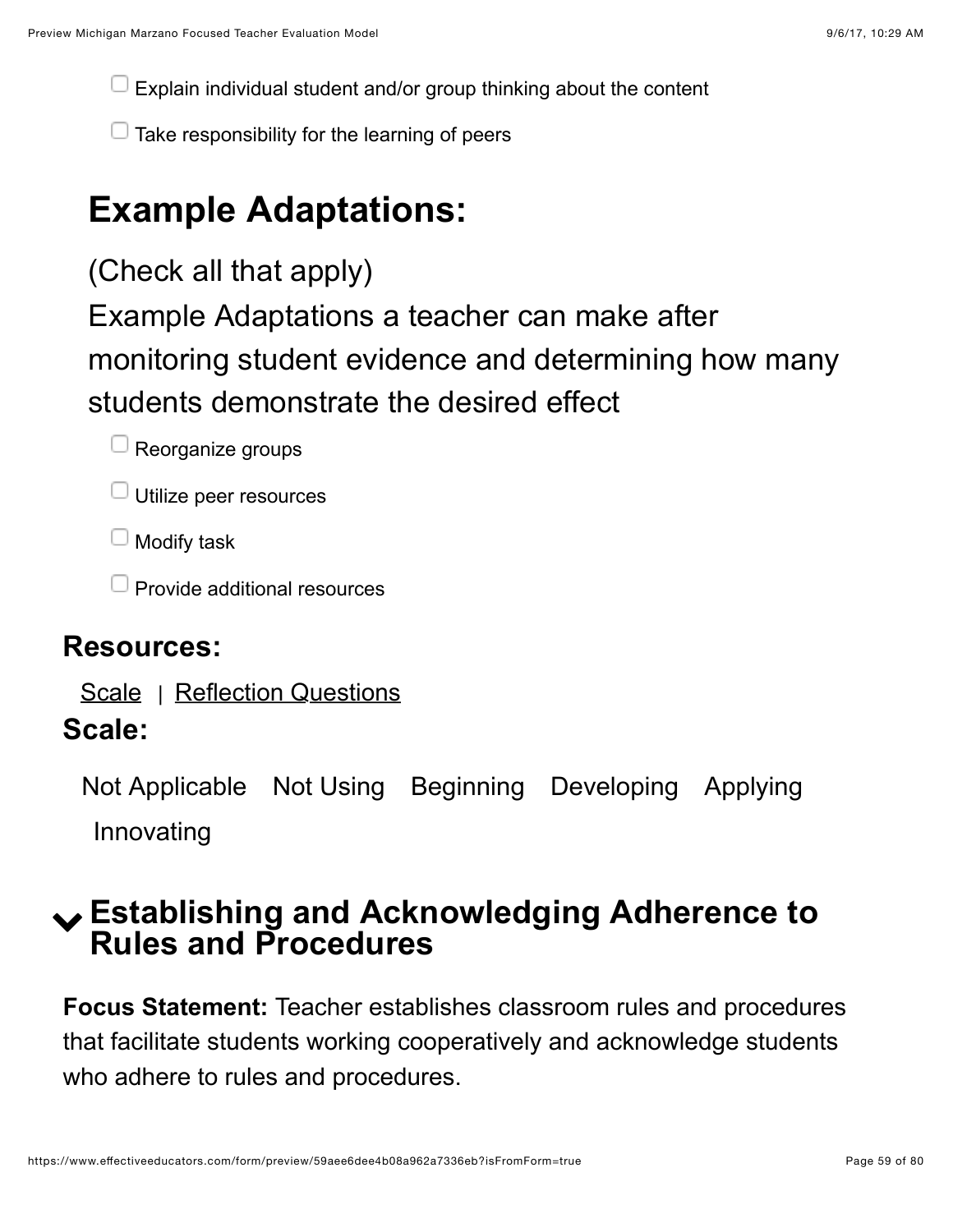**Desired Effect:** Evidence (formative data) demonstrates students know and follow classroom rules and procedures (to facilitate learning) as a result of teacher acknowledgment.

### **Evidences:**

## **Example Teacher Instructional Techniques:**

### (Check all that apply)

- $\Box$  Involve students in designing classroom routines and procedures to develop a culturally responsive classroom
- $\Box$  Actively teach student self-regulation strategies
- $\Box$  Use classroom meetings to review and process rules and procedures to ensure equity
- $\Box$  Remind students of rules and procedures
- $\Box$  Ask students to restate or explain rules and procedures
- $\Box$  Provide cues or signals when a rule or procedure should be used
- $\Box$  Physically occupy all quadrants of the room
- $\perp$  Scan the entire room, making eye contact with each student
- Recognize potential sources of disruption and deal with them immediately
- Proactively address inflammatory situations
- Consistently exhibit "withitness" behaviors
- Recognize and/or acknowledge students or groups who follow rules and procedures
- Organize physical layout of the classroom to facilitate work in groups and easy access to materials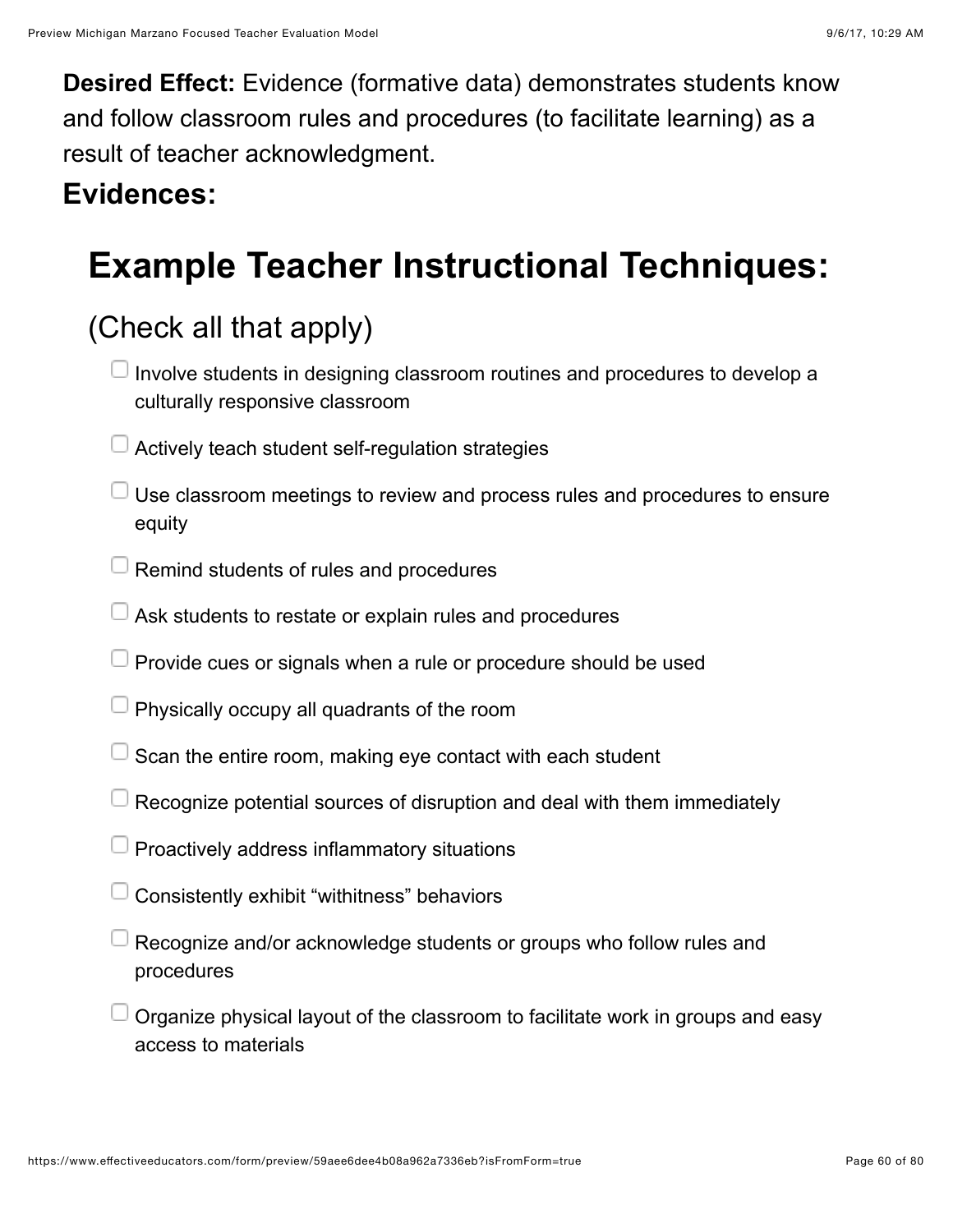# **Example Student Evidence of Desired Effect:**

(Check all that apply)

Student evidence is obtained during group activities and/or student work.

Percent of students that demonstrate achievement of the desired effect.

%

- $\Box$  Follow clear routines during class
- Explain classroom rules and procedures
- Describe the classroom as an orderly and safe environment
- $\Box$  Recognize cues and signals by the teacher
- Self-regulate behavior while working individually
- Self-regulate behavior while working in groups
- $\Box$  Recognize that the teacher is aware of their behavior
- Interact responsibly with teacher and other students
- Explain how the individuality of each student is honored in the classroom
- $\Box$  Describe the teacher as fair and responsive to individual students
- Describe the teacher as "aware of what is going on" or "has eyes on the back of his/her head"
- Respond appropriately to teacher direction and/or guidance regarding rules and procedures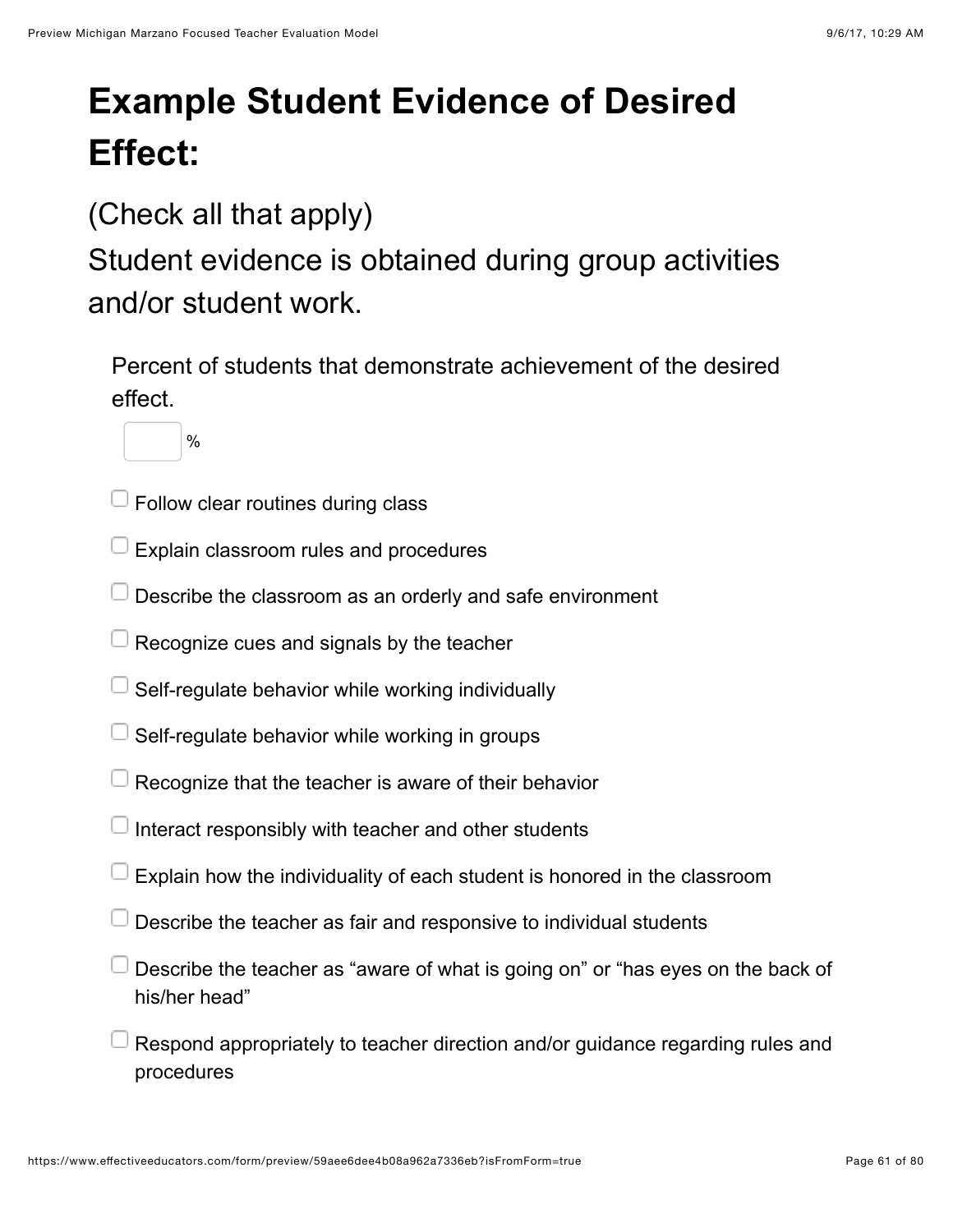Move purposefully about the classroom and efficiently access materials

## **Example Adaptations:**

(Check all that apply)

Example Adaptations a teacher can make after monitoring student evidence and determining how many students demonstrate the desired effect

 $\Box$  Modify rules and procedures

 $\Box$  Seek additional student input

 $\Box$  Reorganize physical layout of the classroom

#### **Resources:**

[Scale](https://www.effectiveeducators.com/resource/show/58dbf9aae4b0cf4a361635e5?popup=true&lookforId=59aee6dbe4b08a962a733642&title=Scale) | [Reflection Questions](https://www.effectiveeducators.com/resource/show/58e6a808e4b0dc97dc70a720?popup=true&lookforId=59aee6dbe4b08a962a733642&title=Reflection+Questions)

#### **Scale:**

Not Applicable Not Using Beginning Developing Applying Innovating

## ! **Using Engagement Strategies**

**Focus Statement:** Teacher uses engagement strategies to engage or reengage students with the content.

**Desired Effect:** Evidence (formative data) demonstrates students engage or re-engage as a result of teacher action.

### **Evidences:**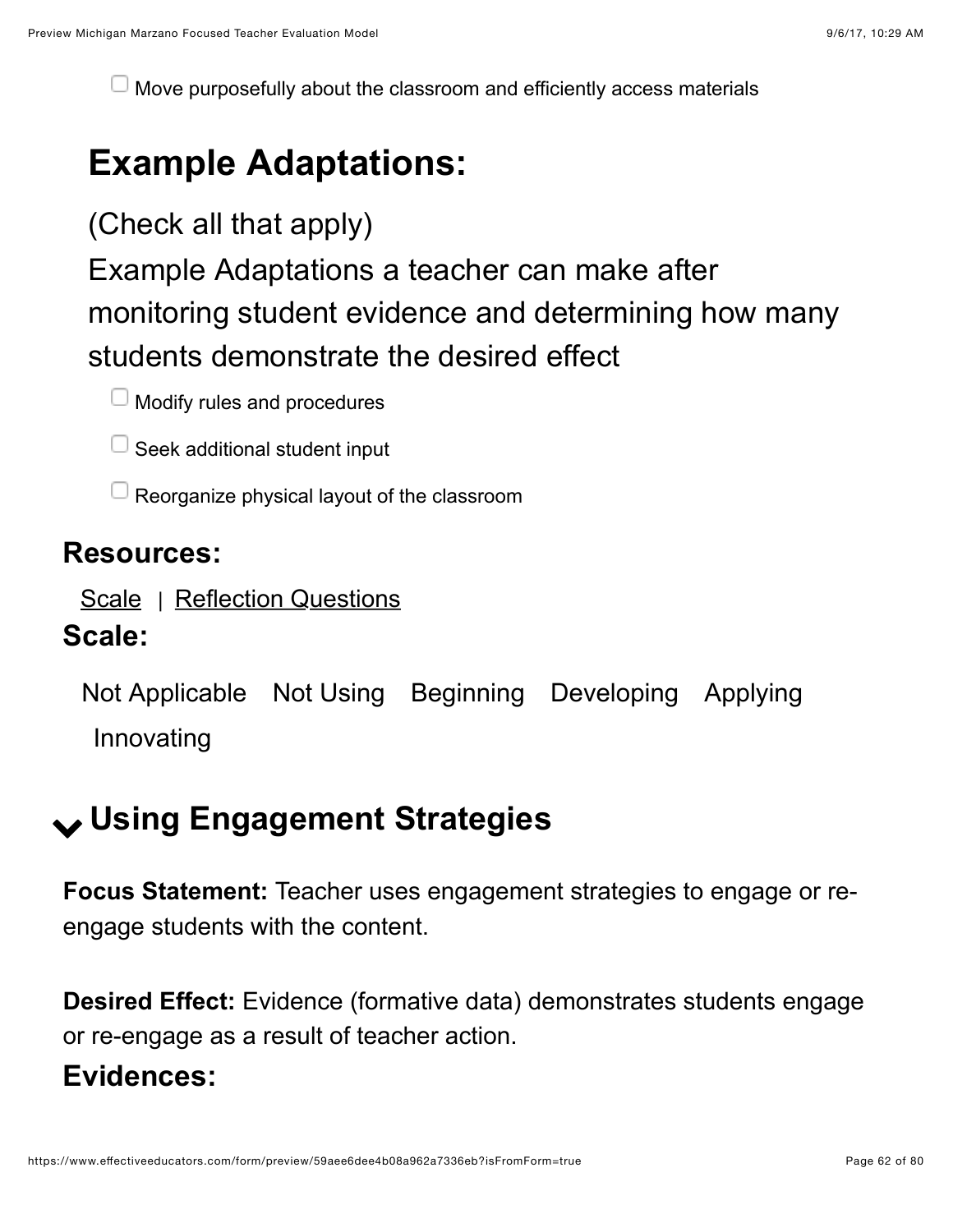# **Example Teacher Instructional Techniques:**

## (Check all that apply)

- $\Box$  Take action or use specific strategies to re-engage students
- $\Box$  Use academic games
- Manage response rates
- $\Box$  Use physical movement
- $\Box$  Maintain a lively pace
- Use crisp transitions from one activity to another
- $\Box$  Demonstrate intensity and enthusiasm for the content
- $\Box$  Use friendly controversy
- $\Box$  Provide opportunities for students to talk about themselves as it relates to the content (i.e. incorporate cultural connections)
- $\Box$  Present unusual or intriguing information about the content

# **Example Student Evidence of Desired Effect:**

(Check all that apply)

Student evidence is obtained during group activities and/or student work.

Percent of students that demonstrate achievement of the desired effect.

%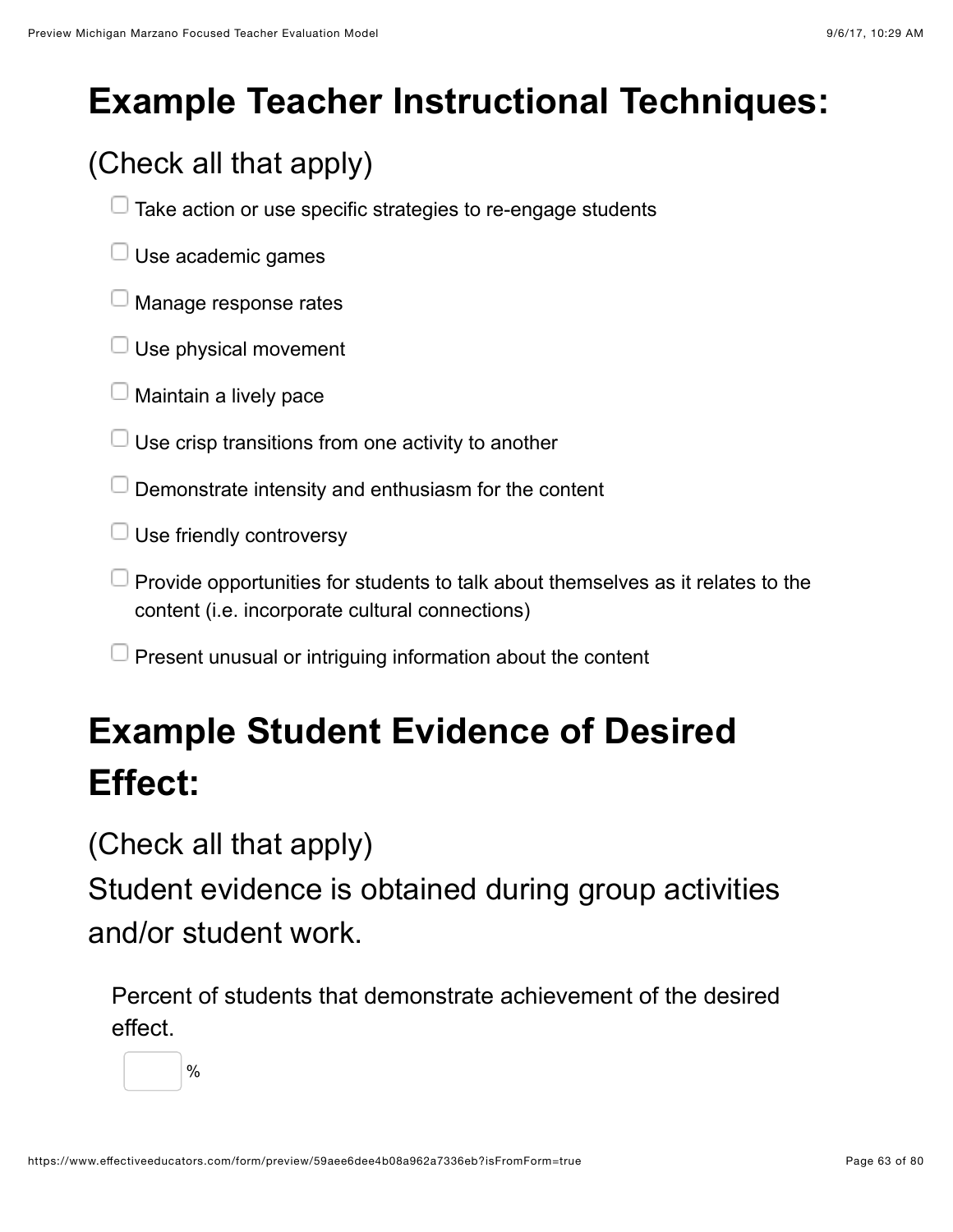Behaviors show awareness that the teacher is noticing students' level of engagement

Behaviors show the engagement strategy increases engagement

- Student-centered tasks and processes produce high levels of engagement
- $\Box$  Talk with groups or in response to questions is focused on critical content
- Engage in the critical content with enthusiasm
- Self-regulate engagement and engagement of peers
- Actions show students are motivated by the teacher
- Behaviors show students are inspired by the teacher
- Multiple students or the entire class respond to questions posed by the teacher
- Artifacts/student work indicate students are engaged in the critical content

### **Example Adaptations:**

#### (Check all that apply)

Example Adaptations a teacher can make after monitoring student evidence and determining how many students demonstrate the desired effect

- $\Box$  Vary engagement technique
- $\Box$  Reorganize groups
- $\mathsf{\mathsf{I}}$  Modify task
- $\exists$  Utilize peer resources

Vary resources

#### **Resources:**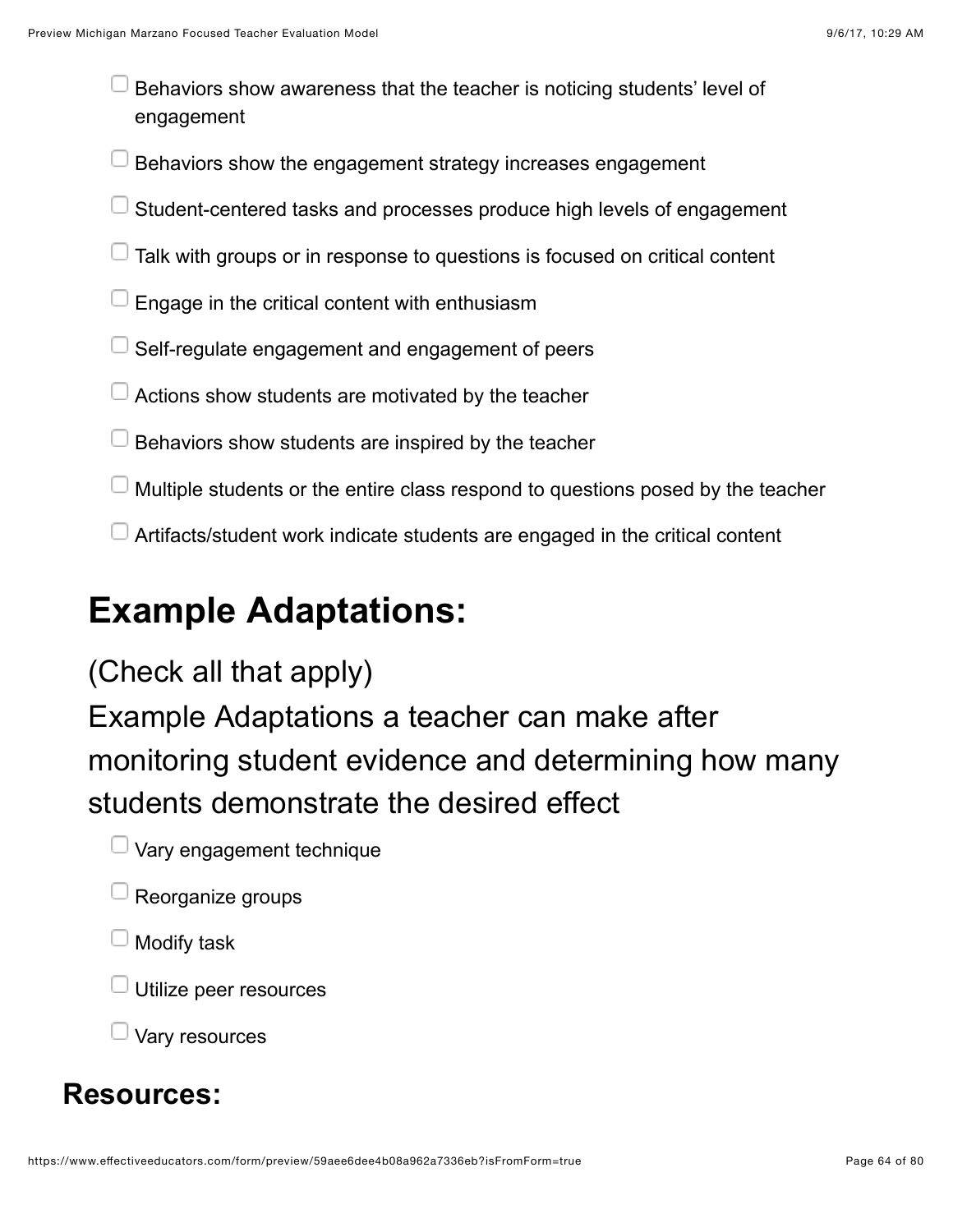[Scale](https://www.effectiveeducators.com/resource/show/58dbfa46e4b0539c02d39167?popup=true&lookforId=59aee6dbe4b08a962a733662&title=Scale) | [Reflection Questions](https://www.effectiveeducators.com/resource/show/58e6a89ee4b05a93828ee0ce?popup=true&lookforId=59aee6dbe4b08a962a733662&title=Reflection+Questions)

### **Scale:**

Not Applicable Not Using Beginning Developing Applying Innovating

### ! **Establishing and Maintaining Effective Relationships in a Student-Centered Classroom**

**Focus Statement:** Teacher behaviors foster a sense of classroom community by acknowledgement and respect for the diversity of each student.

**Desired Effect:** Evidence (student action) shows students feel valued and part of the classroom community.

### **Evidences:**

# **Example Teacher Instructional Techniques:**

### (Check all that apply)

Encourage students to share their thinking and perspectives

- $\Box$  Seek student input regarding classroom activities and culture
- $\Box$  Relate content-specific knowledge to personal aspects of students' lives
- Discuss with students about topics in which they are interested
- $\Box$  Discuss equity and individual needs of students
- $\Box$  Use student input and feedback to maintain an academic focus on rigor
- Build student interests into lessons (i.e. incorporate cultural connections)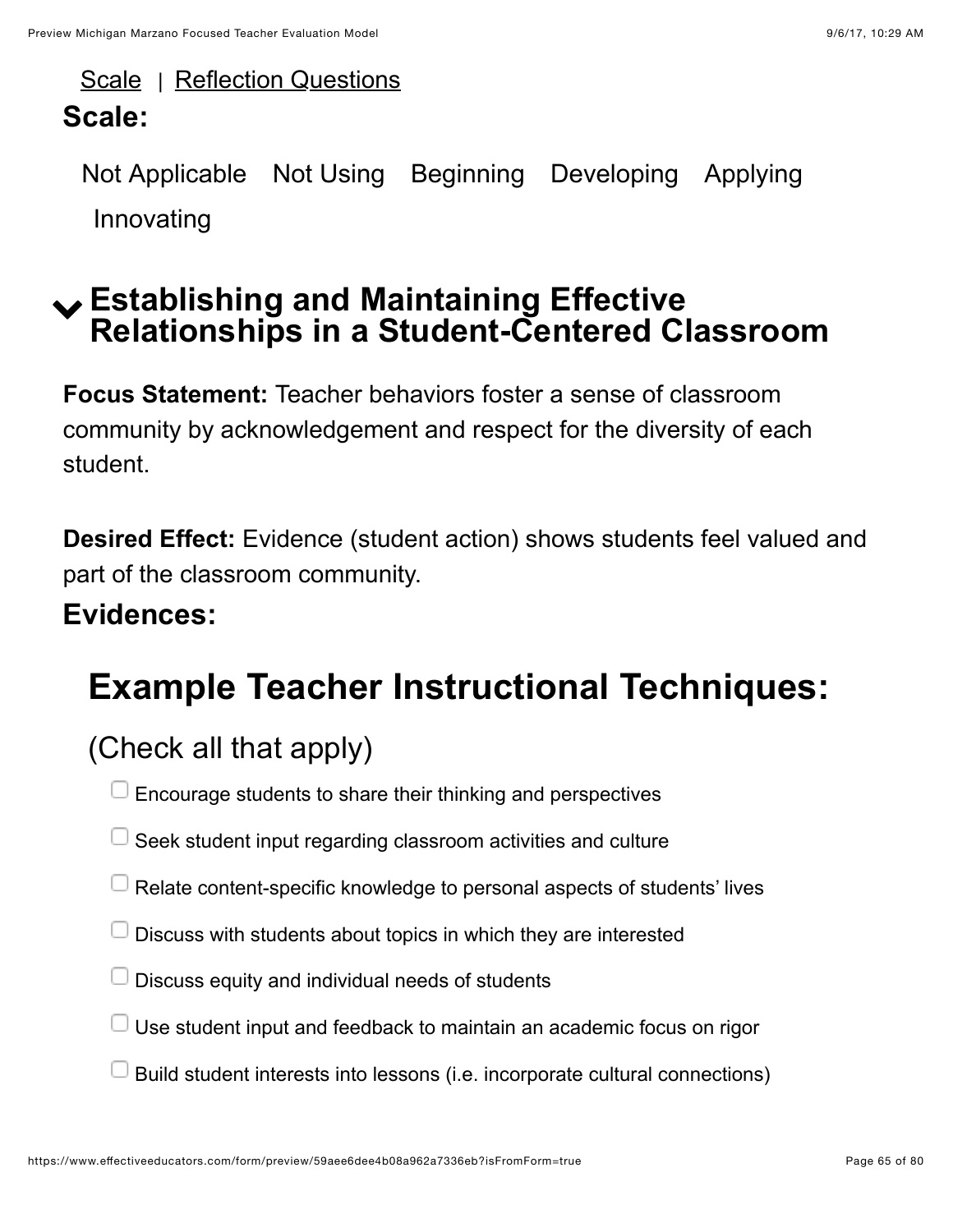Use students' personal interests to highlight or reinforce conative skills (e.g. cultivating a growth mindset)

Compliment students regarding academic and personal accomplishments

| $\Box$ Engage in conversations with students about events in their lives outside of |
|-------------------------------------------------------------------------------------|
| school                                                                              |

 $\Box$  When appropriate, use humor and/or playful dialogue with students

 $\Box$  Use nonverbal signals (e.g. smile, nod, "high five", pat on shoulder, thumbs up, fist bump, silent applause, eye contact, etc.)

 $\Box$  Remain calm in response to inflammatory situations

I interact with each student in the same calm and controlled fashion

 $\Box$  Remain objective and in control by not demonstrating personal offense at student misconduct

 $\Box$  Celebrate students' individual diversity, uniqueness, and cultural traditions

# **Example Student Evidence of Desired Effect:**

(Check all that apply)

Student evidence is obtained during group activities and/or student work.

Percent of students that demonstrate achievement of the desired effect.



Change behavior when the teacher demonstrates understanding of their interests and diverse backgrounds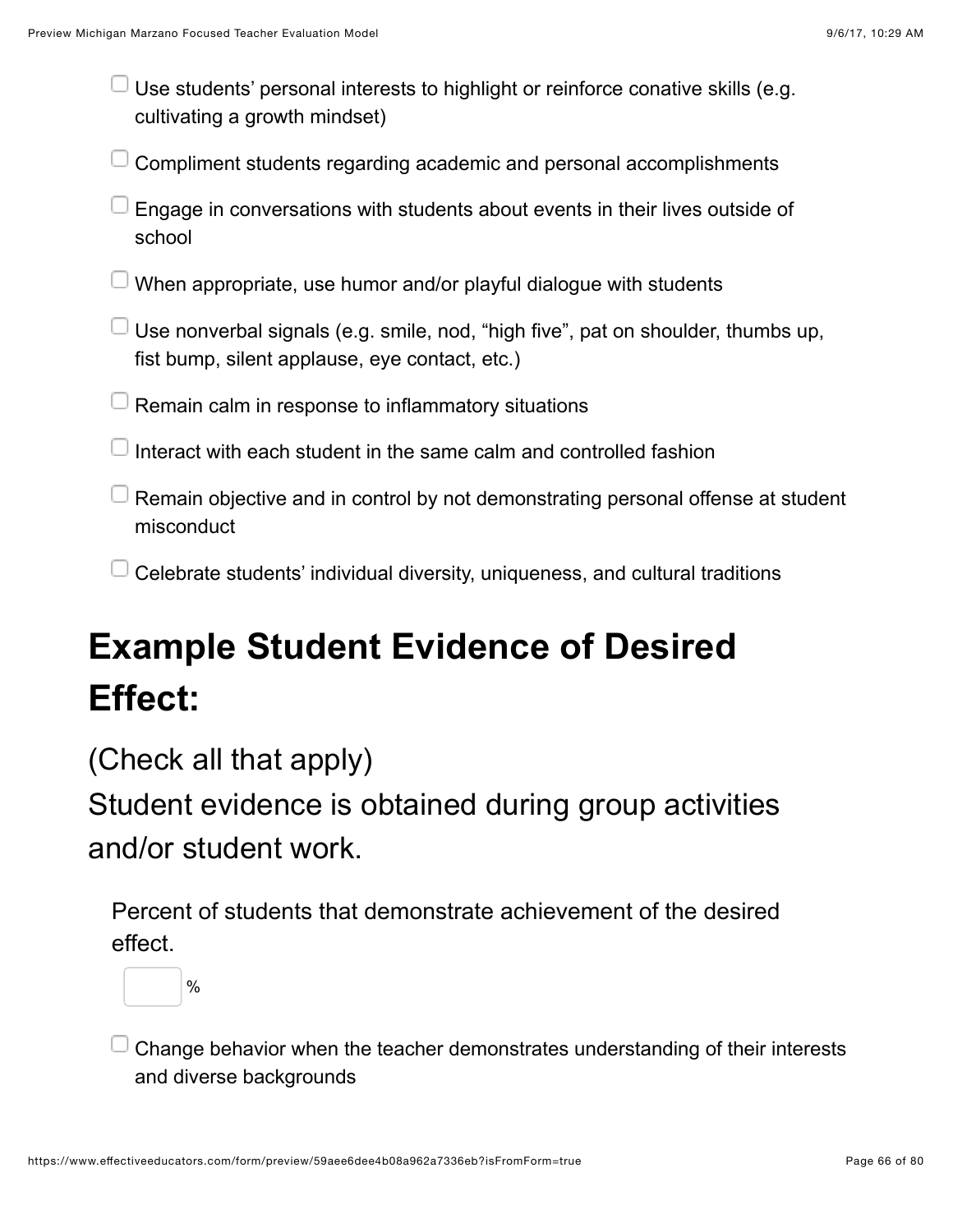Demonstrate verbal and nonverbal behaviors that indicate they feel accepted by their teacher

 $\perp$  Respond positively to verbal interactions with the teacher

- $\Box$  Respond positively to nonverbal interactions with the teacher
- Readily share their perspectives and thinking with the teacher
- Describe their teacher as respectful and responsive to the diverse needs of each student
- Actions show students trust the teacher to advocate for them
- $\Box$  Contribute to a positive classroom community through interactions with peers

## **Example Adaptations:**

#### (Check all that apply)

Example Adaptations a teacher can make after monitoring student evidence and determining how many students demonstrate the desired effect

 $\Box$  Seek additional input from students

 $\Box$  Seek additional resources for self and students

 $\Box$  Utilize peer resources

#### **Resources:**

#### [Scale](https://www.effectiveeducators.com/resource/show/58dbfac9e4b0539c02d39609?popup=true&lookforId=59aee6dce4b08a962a73367f&title=Scale) | [Reflection Questions](https://www.effectiveeducators.com/resource/show/58e6a90ce4b0bd25d57d032c?popup=true&lookforId=59aee6dce4b08a962a73367f&title=Reflection+Questions) **Scale:**

Not Applicable Not Using Beginning Developing Applying Innovating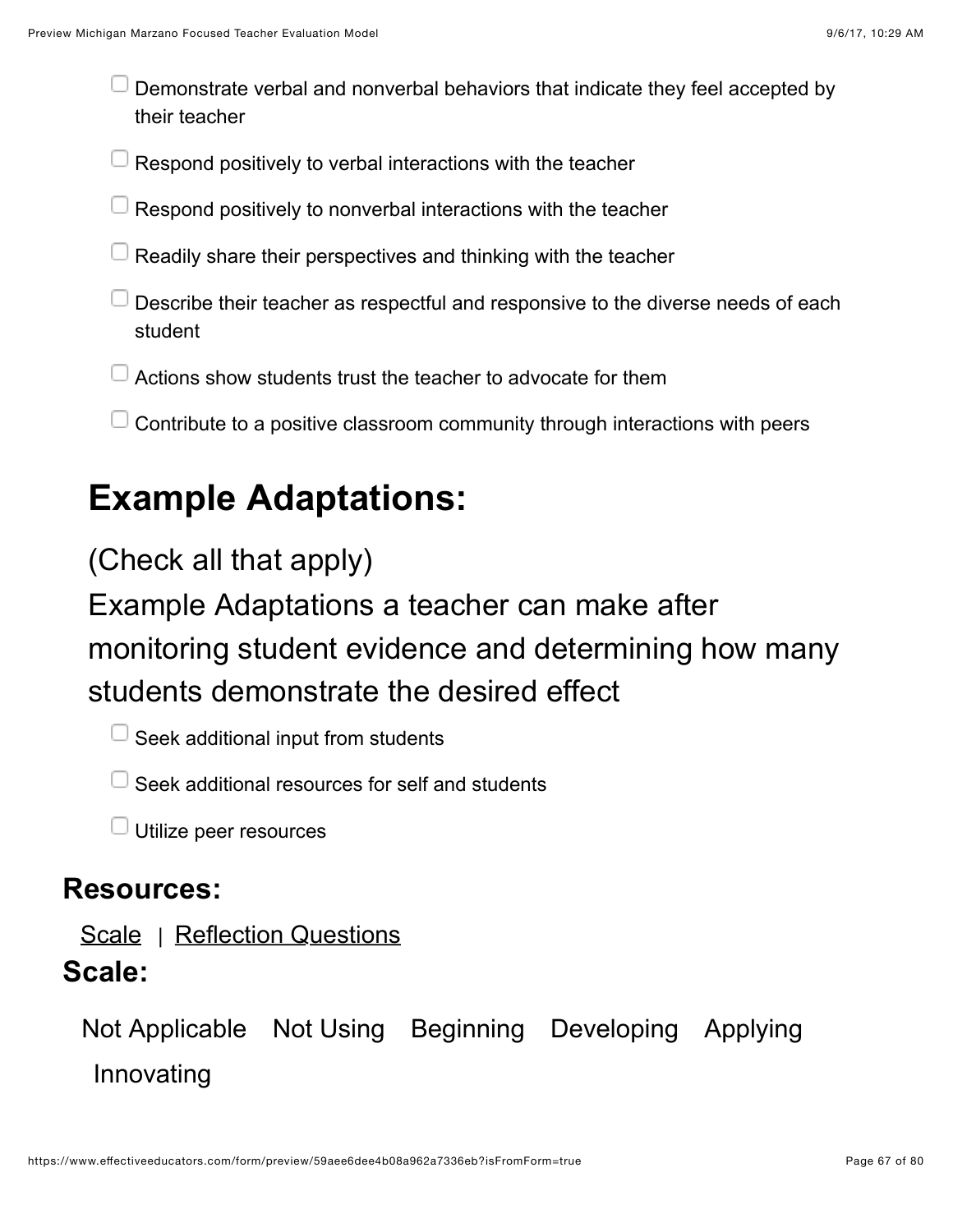### ! **Communicating High Expectations for Each Student to Close the Achievement Gap**

**Focus Statement:** Teacher exhibits behaviors that demonstrate high expectations for each student to achieve academic success.

**Desired Effect:** Evidence (student surveys, interviews, work) shows the teacher expects each student to perform at their highest level of academic success.

### **Evidences:**

## **Example Teacher Instructional Techniques:**

### (Check all that apply)

- $\Box$  Use methods to ensure each student is held responsible for participation in classroom activities
- $\Box$  Chart questioning patterns to ensure each student is asked questions with the same frequency
- $\Box$  Track grouping patterns to ensure each student has the opportunity to work and interact with other students
- $\Box$  Does not allow negative or sarcastic comments about any student
- $\Box$  Identify students for whom expectations are different and the various ways in which these students have been treated differently
- $\Box$  Provide students with strategies to avoid negative thinking about one's thoughts and actions
- $\Box$  Ask questions of each student at the same rate and frequency
- $\Box$  Ask complex questions of each student that require conclusions at the same rate and frequency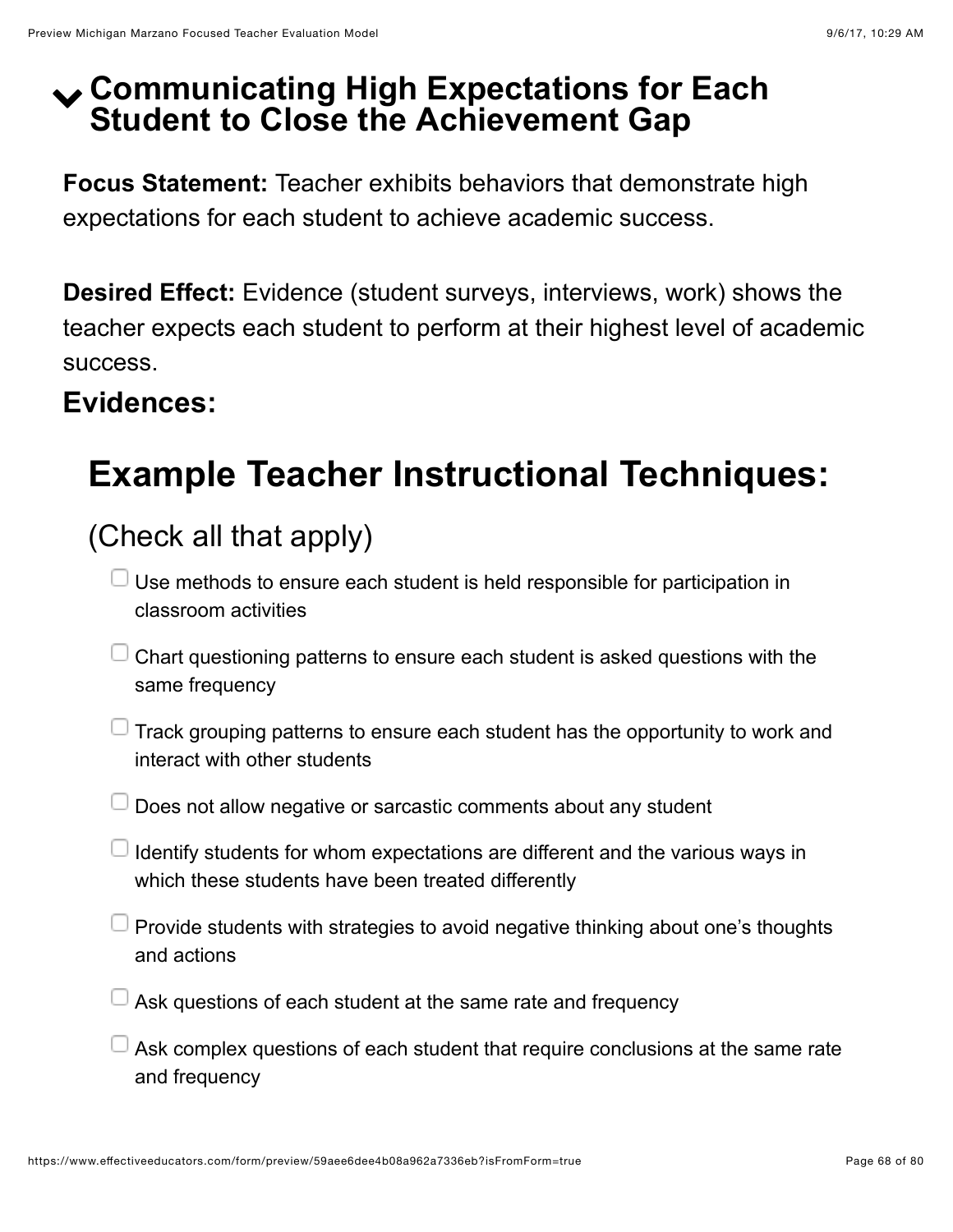Rephrase questions for each student when they provide an incorrect answer

- $\Box$  Probe each student to provide evidence of their conclusions
- Ask each student to examine the sources of their evidence
- Allow students who become frustrated during questioning to collect their thoughts and have an opportunity to answer at a later point in the lesson
- Probe each student to further explain their answers when they are incorrect
- $\Box$  Require perseverance and productive struggle in solving problems and overcoming obstacles

# **Example Student Evidence of Desired Effect:**

(Check all that apply)

Student evidence is obtained during group activities and/or student work.

Percent of students that demonstrate achievement of the desired effect.

 $\mathbb{J}% _{k}(T_{0})$  Treat each other with respect

%

- Actions show students avoid negative thinking about personal thoughts and actions
- $\Box$  Respond to difficult questions
- $\Box$  Take risks by offering incorrect or alternative answers
- Participate in classroom activities and discussions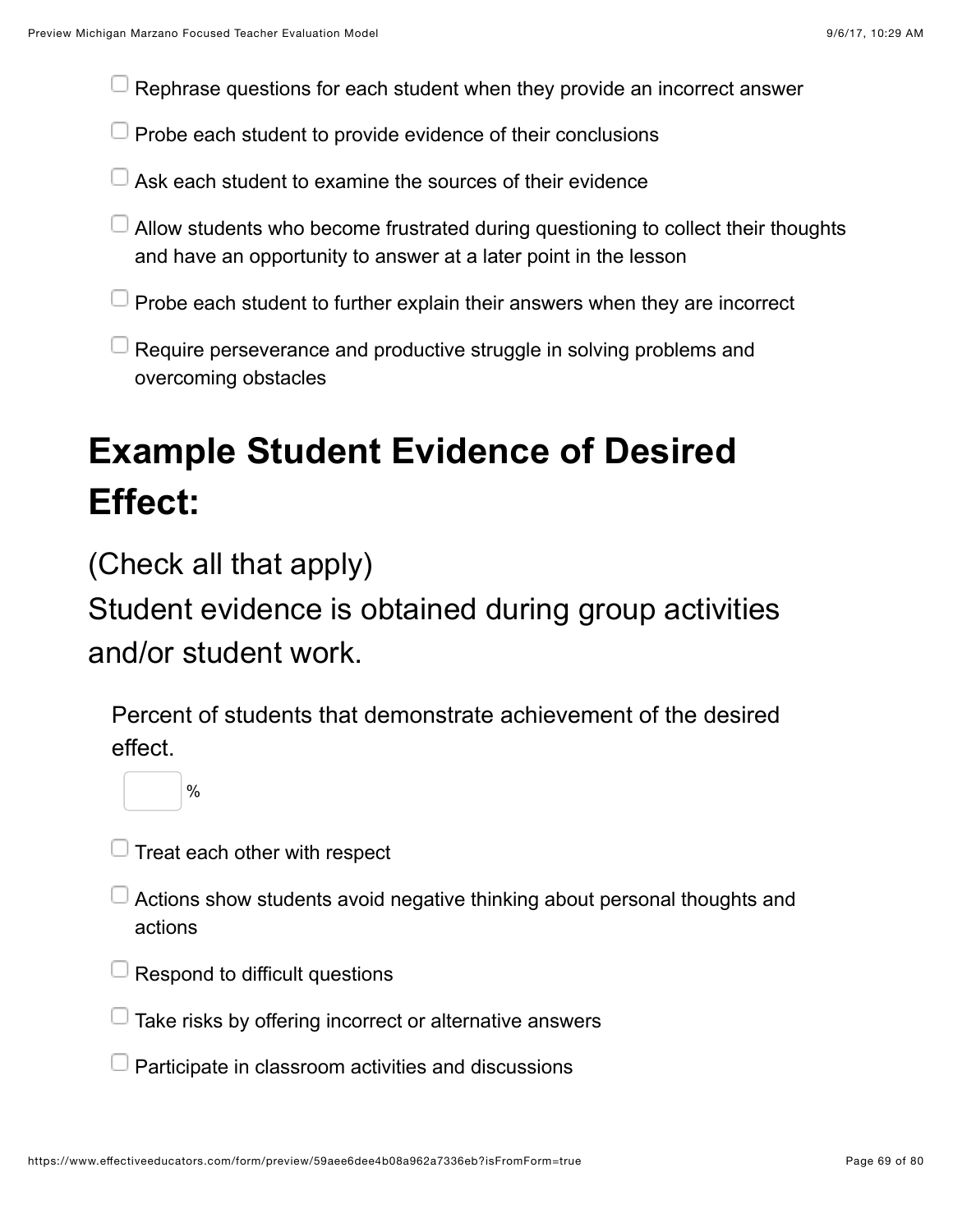- Artifacts/student work show the teacher won't "let you off the hook" or "won't give up on you"
- Artifacts/student work show the teacher holds each student to the same level of expectancy as others for drawing conclusions and providing sources of evidence

 $\Box$  Model teacher behaviors that show care and respect for each classmate

Demonstrates perseverance and productive struggle in solving problems and overcoming obstacles

## **Example Adaptations:**

### (Check all that apply)

Example Adaptations a teacher can make after monitoring student evidence and determining how many students demonstrate the desired effect

 $\Box$  Modify questioning techniques and patterns

 $\Box$  Reorganize seating patterns and groups

 $\Box$  Reflect on student interactions and change teacher behaviors

#### **Resources:**

[Scale](https://www.effectiveeducators.com/resource/show/58dbfb57e4b0cf4a3616475b?popup=true&lookforId=59aee6dce4b08a962a73369e&title=Scale) | [Reflection Questions](https://www.effectiveeducators.com/resource/show/58e6a97fe4b05a93828ee22e?popup=true&lookforId=59aee6dce4b08a962a73369e&title=Reflection+Questions)

#### **Scale:**

Not Applicable Not Using Beginning Developing Applying Innovating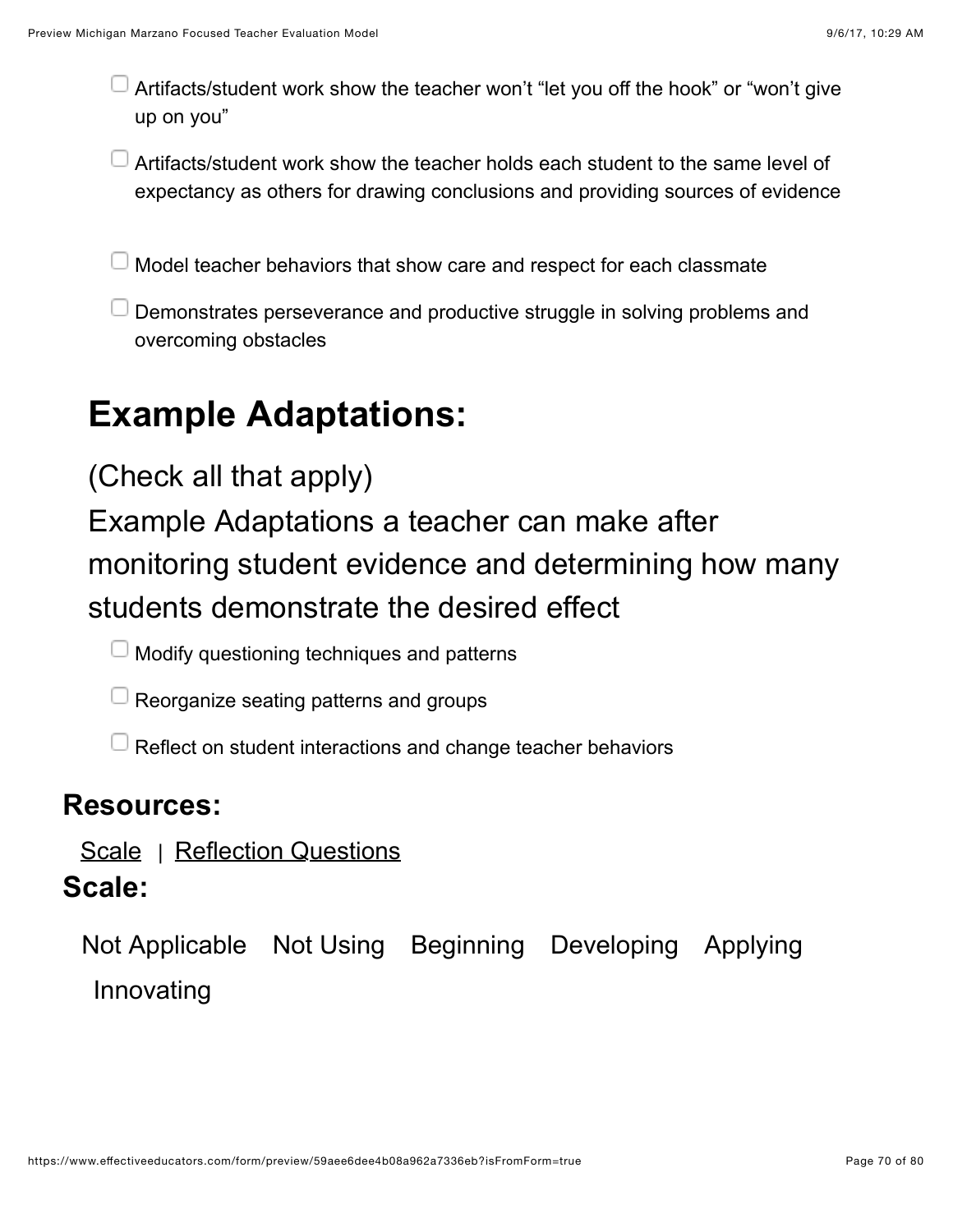### Professional Responsibilities

### ! **Adhering to School/District Policies and Procedures**

**Focus Statement:** Teacher adheres to school and district policies and procedures.

**Desired Effect:** Teacher adheres to school and district rules and procedures.

### **Evidences:**

## **Example Teacher Evidence:**

### (Check all that apply)

 $\Box$  Performs assigned duties

Fulfills responsibilities in a timely manner

- $\Box$  Follows policies, regulations, and procedures (e.g. bullying, HR plans, sexual harassment, etc.)
- Maintains accurate records (e.g. student progress, attendance, parent conferences, etc.)
- $\Box$  Understands legal issues related to colleagues, students, and families (e.g. cultural, special needs, equal rights, etc.)
- Maintains confidentiality of colleagues, students, and families
- $\Box$  Advocates for equality for each student
- Demonstrates personal integrity and ethics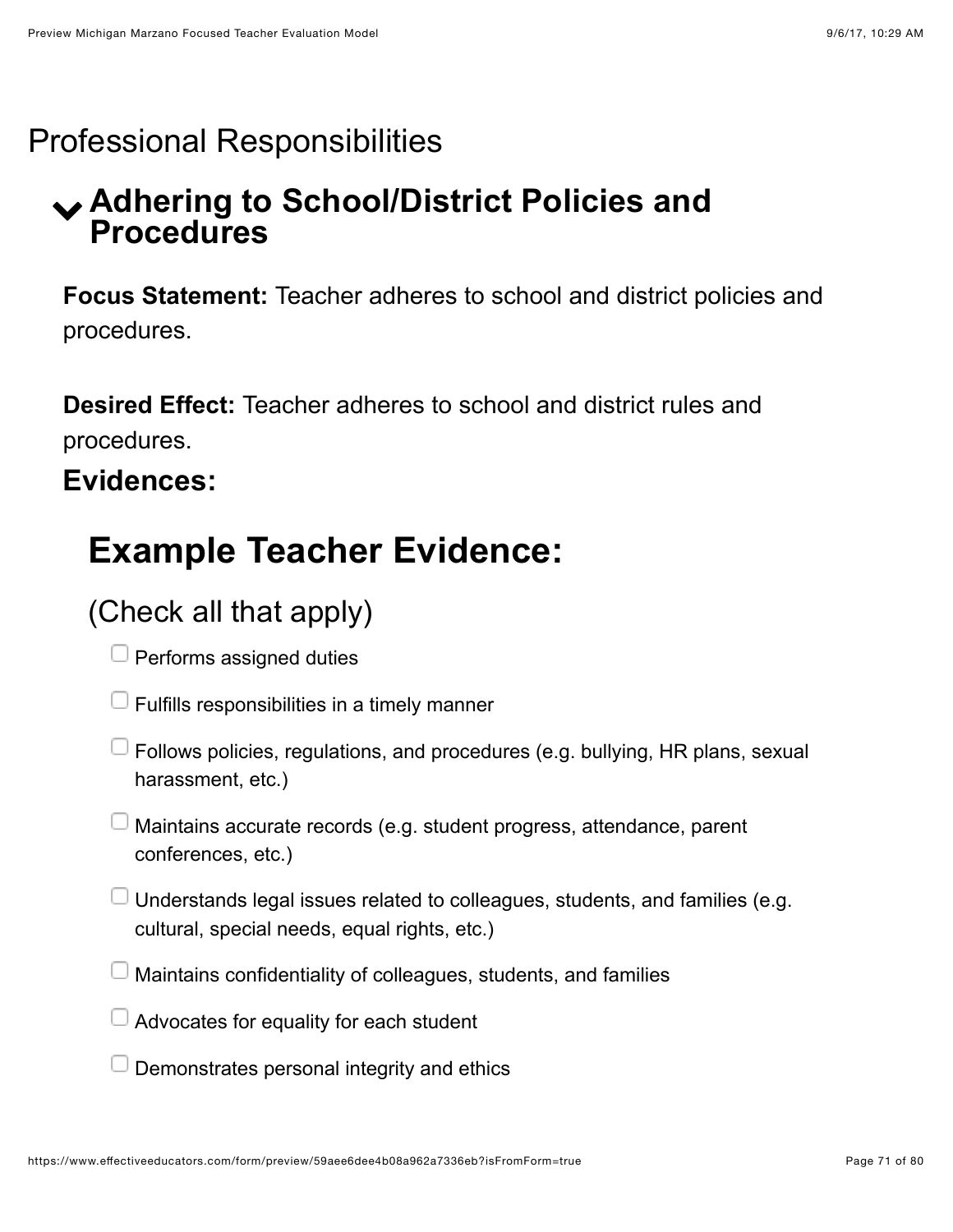$\Box$  Uses social media appropriately

#### **Resources:**

[Scale](https://www.effectiveeducators.com/resource/show/58dbfbe0e4b0539c02d3a023?popup=true&lookforId=59aee6dde4b08a962a7336bb&title=Scale) | [Reflection Questions](https://www.effectiveeducators.com/resource/show/58e6a9f2e4b0dc97dc70a9b6?popup=true&lookforId=59aee6dde4b08a962a7336bb&title=Reflection+Questions)

#### **Scale:**

Not Applicable Not Using Beginning Developing Applying Innovating

## ! **Maintaining Expertise in Content and Pedagogy**

**Focus Statement:** Teacher continually deepens knowledge in content (subject area) and classroom instructional strategies (pedagogy).

**Desired Effect:** Teacher provides evidence of developing expertise in content area and classroom instructional strategies.

#### **Evidences:**

## **Example Teacher Evidence:**

### (Check all that apply)

- $\Box$  Participates in professional development opportunities
- $\Box$  Demonstrates content expertise and knowledge in the classroom
- $\Box$  Seeks mentorship from subject area experts
- Seeks mentorship from highly effective teachers
- $\Box$  Actively seeks help and input from appropriate school personnel to address issues that impact instruction
- Demonstrates a growth mindset and/or seeks feedback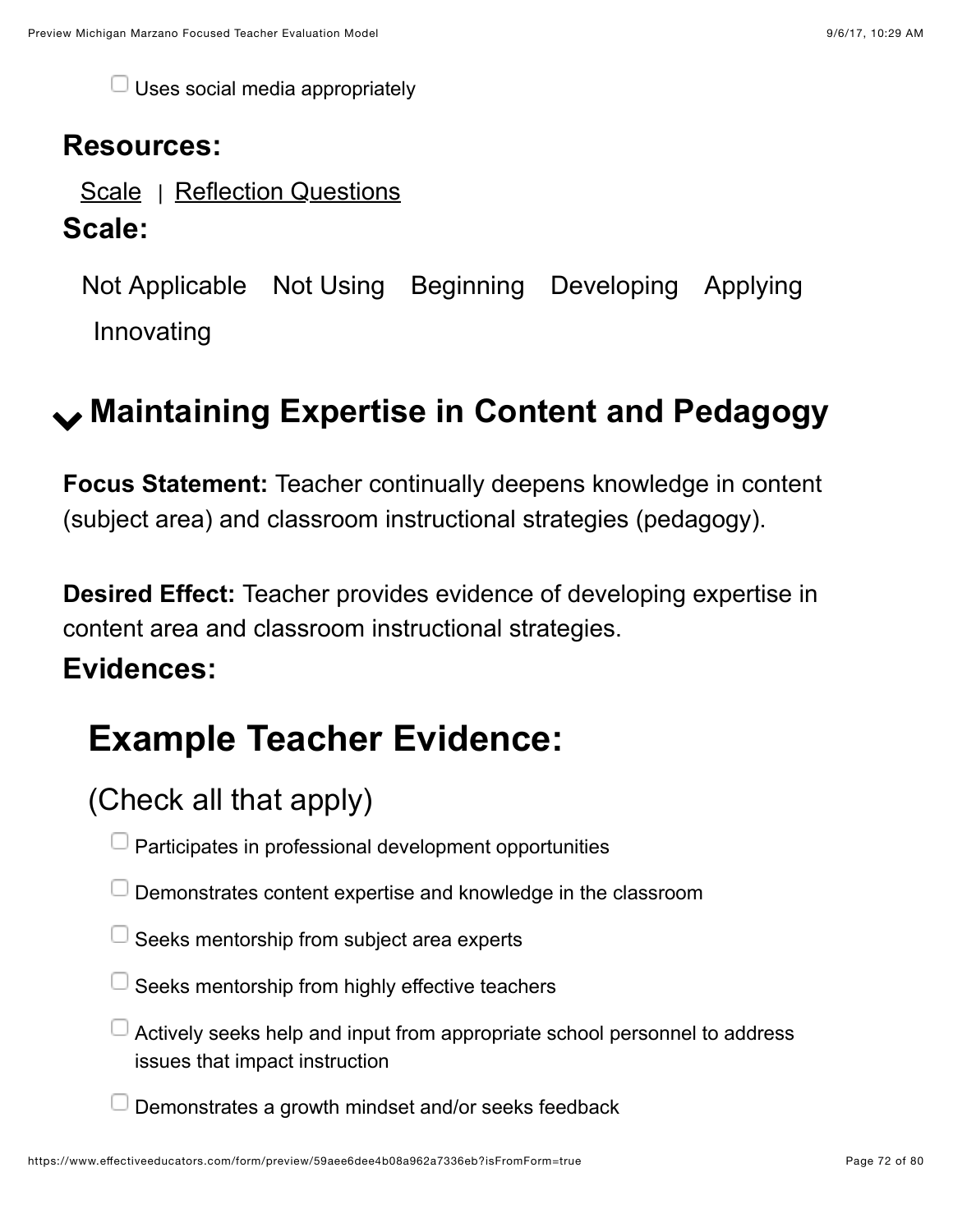| Implements a deliberate practice or professional growth plan                                                                                                                                       |
|----------------------------------------------------------------------------------------------------------------------------------------------------------------------------------------------------|
| Seeks innovative ways to improve student achievement                                                                                                                                               |
| Gathers and keeps evidence of the effects of specific classroom strategies<br>and behaviors on specific categories of students (i.e., different socio-economic<br>groups, different ethnic groups) |
| Uses a reflection process for analysis of specific strengths and weaknesses of<br>individual lessons and units                                                                                     |
| Uses a reflection process for analysis of specific instructional strengths and<br>weaknesses                                                                                                       |
| Explains the differential effects of specific classroom strategies on closing the<br>achievement gap                                                                                               |
| Seeks opportunities to develop deeper understanding of cultural<br>responsiveness                                                                                                                  |
| Uses formative and summative data to make instructional planning decisions                                                                                                                         |
| Teacher observational data is correlated to student achievement data                                                                                                                               |
| Identifies specific areas of strengths and weaknesses within instructional<br>strategies or conditions for learning                                                                                |
| Keeps track of identified focus areas for improvement within instructional<br>strategies or conditions for learning                                                                                |
| <b>Resources:</b>                                                                                                                                                                                  |

[Scale](https://www.effectiveeducators.com/resource/show/58dbff93e4b0539c02d3c15c?popup=true&lookforId=59aee6dde4b08a962a7336c6&title=Scale) | [Reflection Questions](https://www.effectiveeducators.com/resource/show/58e6ab45e4b03411ff7c6afb?popup=true&lookforId=59aee6dde4b08a962a7336c6&title=Reflection+Questions)

### **Scale:**

Not Applicable Not Using Beginning Developing Applying Innovating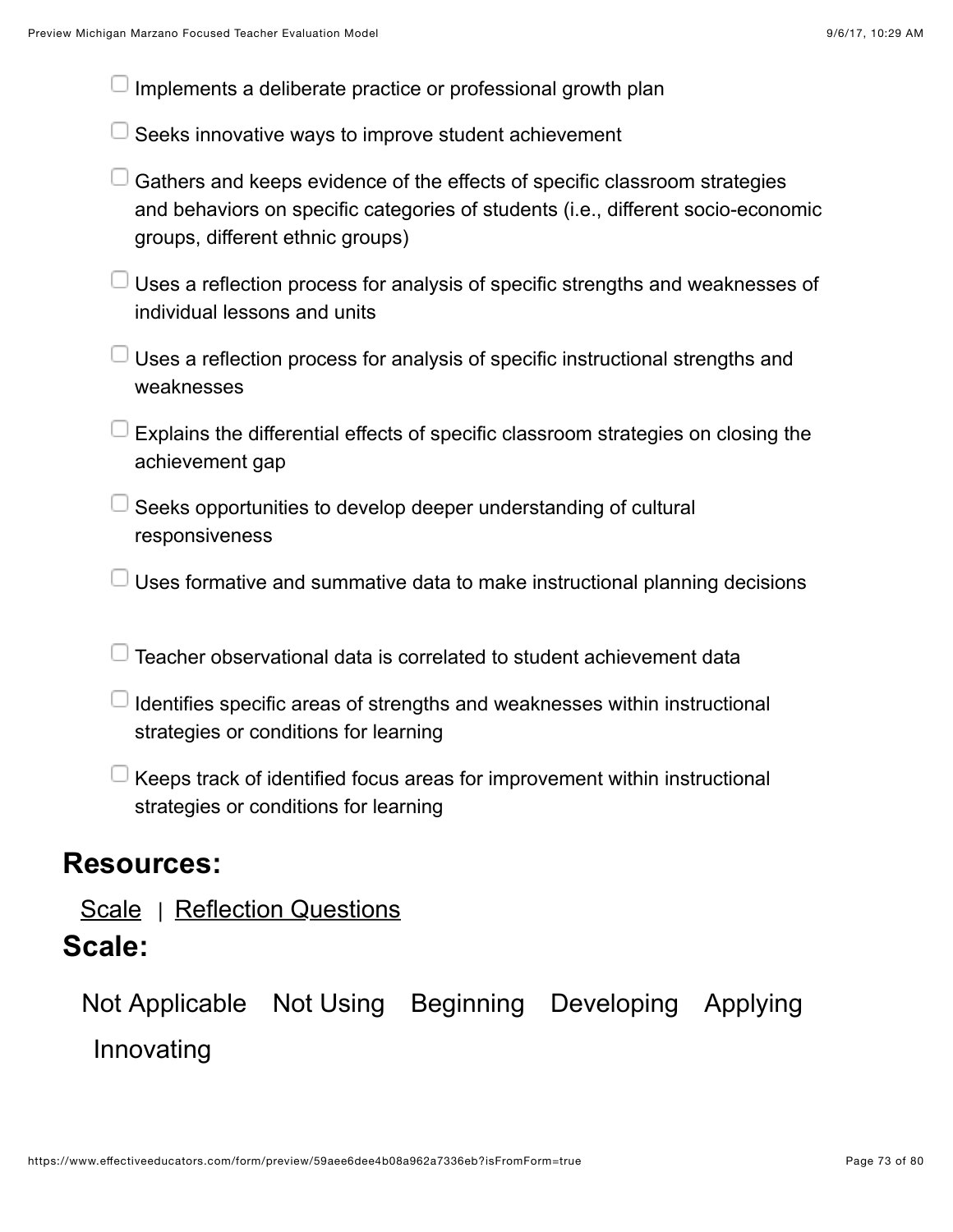# ! **Promoting Teacher Leadership and Collaboration**

**Focus Statement:** Teacher promotes teacher leadership and a culture of collaboration.

**Desired Effect:** Teacher provides evidence of teacher leadership and promoting a school-wide culture of professional learning.

## **Evidences:**

# **Example Teacher Evidence:**

## (Check all that apply)

- $\Box$  Contributes and shares expertise and new ideas with colleagues to enhance student learning in formal and informal ways
- $\Box$  Serves as an appropriate role model (i.e. mentor, coach, presenter, researcher) regarding specific classroom strategies and behaviors
- $\Box$  Documents specific situations of mentoring other teachers
- $\Box$  Works cooperatively with appropriate school personnel to address issues that impact student learning
- Accesses available expertise and resources to support students' learning needs
- $\Box$  Promotes positive conversations and interactions with teachers and colleagues
- $\Box$  Fosters collaborative partnerships with parents to enhance student success in a manner that demonstrates integrity, confidentiality, respect, flexibility, fairness, and trust
- Encourages parent involvement in classroom and school activities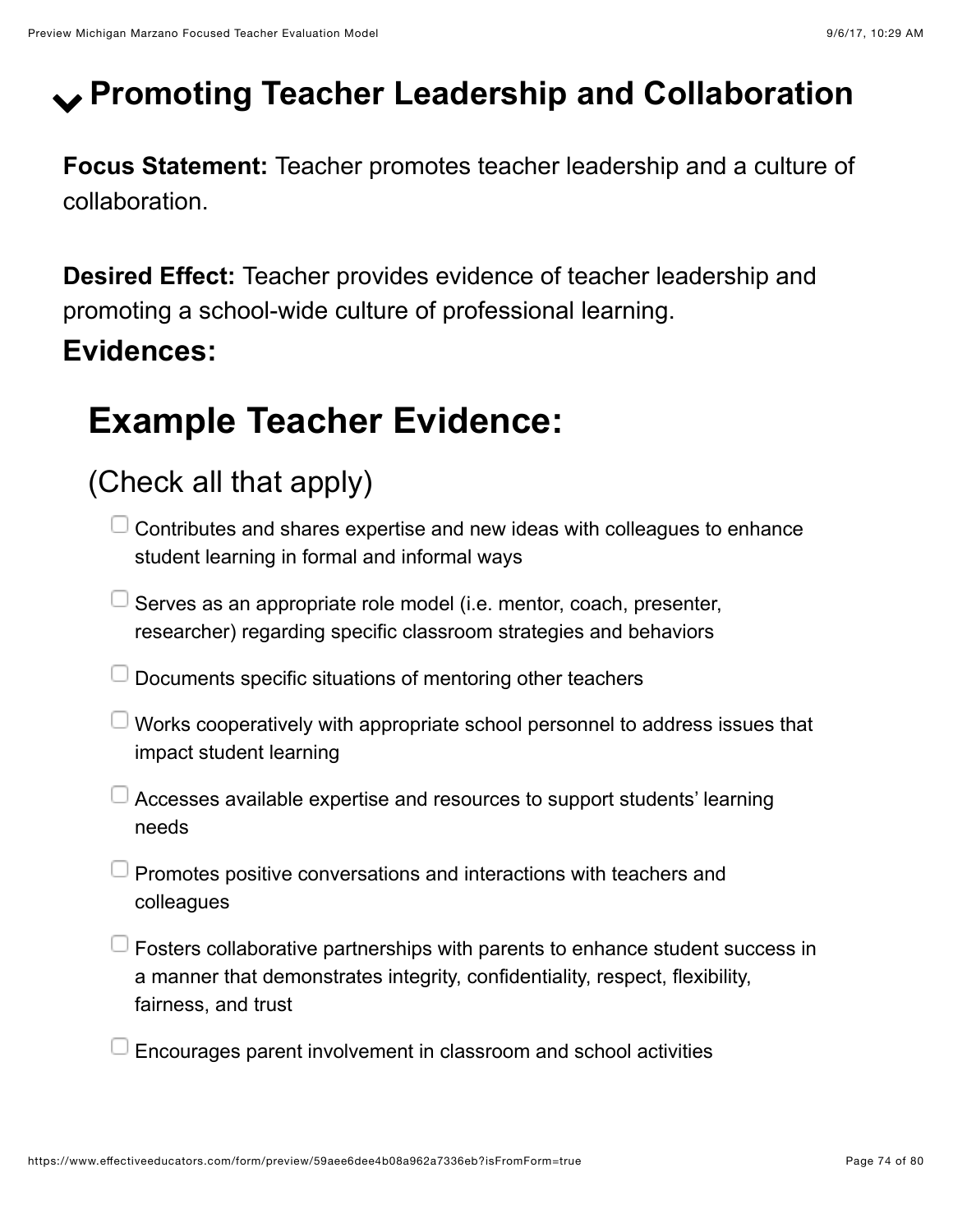Demonstrates awareness and sensitivity to social, cultural, and diverse needs of families

Uses multiple means and modalities to communicate with families

- Seeks a role and participates in Professional Learning Community meetings
- Serves as a student advocate in the classroom, school, and community
- Participates in school and community activities as appropriate to support students and families
- Serves on school and district-level committees
- $\Box$  Works to achieve school and district improvement goals

#### **Resources:**

[Scale](https://www.effectiveeducators.com/resource/show/58dbfc82e4b0539c02d3a5b5?popup=true&lookforId=59aee6dde4b08a962a7336da&title=Scale) | [Reflection Questions](https://www.effectiveeducators.com/resource/show/58e6abc3e4b03411ff7c6bb0?popup=true&lookforId=59aee6dde4b08a962a7336da&title=Reflection+Questions)

### **Scale:**

Not Applicable Not Using Beginning Developing Applying Innovating

## ! **Engaging in Relevant Special Training**

The teacher engages in relevant special training aligned with the strategic vision and mission.

### **Evidences:**



## (Check all that apply)

 $\Box$  The teacher engages in required training (August PD, PLC meetings, staff/department/grade level meetings, etc.).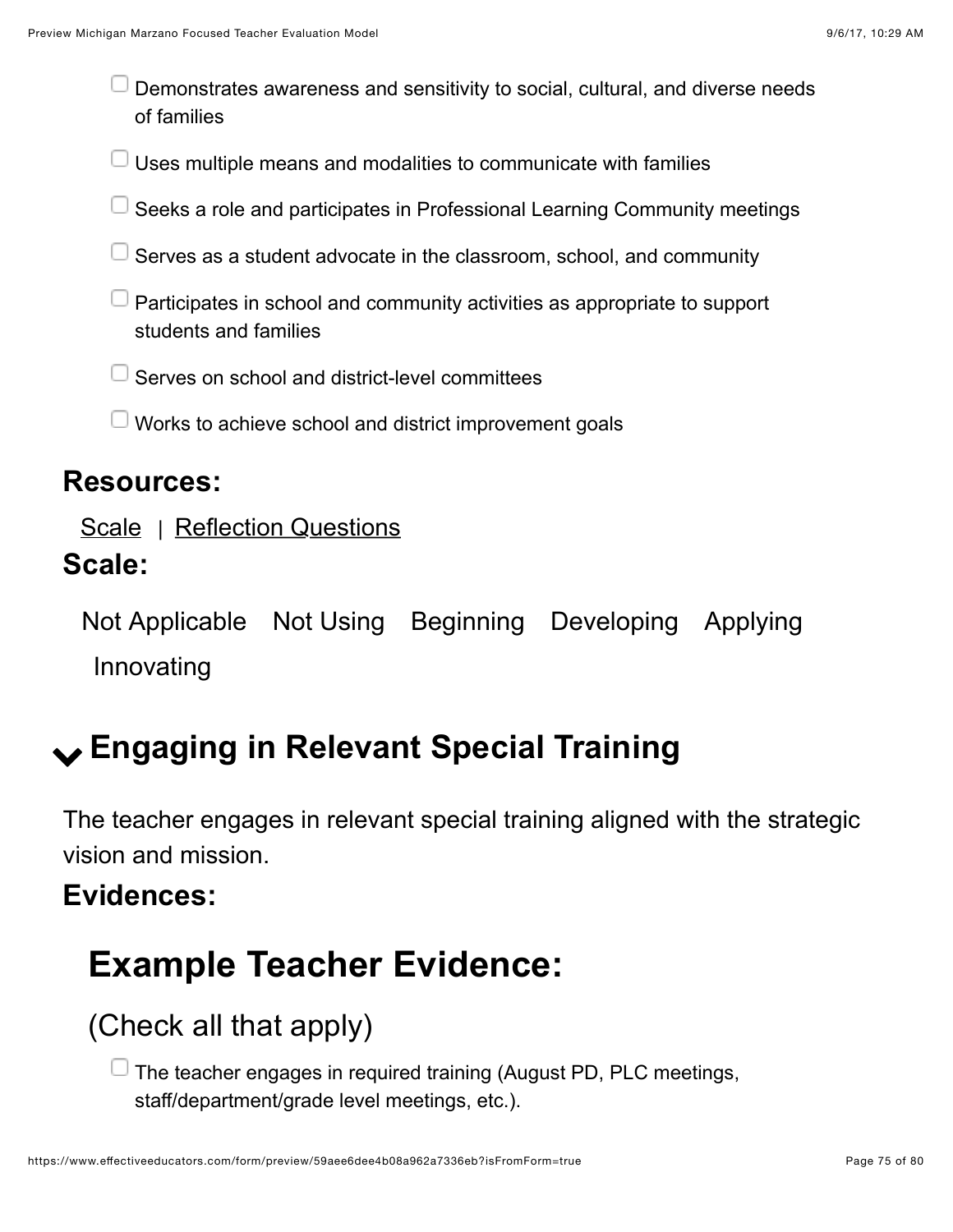$\Box$  The teacher leads specialized professional development aligned to district goals and mission.

 $\Box$  The teacher attends specialized professional development aligned to district goals and mission.

 $\Box$  The teacher attends specialized professional development after student hours aligned to district goals and mission.

 $\Box$  The teacher integrates special training into daily practice and provides regular, visible, and documented evidence of exceptional performance.

 $\Box$  The teacher serves as a frequent host for formal lab classroom observation teams at a rate higher than average for reasons related to quality teaching recognized by both peers and administrators.

#### **Resources:**

[Scale](https://www.effectiveeducators.com/resource/show/59aeeee3e4b0aabea0b93fce?popup=true&lookforId=59aeeb5ae4b08202640c4437&title=Scale)

### **Scale:**

Not Applicable Not Using Beginning Developing Applying Innovating

## ! **Making Significant Relevant Accomplishments and Contributions**

The teacher makes significant, relevant accomplishments and contributions aligned with the strategic vision and mission.

### **Evidences:**

## **Example Teacher Evidence:**

(Check all that apply)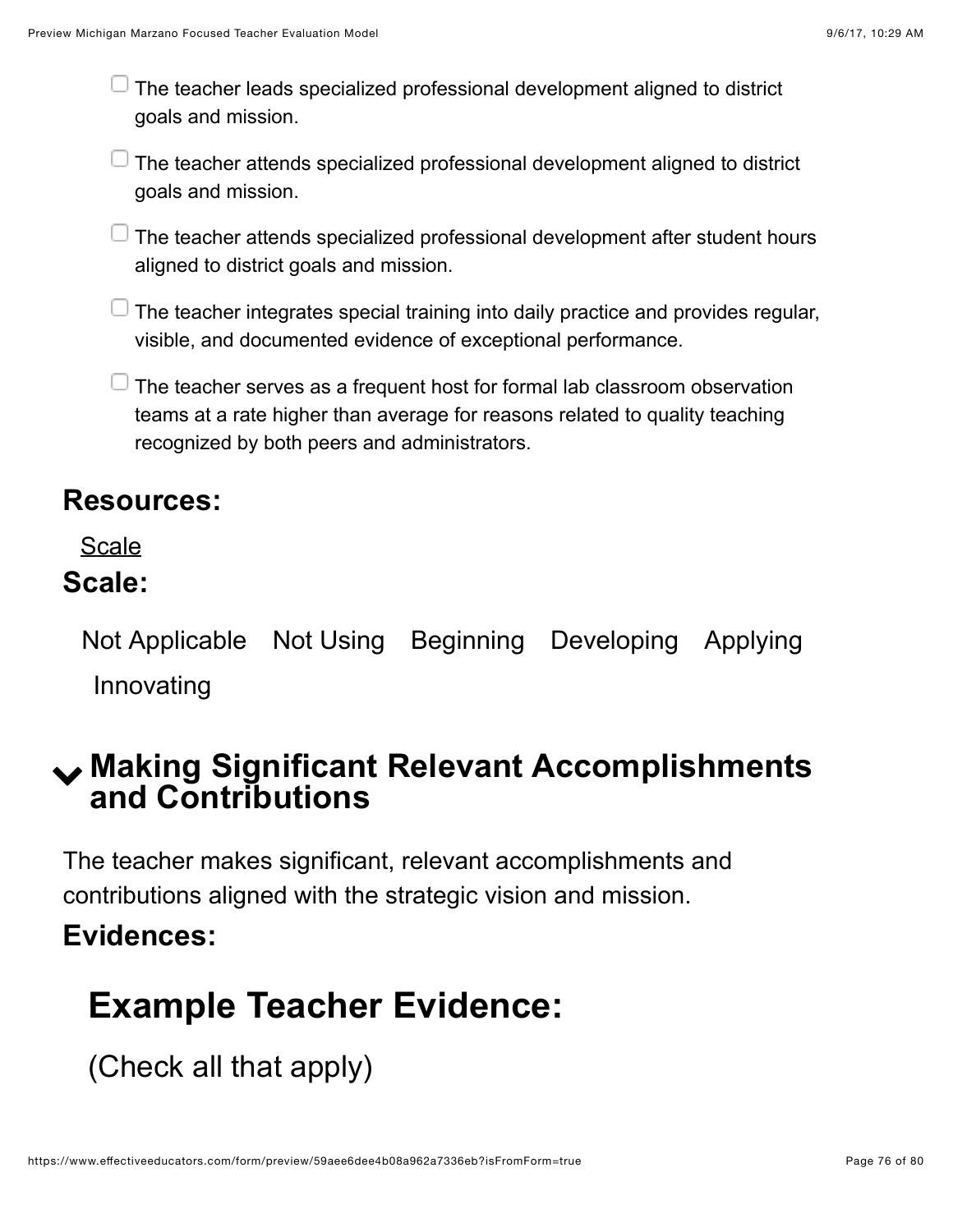| $\sqcup$ The teacher makes regular, visible and documented contributions outside of |  |
|-------------------------------------------------------------------------------------|--|
| the regular scheduled school day, week, and/or year.                                |  |

 $\Box$  The teacher works as a building or district committee chairperson.

 $\Box$  The teacher works as a building or district committee member for AdvancED school and/or district improvement.

 $\Box$  The teacher works as a Content Area Leader.

 $\Box$  The teacher collaborates with colleagues to help articulate aligned common curriculum within Atlas outside of regular scheduled day.

 $\Box$  The teacher collaborates with colleagues to blueprint aligned common district assessments outside of regular scheduled day.

 $\Box$  The teacher serves as an athletic coach, class or club sponsor and/or leads fine arts performances that enhance the core mission of the school district by ensuring students put academics first and provides structures that promotes student academic growth and high achievement.

 $\Box$  The teacher has professional affiliations beyond the district which helps the professional grow, improves the individual's contributions to the district, and does not require the district to pay additional expenses; no time out of the classroom.

 $\Box$  The teacher maintains a record of work and is able to share the record of work with administration.

#### **Resources:**

[Scale](https://www.effectiveeducators.com/resource/show/59aef053e4b08202640c4ffc?popup=true&lookforId=59aef1f1e4b0aabea0b947e6&title=Scale)

### **Scale:**

Not Applicable Not Using Beginning Developing Applying Innovating

# ! **Attendance**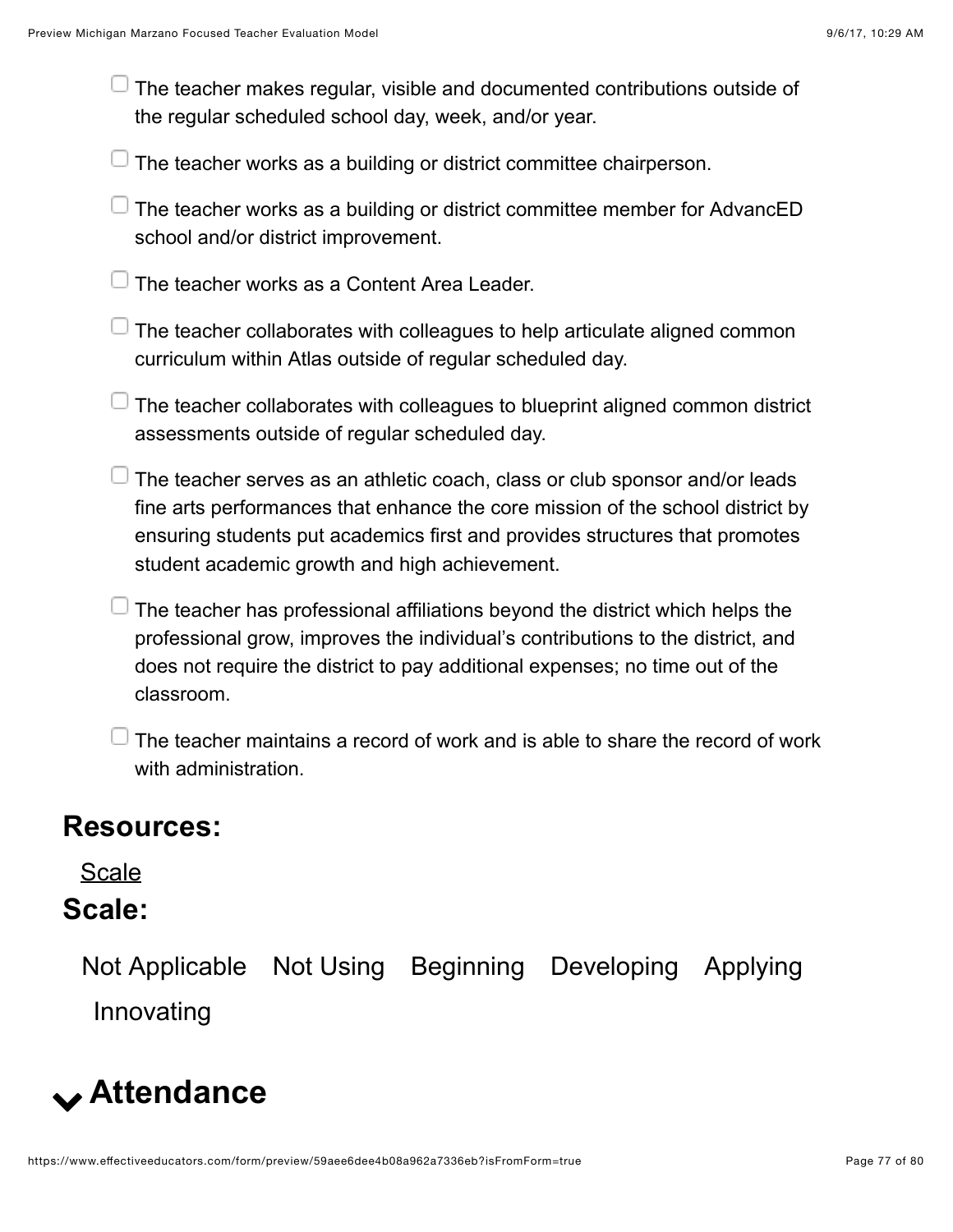The teacher meets district attendance expectations.

## **Evidences:**

# **Example Teacher Evidence:**

## (Check all that apply)

| $\perp$ The teacher's absences related to attendance, within this element, directly |  |
|-------------------------------------------------------------------------------------|--|
| refer to personal illness, family illness, and personal business.                   |  |

| $\perp$ The teacher provides appropriate documentation for extenuating circumstance |
|-------------------------------------------------------------------------------------|
| in advance or in a timely manner (e.g. significant personal or family medical       |
| challenges, religious observances, bereavement, pregnancy and family leave,         |
| $etc.$ ).                                                                           |

 $\Box$  The teacher's absences due to Family Medical Leave Act (FMLA) DO NOT count toward total absences.

 $\Box$  The teacher's attendance related to assigned professional development and district initiatives DOES NOT count toward his/her total absences.

 $\Box$  The teacher arrives at school, according to schedule, promptly and prior to the students' arrival.

 $\Box$  The teacher effectively manages transitions throughout the day when resuming teaching duties after lunch breaks or conference periods.

- $\Box$  The teacher arrives promptly at staff meetings, PLC meetings, and fully attends other required professional development/ meetings with colleagues.
- $\overline{\phantom{\alpha}}$  The teacher provides appropriate lesson plans, support material(s) and class rosters in their absence.

 $\Box$  The teacher prepares emergency lesson plans and makes them available in the event of an unplanned absence.

### **Resources:**

#### [Scale](https://www.effectiveeducators.com/resource/show/59aeed21e4b08202640c4928?popup=true&lookforId=59aef2a5e4b08cc231c3000d&title=Scale)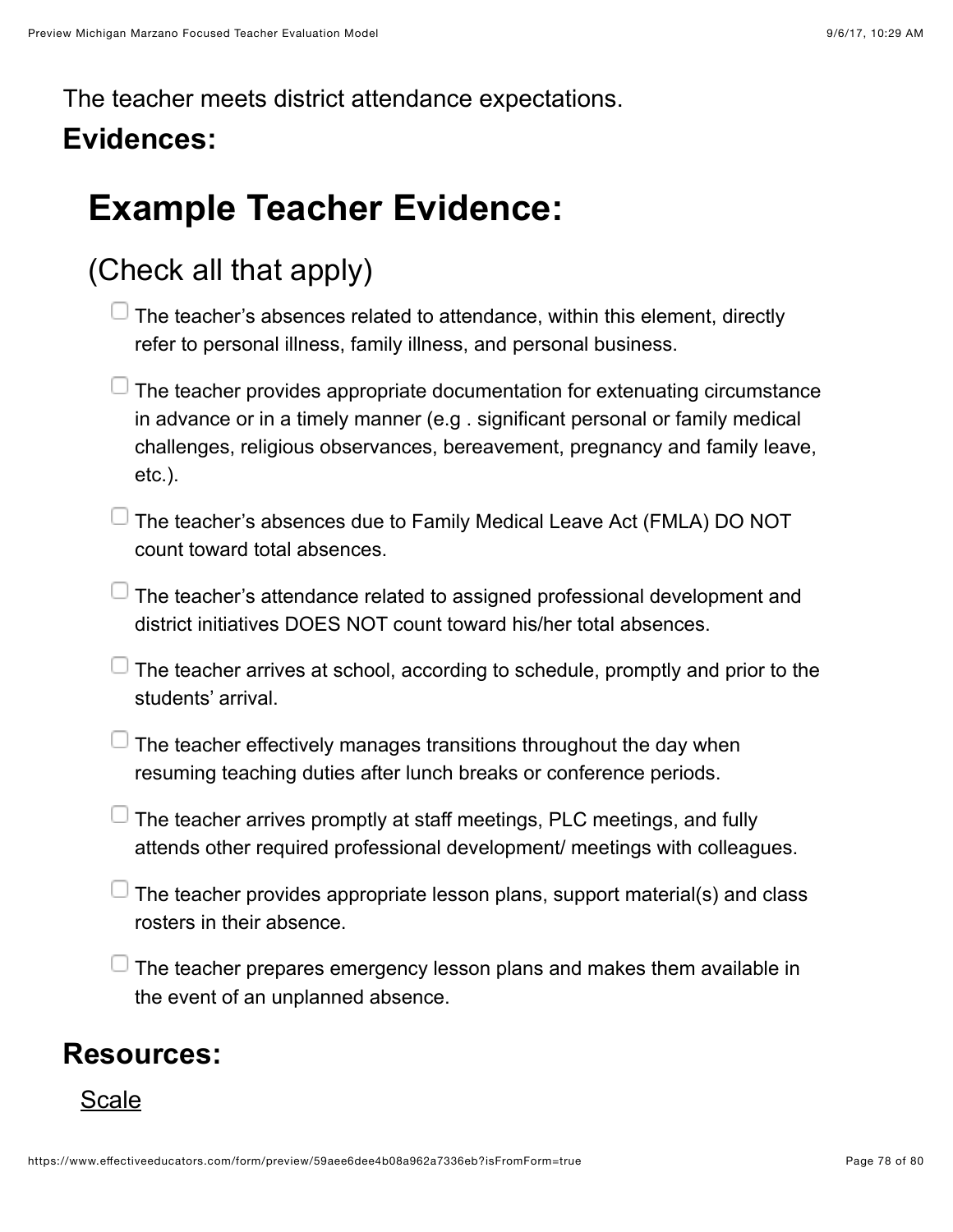### **Scale:**

Not Applicable Not Using Beginning Developing Applying Innovating

# ! **Discipline**

The teacher meets district discipline expectations.

## **Evidences:**

# **Example Teacher Evidence:**

## (Check all that apply)

 $\Box$  The teacher adheres to District expectations regarding professional conduct.

 $\Box$  The teacher adheres to and practices District policies and procedures.

 $\Box$  The teacher maintains a professional rapport with colleagues and administration.

 $\Box$  The teacher is responsive to professional directives given by administration.

 $\Box$  The teacher does not have a record of discipline for the school year.

### **Resources:**

[Scale](https://www.effectiveeducators.com/resource/show/59aeee12e4b08a962a73473f?popup=true&lookforId=59aef384e4b08202640c5ed9&title=Scale)

### **Scale:**

Not Applicable Not Using Beginning Developing Applying Innovating

## **Signatures**